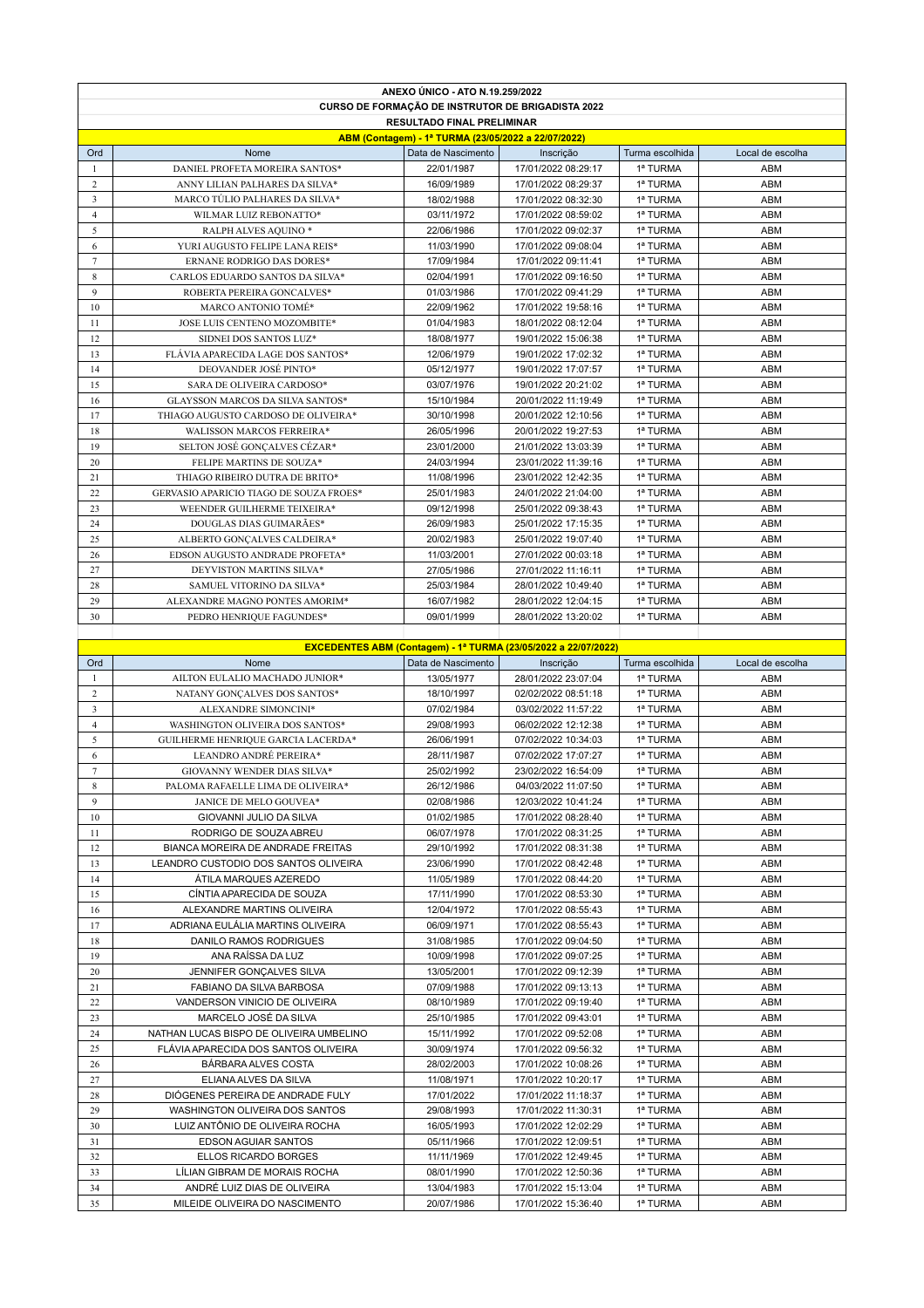| 36  | MARCOS NOVAES DE SOUZA                    | 28/10/1976 | 17/01/2022 15:38:08 | 1ª TURMA | ABM        |
|-----|-------------------------------------------|------------|---------------------|----------|------------|
| 37  | <b>LEANDRO BARBOSA VIEIRA</b>             | 27/11/1996 | 17/01/2022 16:43:11 | 1ª TURMA | ABM        |
| 38  | SALVIO JUNIO DO NASCIMENTO                | 01/06/1981 | 17/01/2022 16:58:41 | 1ª TURMA | ABM        |
|     |                                           |            |                     |          |            |
| 39  | PABLO HENRIQUE DE FARIA DIAS              | 06/09/1990 | 17/01/2022 18:05:39 | 1ª TURMA | ABM        |
| 40  | WANDERSON DINIZ COSTA                     | 19/05/1983 | 17/01/2022 20:33:42 | 1ª TURMA | ABM        |
| 41  | ELCILIANE JESSICA AZEVEDO                 | 09/02/1992 | 17/01/2022 21:08:08 | 1ª TURMA | ABM        |
| 42  | MARIA APARECIDA TEIXEIRA DA SILVA         | 12/12/1981 | 17/01/2022 23:44:01 | 1ª TURMA | ABM        |
| 43  | ALEXSANDER GOMES DE OLIVEIRA LOPES        | 26/12/1981 | 18/01/2022 02:23:16 | 1ª TURMA | ABM        |
| 44  | LUCAS RAFAEL ROCHA SANTOS                 | 01/03/2000 | 18/01/2022 07:24:32 | 1ª TURMA | ABM        |
|     | VITORIA KAROLINA SILVA BATISTA            |            |                     |          | ABM        |
| 45  |                                           | 03/07/2002 | 18/01/2022 09:08:23 | 1ª TURMA |            |
| 46  | CLEBER GUIMARÃES DE SOUZA                 | 23/02/1977 | 18/01/2022 09:35:03 | 1ª TURMA | ABM        |
| 47  | SILAS CARVALHO DA SILVA                   | 19/08/1989 | 18/01/2022 09:39:09 | 1ª TURMA | ABM        |
| 48  | RAFAELA FERNANDES DE CASTRO               | 21/05/1990 | 18/01/2022 09:48:55 | 1ª TURMA | ABM        |
| 49  | MARIVÂNIA DE FÁTIMA NERI CAMPOS           | 01/06/1992 | 18/01/2022 10:00:45 | 1ª TURMA | ABM        |
| 50  | ERICA NAJARA RODRIGUES BARROS SILVA       | 13/05/1990 | 18/01/2022 10:46:38 | 1ª TURMA | ABM        |
| 51  | GILVAN TELES DA SILVA                     | 16/04/1988 | 18/01/2022 10:53:08 | 1ª TURMA | ABM        |
| 52  | GERALDA APARECIDA ALVES MAGALHÃES         | 06/09/1971 | 18/01/2022 11:06:16 | 1ª TURMA | ABM        |
| 53  | GRAZIELA APARECIDA RODRIGUES DA SILVA     | 04/04/1993 | 18/01/2022 11:07:07 | 1ª TURMA | ABM        |
|     |                                           |            |                     |          |            |
| 54  | MANUEL MENDES DO CARMO                    | 24/05/1968 | 18/01/2022 11:21:56 | 1ª TURMA | ABM        |
| 55  | ALEXANDRE FERNANDES BARROS                | 06/08/1970 | 18/01/2022 12:36:57 | 1ª TURMA | ABM        |
| 56  | LIEBERTON FELIPE PEREIRA TEODORO          | 23/02/1992 | 18/01/2022 13:48:38 | 1ª TURMA | ABM        |
| 57  | ALEXANDRO PEREIRA DOS SANTOS              | 13/03/1979 | 18/01/2022 14:00:29 | 1ª TURMA | ABM        |
| 58  | WAGNER ALVES MOREIRA                      | 19/09/1996 | 18/01/2022 14:26:25 | 1ª TURMA | ABM        |
| 59  | EDUARDO CARVALHO LOPES                    | 24/01/1973 | 18/01/2022 17:25:55 | 1ª TURMA | ABM        |
| 60  | LEONARDO CUSTÓDIO DO SANTOS OLIVEIRA      | 23/06/1990 | 18/01/2022 17:51:29 | 1ª TURMA | ABM        |
|     | WALISSON JUNIOR DA SILVA REIS             | 22/01/1991 |                     |          |            |
| 61  |                                           |            | 18/01/2022 18:28:32 | 1ª TURMA | ABM        |
| 62  | SAIMON FELIPE CHEBLY                      | 18/05/1984 | 18/01/2022 19:35:10 | 1ª TURMA | ABM        |
| 63  | MAIRA ALMEIDA ROSA                        | 06/01/2000 | 18/01/2022 20:52:36 | 1ª TURMA | ABM        |
| 64  | CLEBER MARTINS ANDRADE                    | 24/11/1981 | 19/01/2022 07:49:55 | 1ª TURMA | ABM        |
| 65  | IZABELA GUIMARÃES CHAVES                  | 29/12/1993 | 19/01/2022 09:38:49 | 1ª TURMA | ABM        |
| 66  | PAULO HENRIQUE DALFIER GOMES              | 01/10/1994 | 19/01/2022 09:46:54 | 1ª TURMA | ABM        |
| 67  | JOBERT MICHAEL DE JESUS LIMA              | 29/01/1990 | 19/01/2022 09:52:46 | 1ª TURMA | ABM        |
| 68  | THAIS COIMBRA RIBEIRO                     | 27/04/1996 | 19/01/2022 10:56:00 | 1ª TURMA | ABM        |
|     |                                           |            |                     |          |            |
| 69  | <b>JÉSSICA ALVES LIMA</b>                 | 08/01/1994 | 19/01/2022 11:14:45 | 1ª TURMA | ABM        |
| 70  | <b>GABRIELLA FERREIRA AMARAL</b>          | 29/04/1988 | 19/01/2022 11:15:44 | 1ª TURMA | ABM        |
| 71  | ROBSON RODRIGUES COELHO                   | 13/11/1980 | 19/01/2022 12:49:01 | 1ª TURMA | ABM        |
| 72  | ALESSANDRA DE ALMEIDA VALENTIM            | 22/08/1995 | 19/01/2022 13:12:24 | 1ª TURMA | ABM        |
| 73  | SÉRGIO ANTÔNIO COTTA ALVARENGA            | 27/12/1965 | 19/01/2022 13:25:36 | 1ª TURMA | ABM        |
| 74  | LUCAS FONTANA ARAUJO                      | 17/06/1987 | 19/01/2022 13:58:16 | 1ª TURMA | ABM        |
| 75  | ADILSON MONTEIRO DOS SANTOS               | 09/08/1976 | 19/01/2022 15:36:38 | 1ª TURMA | ABM        |
| 76  | MARIA DA GLORIA DE PAULO VIEIRA           | 01/02/1980 | 19/01/2022 16:02:39 | 1ª TURMA | ABM        |
|     |                                           | 11/08/1980 | 19/01/2022 16:24:12 |          |            |
| 77  | RENEE HELENO DE CARVALHO                  |            |                     | 1ª TURMA | ABM        |
| 78  | MARIA EDUARDA APARECIDA DIAS              | 13/04/1988 | 19/01/2022 17:11:15 | 1ª TURMA | ABM        |
| 79  | <b>FLAMARION DE PAULA OLIVEIRA</b>        | 24/06/1985 | 19/01/2022 17:42:31 | 1ª TURMA | ABM        |
| 80  | FLAMARION DE PAULA OLIVEIRA               | 24/06/1985 | 19/01/2022 17:54:59 | 1ª TURMA | <b>ABM</b> |
| 81  | ANDERSON DIOGO FERREIRA DOS SANTOS        | 20/08/2002 | 19/01/2022 18:07:34 | 1ª TURMA | ABM        |
| 82  | BRUNO ARAUJO SOUSA                        | 03/07/2001 | 19/01/2022 19:09:58 | 1ª TURMA | ABM        |
| 83  | HODALIA FERNANDES RUFINO LEAL             | 24/12/1974 | 19/01/2022 19:57:02 | 1ª TURMA | ABM        |
| 84  | CLAUDINEY BARBOSA DE OLIVEIRA             | 05/06/1974 | 19/01/2022 20:35:51 | 1ª TURMA | ABM        |
|     |                                           |            |                     |          |            |
| 85  | NICOLAS OLIVEIRA LOPES                    | 16/08/1996 | 19/01/2022 21:24:49 | 1ª TURMA | ABM        |
| 86  | TAINÁ JONATHAS BENTO                      | 17/07/2000 | 19/01/2022 22:37:44 | 1ª TURMA | <b>ABM</b> |
| 87  | DANILO DOS SANTOS MACHADO                 | 31/03/1994 | 20/01/2022 00:29:12 | 1ª TURMA | ABM        |
| 88  | PAULA GOMES FERREIRA                      | 15/05/1998 | 20/01/2022 03:03:50 | 1ª TURMA | ABM        |
| 89  | LUCAS SEVERO DOS SANTOS PACHECO           | 12/03/1982 | 20/01/2022 04:23:23 | 1ª TURMA | ABM        |
| 90  | LUIZA ROMEU SIMOES                        | 20/08/1992 | 20/01/2022 07:45:53 | 1ª TURMA | ABM        |
| 91  | JANE DE FÁTIMA VELOSO SOUSA               | 17/05/1985 | 20/01/2022 08:41:22 | 1ª TURMA | ABM        |
| 92  | GABRIEL LUCAS DE MELO                     | 28/02/1990 | 20/01/2022 12:17:32 | 1ª TURMA | ABM        |
| 93  | RUTH DA SILVA BARBOSA                     | 06/06/1994 | 20/01/2022 14:26:27 |          | ABM        |
|     |                                           |            |                     | 1ª TURMA |            |
| 94  | MISAEL ALVES GONÇALVES                    | 31/08/1998 | 20/01/2022 14:31:10 | 1ª TURMA | ABM        |
| 95  | THIAGO DE BRITO GUIMARÃES                 | 10/10/1986 | 20/01/2022 14:35:09 | 1ª TURMA | ABM        |
| 96  | FÁBIO DANTAS DE BRITTO                    | 02/08/1968 | 20/01/2022 14:39:07 | 1ª TURMA | ABM        |
| 97  | DIHEGO JUNIO SOARES BARCELOS              | 31/07/1986 | 20/01/2022 14:55:39 | 1ª TURMA | ABM        |
| 98  | LEANDRO BATISTA DA SILVA                  | 24/09/1980 | 20/01/2022 15:06:22 | 1ª TURMA | ABM        |
| 99  | MONIQUE GOMES DE SOUSA                    | 17/07/1994 | 20/01/2022 15:20:45 | 1ª TURMA | ABM        |
| 100 | ALEXANDRE VIEIRA MARINHO                  | 20/11/1979 | 20/01/2022 15:46:57 | 1ª TURMA | ABM        |
| 101 | KASSIA SANTANA DO NASCIMENTO              | 02/08/1998 | 20/01/2022 15:49:40 | 1ª TURMA | ABM        |
|     |                                           |            |                     |          |            |
| 102 | JHONATAS LUCIANO PASSOS                   | 26/08/1990 | 20/01/2022 15:58:08 | 1ª TURMA | ABM        |
| 103 | HEITOR ALEXANDRINO DOS SANTOS ARRUDA      | 04/07/2001 | 20/01/2022 16:00:32 | 1ª TURMA | ABM        |
| 104 | THIAGO BRITO GUIMARÃES                    | 10/10/1986 | 20/01/2022 16:20:31 | 1ª TURMA | ABM        |
| 105 | MARCELO FERREIRA MAIA                     | 30/06/1977 | 20/01/2022 17:09:43 | 1ª TURMA | ABM        |
| 106 | GLEISSON FELIPE DE OLIVEIRA RUFINO        | 08/03/2000 | 20/01/2022 17:55:51 | 1ª TURMA | ABM        |
| 107 | GILMAR ANTONIO DOS SANTOS PEREIRA ANTONIO | 11/11/1965 | 20/01/2022 20:31:16 | 1ª TURMA | ABM        |
| 108 | HERBERT WAGNER COSTA DOS SANTOS           | 17/07/1984 | 20/01/2022 20:43:53 | 1ª TURMA | ABM        |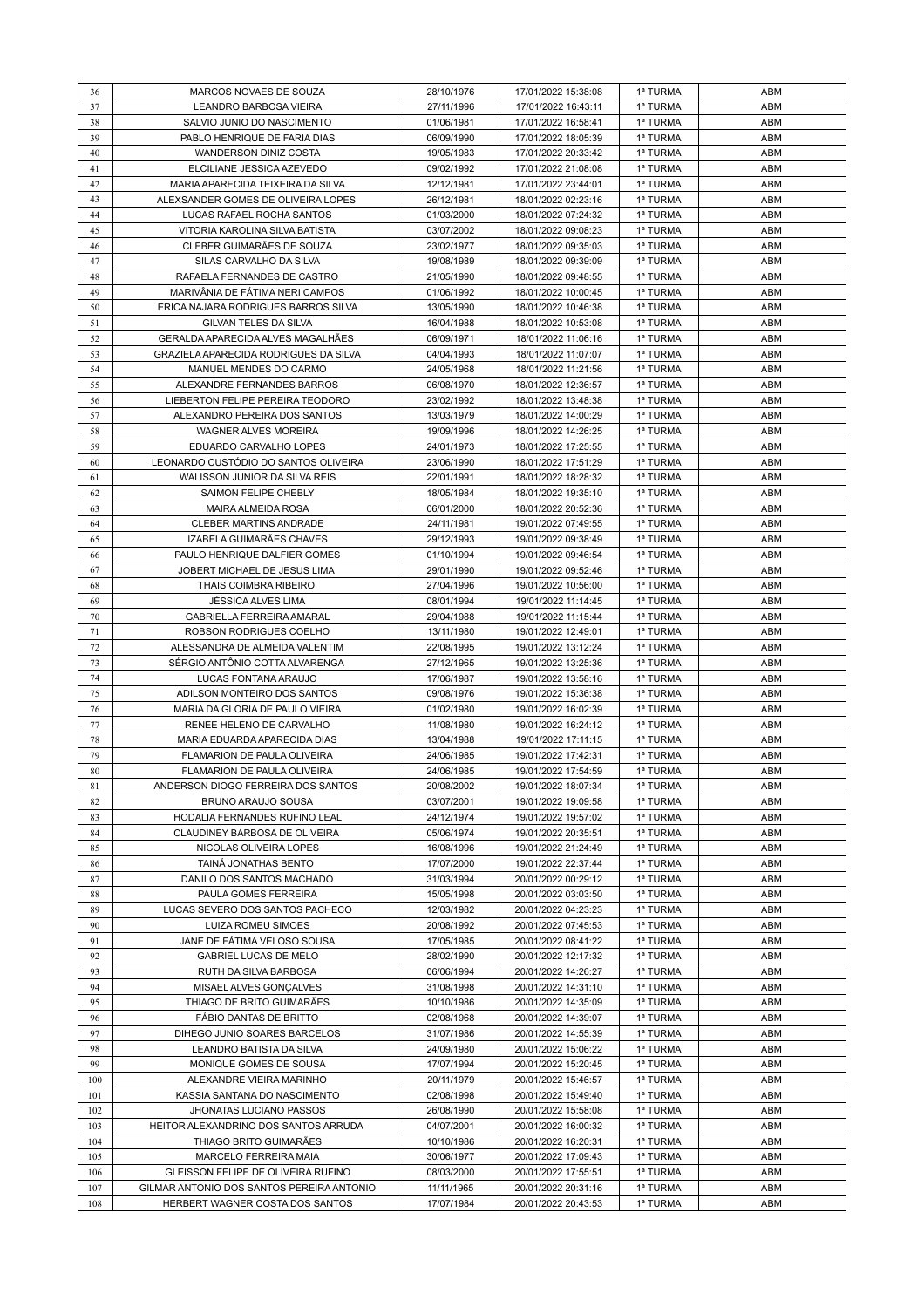| 109 | ANA FLAVIA FREITAS SILVA                   | 13/07/1999 | 20/01/2022 21:00:36 | 1ª TURMA | ABM |
|-----|--------------------------------------------|------------|---------------------|----------|-----|
| 110 | <b>BRUNA DE ALMEIDA COSTA</b>              | 26/05/1983 | 20/01/2022 21:20:03 | 1ª TURMA | ABM |
| 111 | FERNANDA IANNOTTA LEROY                    | 17/02/1984 | 20/01/2022 22:03:10 | 1ª TURMA | ABM |
| 112 | CRISTIANE FERREIRA FERNANDES SILVA         | 26/05/1985 | 20/01/2022 22:51:00 | 1ª TURMA | ABM |
| 113 | FABIO DE SOUZA NUNES                       | 14/01/1987 | 21/01/2022 01:13:32 | 1ª TURMA | ABM |
| 114 | VALQUÍRIA ADRIANE AZEVEDO                  | 17/07/1988 | 21/01/2022 07:22:31 | 1ª TURMA | ABM |
| 115 | VALQUÍRIA ADRIANE AZEVEDO                  | 17/07/1988 | 21/01/2022 07:27:09 | 1ª TURMA | ABM |
| 116 | DABLA ARIANE MARTINIANO DA SILVA           | 13/06/1991 | 21/01/2022 11:09:13 | 1ª TURMA | ABM |
| 117 | ALISSON RICARDO FONSECA TEIXEIRA           | 07/10/1976 | 21/01/2022 11:43:13 | 1ª TURMA | ABM |
| 118 | RONALD ESDRAS DA PAIXÃO NAZIAZENO          | 02/09/1993 | 21/01/2022 12:02:11 | 1ª TURMA | ABM |
| 119 | HELVÉCIO DE PÁDUA JUNIOR                   | 01/08/1988 | 21/01/2022 12:03:05 | 1ª TURMA | ABM |
| 120 | ALEXANDRE BATEMARQUE DA SILVA              | 02/12/1982 | 21/01/2022 12:04:23 | 1ª TURMA | ABM |
| 121 | LARISSA LORRAYNE OLIVEIRA FREITAS ZEFERINO | 11/03/1998 | 21/01/2022 12:07:25 | 1ª TURMA | ABM |
| 122 | DIEGO LUIZ SILVA DE CARVALHO LEOPOLDO      | 10/01/1980 | 21/01/2022 12:26:40 | 1ª TURMA | ABM |
| 123 | CARLOS PEREIRA DA SILVA                    | 21/01/1981 | 21/01/2022 12:32:12 | 1ª TURMA | ABM |
| 124 | JOSÉ ANTÔNIO ROMÃO                         | 16/06/1968 | 21/01/2022 12:56:58 | 1ª TURMA | ABM |
| 125 | RAIANE AGUIAR DE SOUZA                     | 29/05/1998 | 21/01/2022 12:59:37 | 1ª TURMA | ABM |
| 126 | SALOMAO LUCIO DOS SANTOS                   | 12/06/1979 | 21/01/2022 13:23:38 | 1ª TURMA | ABM |
| 127 | TALLITA GUIMARAES CAMPOS                   | 17/08/1988 | 21/01/2022 13:39:24 | 1ª TURMA | ABM |
| 128 | JÉSSICA MARTINS SOUZA SANTOS               | 15/02/1993 | 21/01/2022 14:54:31 | 1ª TURMA | ABM |
| 129 | FRANCISCO APARECIDO DE PAULA               | 18/05/1983 | 21/01/2022 15:25:39 | 1ª TURMA | ABM |
| 130 | ALANA GONCALVES SANTOS                     | 19/01/2002 | 21/01/2022 17:38:55 | 1ª TURMA | ABM |
| 131 | ARIANA SANTOS GONÇALVES                    | 17/04/1984 | 21/01/2022 17:43:40 | 1ª TURMA | ABM |
| 132 | WELLINGTON DE ALMEIDA DA SILVA             | 29/01/1997 | 21/01/2022 17:58:41 | 1ª TURMA | ABM |
| 133 | ANA BEATRIZ MARTINS DE OLIVEIRA            | 02/11/2003 | 21/01/2022 18:17:58 | 1ª TURMA | ABM |
| 134 | LUIZ PAULO DE AVELAR COSTA                 | 10/02/1990 | 21/01/2022 19:10:55 | 1ª TURMA | ABM |
| 135 | VIVIANE APARECIDA DOS SANTOS               | 10/11/1988 | 21/01/2022 19:21:26 | 1ª TURMA | ABM |
| 136 | LOUISE CORREA PALHARES                     | 29/04/1988 | 21/01/2022 20:14:26 | 1ª TURMA | ABM |
| 137 | SAMIRA TAVARES GOMES DE ALCINO             | 09/03/2004 | 21/01/2022 21:35:09 | 1ª TURMA | ABM |
| 138 | ANA CAROLINA PARREIRAS SOUSA               | 12/03/1987 | 22/01/2022 07:15:58 | 1ª TURMA | ABM |
| 139 | CAMILY ESTEPHANY SILVA CONCEIÇÃO           | 14/11/2002 | 22/01/2022 07:20:16 | 1ª TURMA | ABM |
| 140 | LISANDRA DE SOUSA DIAS                     | 22/07/1996 | 22/01/2022 12:02:27 | 1ª TURMA | ABM |
| 141 | THIAGO ALVES DE SOUZA RIBEIRO              | 23/02/2000 | 22/01/2022 12:07:11 | 1ª TURMA | ABM |
| 142 | AMAURI JUNIO TELES DA SILVA                | 24/02/1993 | 22/01/2022 13:18:51 | 1ª TURMA | ABM |
| 143 | MIRIA LUIZA POLESCA CARDOSO                | 14/04/2000 | 22/01/2022 14:31:47 | 1ª TURMA | ABM |
| 144 | SHIRLEY GONZAGA DA SILVA                   | 06/10/1981 | 22/01/2022 14:41:47 | 1ª TURMA | ABM |
| 145 | PEDRO HENRIQUE ALVES VITOR                 | 17/03/1989 | 22/01/2022 15:54:49 | 1ª TURMA | ABM |
| 146 | UBIRAMAR LOPES GOMES JUNIO                 | 29/06/1999 | 22/01/2022 17:16:29 | 1ª TURMA | ABM |
| 147 | LUIZ GUSTAVO DOMINGOS DA FONSECA           | 02/05/1997 | 22/01/2022 17:42:25 | 1ª TURMA | ABM |
| 148 | LUIZA JACINTA DA SILVA                     | 30/07/1978 | 22/01/2022 18:46:39 | 1ª TURMA | ABM |
| 149 | WLADIMIR ANTÔNIO OLAVO FERNANDES           | 04/10/1981 | 22/01/2022 19:26:28 | 1ª TURMA | ABM |
| 150 | SILVANO JESUS DA SILVA                     | 06/07/1982 | 22/01/2022 23:26:30 | 1ª TURMA | ABM |
| 151 | OZÉIAS MARTINS SOARES                      | 23/02/1987 | 23/01/2022 07:37:32 | 1ª TURMA | ABM |
| 152 | VIVIANE DE PAULA BRUNO                     | 02/06/1979 | 23/01/2022 11:34:09 | 1ª TURMA | ABM |
| 153 | DANIEL DE SOUZA MARTINS MANDUCA            | 07/03/1994 | 23/01/2022 11:57:07 | 1ª TURMA | ABM |
| 154 | BRUNA RAFAELA CHUENCK DOS SANTOS           | 30/10/1997 | 23/01/2022 12:19:50 | 1ª TURMA | ABM |
| 155 | CRISTIANO DA COSTA MOREIRA                 | 08/02/1980 | 23/01/2022 13:57:59 | 1ª TURMA | ABM |
| 156 | LUIZ RAFAEL SILVA VERA                     | 23/04/1980 | 23/01/2022 14:53:27 | 1ª TURMA | ABM |
| 157 | CRISTIANO ROBERTO DOS REIS                 | 05/04/1975 | 23/01/2022 17:12:04 | 1ª TURMA | ABM |
| 158 | <b>JOSY ALVES</b>                          | 12/06/1992 | 23/01/2022 17:38:04 | 1ª TURMA | ABM |
| 159 | ANA CAROLINA DIAS DA SILVA                 | 29/10/1994 | 23/01/2022 19:56:44 | 1ª TURMA | ABM |
| 160 | PAULO JUNIO CRISOSTOMO MELO                | 31/08/1994 | 23/01/2022 23:29:29 | 1ª TURMA | ABM |
| 161 | SOSTHENES RODRIGUES DA SILVA               | 03/01/1975 | 24/01/2022 10:20:55 | 1ª TURMA | ABM |
| 162 | BRUNO DAVI PRUDÊNCIO                       | 02/10/1982 | 24/01/2022 10:42:24 | 1ª TURMA | ABM |
| 163 | DANIELA BARBOSA                            | 17/03/1993 | 24/01/2022 11:03:50 | 1ª TURMA | ABM |
| 164 | IRIS ALESSANDRA MENDES                     | 17/12/2021 | 24/01/2022 11:13:29 | 1ª TURMA | ABM |
| 165 | WILIAN BARBOSA DE ANDRADE                  | 27/01/1982 | 24/01/2022 13:25:46 | 1ª TURMA | ABM |
| 166 | PAULO CÉSAR MAGALHÃES BARBOSA              | 16/12/1982 | 24/01/2022 13:59:24 | 1ª TURMA | ABM |
| 167 | ISABELA APARECIDA DE JESUS BORGES          | 28/05/1997 | 24/01/2022 15:46:08 | 1ª TURMA | ABM |
| 168 | WALTER MACIEL DE SOUZA JUNIOR              | 09/01/1991 | 24/01/2022 17:14:19 | 1ª TURMA | ABM |
| 169 | FREDERICO PERTENCE DAWAHRI                 | 14/03/1982 | 24/01/2022 18:59:41 | 1ª TURMA | ABM |
| 170 | JOSÉ ROBERTO PACHECO DA SILVA              | 22/12/1973 | 24/01/2022 20:28:52 | 1ª TURMA | ABM |
| 171 | REINALDO AMBROSIO SILVA                    | 27/04/1981 | 24/01/2022 20:31:26 | 1ª TURMA | ABM |
| 172 | LARISSA ADRIELLE ALVARENGA DE RESENDE      | 13/04/1997 | 24/01/2022 20:57:20 | 1ª TURMA | ABM |
| 173 | VEIRLANEO FERREIRA SOUZA                   | 12/06/1978 | 24/01/2022 22:32:43 | 1ª TURMA | ABM |
| 174 | NAYARA TARCILA VENTURA SILVA               | 14/07/1987 | 25/01/2022 08:51:02 | 1ª TURMA | ABM |
| 175 | JADERSON FERREIRA DO NASCIMENTO            | 30/06/1987 | 25/01/2022 11:13:55 | 1ª TURMA | ABM |
| 176 | WAGNER DOS SANTOS SENA                     | 11/08/1990 | 25/01/2022 11:58:19 | 1ª TURMA | ABM |
| 177 | MIKAEL DOS ANJOS SILVA                     | 05/08/1992 | 25/01/2022 12:37:47 | 1ª TURMA | ABM |
| 178 | PEDRO LUCAS DUQUE NUNES                    | 15/10/1992 | 25/01/2022 13:00:28 | 1ª TURMA | ABM |
| 179 | WARLEI SANTOS SOUSA                        | 18/07/1993 | 25/01/2022 14:04:11 | 1ª TURMA | ABM |
| 180 | VALQUIRIA FERREIRA DE OLIVEIRA             | 10/09/1976 | 25/01/2022 14:56:31 | 1ª TURMA | ABM |
| 181 | BRUNA BATISTA SENA                         | 27/06/1996 | 25/01/2022 16:27:58 | 1ª TURMA | ABM |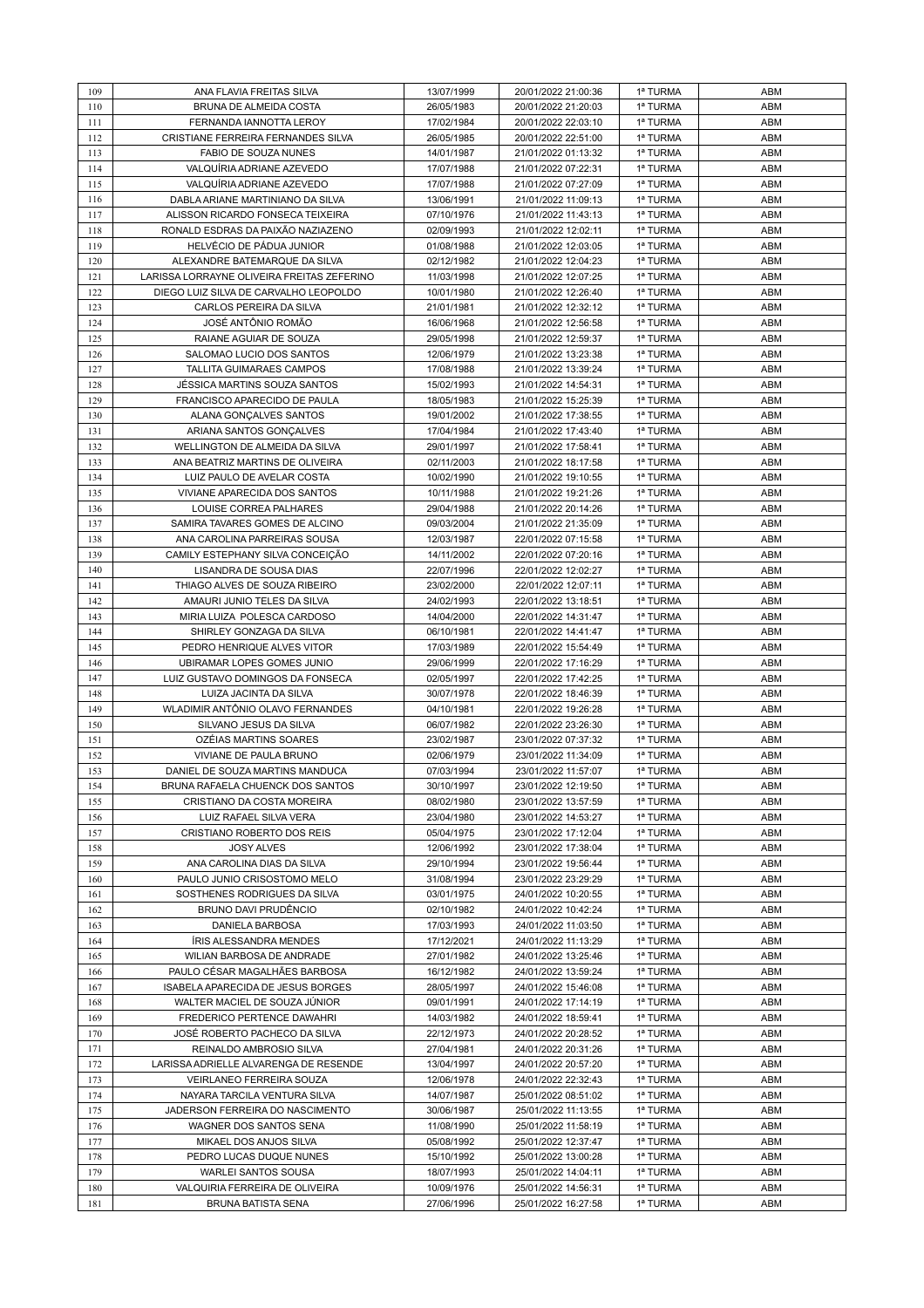| 182 | WENDER MESQUITA DE ARAUJO                | 27/08/1996 | 25/01/2022 16:57:47 | 1ª TURMA | ABM        |
|-----|------------------------------------------|------------|---------------------|----------|------------|
| 183 | LEANDRO LISBOA DOS SANTOS SOUZA          | 30/05/1992 | 25/01/2022 19:37:33 | 1ª TURMA | ABM        |
| 184 | JOÃO PEDRO DOS SANTOS ALVES FERREIRA     | 21/06/2001 | 25/01/2022 20:16:46 | 1ª TURMA | ABM        |
| 185 | DANIELLE OLIVEIRA TAVARES                | 03/03/2003 | 25/01/2022 22:17:56 | 1ª TURMA | ABM        |
| 186 | RAFAELA DA SILVA LIMA                    | 25/02/1995 | 26/01/2022 07:57:14 | 1ª TURMA | ABM        |
| 187 | CRISTIANO JÚNIO DE SOUZA VIEIRA          | 02/10/1986 | 26/01/2022 08:36:45 | 1ª TURMA | ABM        |
| 188 | VINÍCIUS MATEUS SOUSA OLIVEIRA           | 17/03/1995 | 26/01/2022 08:53:40 | 1ª TURMA | ABM        |
| 189 | RONALDO AUGUSTO DIAS                     | 14/03/1968 | 26/01/2022 09:09:51 | 1ª TURMA | ABM        |
| 190 | <b>EVERSON DA SILVA</b>                  | 07/08/1989 | 26/01/2022 09:44:20 | 1ª TURMA | ABM        |
| 191 | DANIEL GARCIA DE OLIVEIRA                | 08/08/1979 | 26/01/2022 10:13:06 | 1ª TURMA | ABM        |
| 192 | WESLEY SILVESTRE DOS SANTOS              | 12/01/1993 | 26/01/2022 10:53:52 | 1ª TURMA | ABM        |
| 193 | ISABELLE RODRIGUES DA SILVA ADRIANO      | 18/03/2004 | 26/01/2022 11:01:41 | 1ª TURMA | ABM        |
| 194 | JOÃO PAULO DA SILVA PASSOS               | 06/10/1990 | 26/01/2022 11:31:43 | 1ª TURMA | ABM        |
| 195 | ANNE CAROLINE PINHEIRO DA CRUZ           | 04/05/2022 | 26/01/2022 11:45:04 | 1ª TURMA | ABM        |
| 196 | ADÃO CALIXTO DOS SANTOS                  | 14/10/1962 | 26/01/2022 11:55:46 | 1ª TURMA | ABM        |
| 197 | <b>GLICY ALVES</b>                       | 15/12/0080 | 26/01/2022 12:02:05 | 1ª TURMA | ABM        |
| 198 | SAYONARAH VITORIA YNGRID FRANCO SOUZA    | 23/04/2001 | 26/01/2022 12:49:14 | 1ª TURMA | ABM        |
| 199 | <b>TARSIS LAUREANO</b>                   | 12/03/1999 | 26/01/2022 12:52:44 | 1ª TURMA | ABM        |
| 200 | CAIO HENRIQUE PEREIRA DA SILVA GONÇALVES | 15/04/1993 | 26/01/2022 12:52:56 | 1ª TURMA | ABM        |
| 201 | DEBORA SILVA DOS SANTOS                  | 07/12/1995 | 26/01/2022 12:53:48 | 1ª TURMA | ABM        |
| 202 | MAXSUEL GONCALVES FARIAS                 | 02/03/1993 | 26/01/2022 13:03:20 | 1ª TURMA | ABM        |
| 203 | EDER LOURENÇO MIRANDA                    | 14/08/1980 | 26/01/2022 13:42:54 | 1ª TURMA | ABM        |
| 204 | FERNANDA MOTA DA SILVA                   | 06/01/1996 | 26/01/2022 13:45:32 | 1ª TURMA | ABM        |
| 205 | <b>DIEGO CANDIDO</b>                     | 23/07/1999 | 26/01/2022 13:48:34 | 1ª TURMA | ABM        |
| 206 | LUIZ GUSTAVO DOS SANTOS                  | 24/10/1995 | 26/01/2022 14:03:05 | 1ª TURMA | ABM        |
| 207 | <b>DALMO FERREIRA</b>                    | 18/05/1973 | 26/01/2022 14:24:10 | 1ª TURMA | ABM        |
| 208 | ROSANA APARECIDA ARRUDA                  | 06/05/1983 | 26/01/2022 14:33:34 | 1ª TURMA | ABM        |
| 209 | FABIO LUIZ ANDRADE DE JESUS              | 17/01/1996 | 26/01/2022 14:49:14 | 1ª TURMA | ABM        |
| 210 | SHEILA CRISTINA DE CARVALHO              | 05/05/1986 | 26/01/2022 15:23:52 | 1ª TURMA | ABM        |
| 211 | BRUNO MARCOS CUNHA DE ABREU              | 28/08/1997 | 26/01/2022 16:33:46 | 1ª TURMA | ABM        |
| 212 | LETÍCIA LEMES SOUZA SERAFIM              | 08/06/2002 | 26/01/2022 16:55:05 | 1ª TURMA | ABM        |
| 213 | <b>ISABEL CRISTINA FERNANDES ARAUJO</b>  | 09/12/1991 | 26/01/2022 17:09:23 | 1ª TURMA | ABM        |
| 214 | GLADSTONE GODOY RIBEIRO DA SILVA         | 03/11/1996 | 26/01/2022 18:18:07 | 1ª TURMA | ABM        |
| 215 | ANA SILVIA NICOLAU DE SOUZA              | 27/02/1981 | 26/01/2022 19:09:36 | 1ª TURMA | ABM        |
| 216 | CARLA RENATA DE MELO                     | 21/10/1978 | 26/01/2022 20:04:59 | 1ª TURMA | ABM        |
| 217 | MARCELO SILVA BRAZ                       | 18/10/1998 | 26/01/2022 20:26:01 | 1ª TURMA | ABM        |
| 218 | VITORIA CAMILLI DA SILVA SIMAO           | 22/10/2003 | 26/01/2022 21:00:59 | 1ª TURMA | ABM        |
| 219 | AGATA NAGILA SILVA DE OLIVEIRA           | 08/10/1994 | 26/01/2022 23:18:20 | 1ª TURMA | ABM        |
| 220 | DANIELLE DE SOUZA ANDRADE PROFETA        | 23/01/1979 | 27/01/2022 00:26:37 | 1ª TURMA | ABM        |
| 221 | RAFAEL RODRIGO DE LIMA                   | 08/08/1992 | 27/01/2022 06:17:35 | 1ª TURMA | ABM        |
| 222 | DANIEL GONÇALVES BARBOSA                 | 12/02/1981 | 27/01/2022 08:44:52 | 1ª TURMA | ABM        |
| 223 | <b>LUCAS AUGUSTO FERREIRA</b>            | 29/12/1996 | 27/01/2022 08:50:28 | 1ª TURMA | ABM        |
| 224 | <b>CLEITON MARTINS OLIVEIRA</b>          | 22/08/1992 | 27/01/2022 08:55:28 | 1ª TURMA | ABM        |
| 225 | LYNIKER MACIEL BORGES                    | 10/07/1986 | 27/01/2022 09:46:18 | 1ª TURMA | ABM        |
| 226 | CHRISTIAN FRANCISCO JULIANO TEIXEIRA     | 28/09/1996 | 27/01/2022 09:46:22 | 1ª TURMA | <b>ABM</b> |
| 227 | DAVIDSON FABRICIO FERREIRA LIMA          | 30/05/1982 | 27/01/2022 12:33:30 | 1ª TURMA | ABM        |
| 228 | JOHNATHA DIAS DE CARVALHO                | 17/11/1998 | 27/01/2022 13:48:54 | 1ª TURMA | ABM        |
| 229 | ESTEVÃO PEREIRA DA CRUZ                  | 27/01/1997 | 27/01/2022 14:54:36 | 1ª TURMA | ABM        |
| 230 | JOSE EUSTAQUIO DA SILVA                  | 20/02/1972 | 27/01/2022 15:44:07 | 1ª TURMA | ABM        |
| 231 | FERNANDO JOSÉ DA SILVA                   | 27/05/1969 | 27/01/2022 17:46:58 | 1ª TURMA | ABM        |
| 232 | CRISTIANO GOMES MACHADO                  | 22/09/1978 | 27/01/2022 20:52:38 | 1ª TURMA | ABM        |
| 233 | DAVY CUPERTINO VAZ                       | 19/03/1980 | 27/01/2022 21:53:12 | 1ª TURMA | ABM        |
| 234 | AMANDA MARQUES CAETANO                   | 06/05/1999 | 27/01/2022 23:25:18 | 1ª TURMA | ABM        |
| 235 | WENDELL MARQUES CARLOS                   | 17/05/1996 | 28/01/2022 05:40:23 | 1ª TURMA | ABM        |
| 236 | WALISSON GUSTAVO CATARINO GOUVEIA        | 05/05/1995 | 28/01/2022 09:19:04 | 1ª TURMA | ABM        |
| 237 | KETLI LORRANE NOGUEIRA DE OLIVEIRA       | 02/01/1998 | 28/01/2022 11:57:41 | 1ª TURMA | ABM        |
| 238 | EDVALDO FERREIRA DOS SANTOS              | 25/07/1982 | 28/01/2022 12:15:44 | 1ª TURMA | ABM        |
| 239 | LUIZ GUSTAVO DA ROCHA SILVA              | 20/12/1994 | 28/01/2022 12:33:00 | 1ª TURMA | ABM        |
| 240 | JONATHAN FERREIRA MACEDO                 | 28/12/1994 | 28/01/2022 13:13:54 | 1ª TURMA | ABM        |
| 241 | KARLA VIVIANE DE FREITAS DOMINGUES       | 02/09/1974 | 28/01/2022 13:15:50 | 1ª TURMA | ABM        |
| 242 | LUCAS DANIEL DOMINGOS SILVA              | 28/05/1994 | 28/01/2022 13:18:39 | 1ª TURMA | ABM        |
| 243 | WALLANS ALEXANDRE MOREIRA                | 10/07/1972 | 28/01/2022 13:50:10 | 1ª TURMA | ABM        |
| 244 | CRISTIANO SILVEIRA DA SILVA              | 08/11/1978 | 28/01/2022 14:27:47 | 1ª TURMA | ABM        |
| 245 | RICARDO ALVES BASTOS                     | 17/01/1978 | 29/01/2022 00:53:44 | 1ª TURMA | ABM        |
| 246 | LUÍSA ALVES DINIZ                        | 27/05/1997 | 29/01/2022 10:51:44 | 1ª TURMA | ABM        |
| 247 | DAVIDSON HENRIQUE DE JESUS CASTRO        | 13/09/1988 | 29/01/2022 12:01:04 | 1ª TURMA | ABM        |
| 248 | ANA BEATRIZ SANTOS BARBOSA               | 21/11/1998 | 29/01/2022 13:45:41 | 1ª TURMA | ABM        |
| 249 | ALISON SILVA RIBEIRO                     | 11/12/1978 | 29/01/2022 20:02:41 | 1ª TURMA | ABM        |
| 250 | LAURO GABRIEL RIBEIRO VIANINE            | 29/01/2022 | 29/01/2022 22:49:55 | 1ª TURMA | ABM        |
| 251 | ALESSANDRO ALVES DOS SANTOS              | 10/03/1979 | 30/01/2022 09:27:00 | 1ª TURMA | ABM        |
| 252 | ROGÉRIO ANTÔNIO DUMBÁ                    | 11/07/1968 | 30/01/2022 20:36:54 | 1ª TURMA | ABM        |
| 253 | MATHEUS FELIPE FERREIRA DA SILVA         | 30/03/1999 | 30/01/2022 22:28:08 | 1ª TURMA | ABM        |
| 254 | RAFAEL ALVES FREDERICO DE ALENCAR        | 03/10/1986 | 31/01/2022 08:47:35 | 1ª TURMA | ABM        |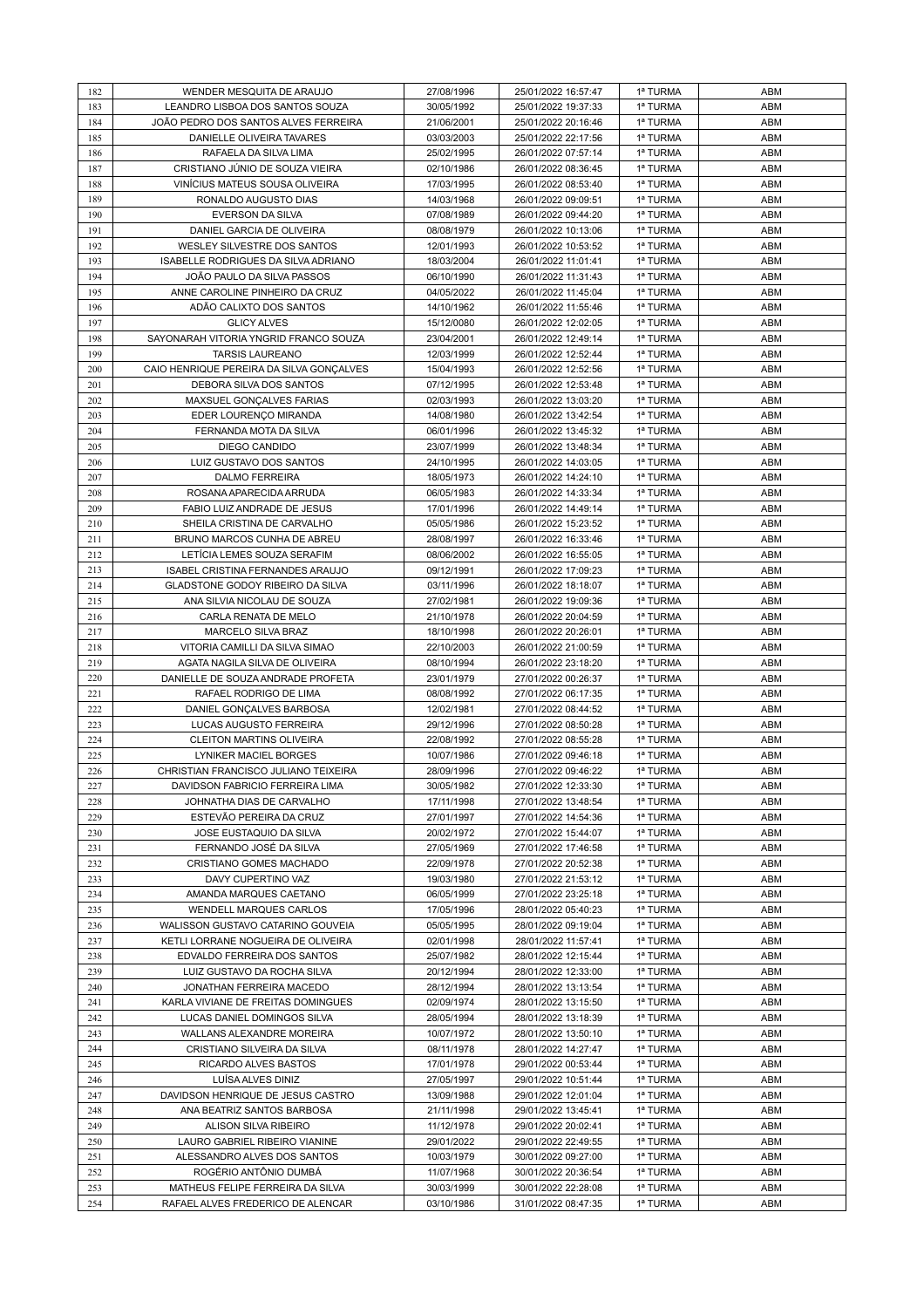| 255 | DAPHINE ROSA DOS ANJOS                  | 12/12/1991 | 31/01/2022 13:39:39 | 1ª TURMA | ABM |
|-----|-----------------------------------------|------------|---------------------|----------|-----|
| 256 | CLEBER DE OLIVEIRA RODRIGUES JUNIOR     | 29/04/1988 | 31/01/2022 14:39:17 | 1ª TURMA | ABM |
| 257 | ANDRÉ DOMINGUES SANTOS                  | 19/03/1980 | 31/01/2022 17:47:04 | 1ª TURMA | ABM |
| 258 | <b>GUSTAVO MARTINS SILVA</b>            | 15/08/1991 | 31/01/2022 19:56:09 | 1ª TURMA | ABM |
| 259 | IAGO HENRIQUE MAGALHAES ANSELMO         | 30/08/1998 | 31/01/2022 20:58:18 | 1ª TURMA | ABM |
| 260 | DEIVISON RODRIGUES PEGO                 | 10/12/1991 | 01/02/2022 08:07:40 | 1ª TURMA | ABM |
| 261 | GUILHERME MARINHO DE SOUZA              | 03/03/1966 | 01/02/2022 19:34:07 | 1ª TURMA | ABM |
| 262 | JÚLIA SOUZA FIGUEIRA                    | 29/09/1998 | 01/02/2022 21:41:54 | 1ª TURMA | ABM |
| 263 | FERNANDO TADEU DOS SANTOS CARDOSO       | 18/07/1977 | 02/02/2022 11:01:39 | 1ª TURMA | ABM |
| 264 | <b>EVERSON COSTA PEREIRA</b>            | 25/07/1988 | 02/02/2022 17:34:17 | 1ª TURMA | ABM |
| 265 | EMANUELA ROCHA GONÇALVES DE SOUSA       | 30/04/2003 | 02/02/2022 17:41:47 | 1ª TURMA | ABM |
| 266 | LUIZ CLÁUDIO DA SILVA                   | 01/09/1975 | 02/02/2022 20:32:02 | 1ª TURMA | ABM |
| 267 | FERNANDA APARECIDA COELHO QUIEZA        | 16/12/2002 | 02/02/2022 21:22:21 | 1ª TURMA | ABM |
| 268 | <b>WARLEY RODRIGUES DA SILVA</b>        | 31/10/1992 | 02/02/2022 23:07:21 | 1ª TURMA | ABM |
| 269 | STEFANY LUIZA SILVA RODRIGUES           | 28/01/1994 | 03/02/2022 09:56:08 | 1ª TURMA | ABM |
| 270 | ANA CLARA SILVA RODRIGUES RIBEIRO       | 08/02/1995 | 03/02/2022 10:01:58 | 1ª TURMA | ABM |
| 271 | PAULO SERGIO SILVA                      | 18/08/1970 | 04/02/2022 11:30:47 | 1ª TURMA | ABM |
| 272 | ARTHUR TADEU SOUZA SALES                | 29/12/1999 | 04/02/2022 13:17:55 | 1ª TURMA | ABM |
| 273 | JAQUELINE OLIVEIRA SANTOS               | 10/02/1982 | 04/02/2022 14:13:56 | 1ª TURMA | ABM |
| 274 | MARCOS PAULO ANTUNES DE MELO            | 31/12/1998 | 04/02/2022 20:31:08 | 1ª TURMA | ABM |
| 275 | <b>HUGO JONATAS DA COSTA</b>            | 25/06/1982 | 05/02/2022 13:43:26 | 1ª TURMA | ABM |
| 276 | WENDELL LAERTE MOREIRA GONÇALVES        | 05/08/1999 | 05/02/2022 15:32:32 | 1ª TURMA | ABM |
| 277 | FERNANDO ANDRADE DA SILVA               | 12/04/1992 | 05/02/2022 18:17:38 | 1ª TURMA | ABM |
| 278 | CAIO CESAR BATISTA DIVINO               | 10/02/1988 | 05/02/2022 21:05:11 | 1ª TURMA | ABM |
| 279 | PAULA GABRIELLA DE PAULA                | 26/03/1991 | 06/02/2022 10:56:12 | 1ª TURMA | ABM |
| 280 | EDNARA MARLISE DE MORAES                | 23/11/1979 | 06/02/2022 20:33:45 | 1ª TURMA | ABM |
| 281 | RIDSON BRAGA DA SILVA                   | 10/05/1979 | 07/02/2022 09:13:38 | 1ª TURMA | ABM |
| 282 | LEONARDO FIGUEIREDO VIEIRA              | 26/10/1991 | 07/02/2022 09:22:47 | 1ª TURMA | ABM |
| 283 | TAINA REGINA MARQUES VIANNA             | 10/02/1998 | 07/02/2022 12:07:35 | 1ª TURMA | ABM |
| 284 | <b>WELLINGTON DA SILVA SANTOS</b>       | 07/04/1977 | 07/02/2022 13:38:53 | 1ª TURMA | ABM |
| 285 | MAURILIO COSTA JÚNIOR                   | 13/03/1999 | 07/02/2022 15:13:27 | 1ª TURMA | ABM |
| 286 | JAMILA NASCIMENTO DE JESUS              | 02/08/1993 | 07/02/2022 17:04:02 | 1ª TURMA | ABM |
| 287 | LEIZIANE APARECIDA GOMES FELICIANO      | 14/10/1989 | 07/02/2022 17:17:30 | 1ª TURMA | ABM |
| 288 | THAMIRES FURTADO RIBEIRO                | 08/05/1993 | 07/02/2022 20:58:45 | 1ª TURMA | ABM |
| 289 | ALAN DA SILVA GONÇALVES                 | 06/10/1980 | 08/02/2022 09:35:57 | 1ª TURMA | ABM |
| 290 | VICENTE ALVES DA SILVA TORRES           | 05/07/1977 | 08/02/2022 10:08:39 | 1ª TURMA | ABM |
| 291 | WEDSON                                  | 30/06/1979 | 08/02/2022 13:40:54 | 1ª TURMA | ABM |
| 292 | DHAVISON CRISTIAN MARCIO DE SOUZA       | 10/06/1992 | 08/02/2022 18:12:25 | 1ª TURMA | ABM |
| 293 | WALTER PEREIRA MOTA JUNIOR              | 15/11/1997 | 08/02/2022 18:56:45 | 1ª TURMA | ABM |
| 294 | JUSLAN DE PAULA GARCIA                  | 19/03/1998 | 08/02/2022 20:04:58 | 1ª TURMA | ABM |
| 295 | REGIANE FRANCISCO RODRIGUES             | 29/10/1994 | 08/02/2022 21:02:51 | 1ª TURMA | ABM |
| 296 | LIENDERSON HENRIQUE BATISTA             | 11/12/1983 | 08/02/2022 21:14:10 | 1ª TURMA | ABM |
| 297 | KALBER COLARES VILELA.                  | 26/03/1983 | 09/02/2022 06:51:34 | 1ª TURMA | ABM |
| 298 | CLAYTON LUIZ SOUZA CALDEIRA             | 05/05/1980 | 09/02/2022 10:59:31 | 1ª TURMA | ABM |
| 299 | JULISMAR CESAR DA SILVA                 | 15/07/2022 | 09/02/2022 13:09:56 | 1ª TURMA | ABM |
| 300 | JOSÉ LINO DOS SANTOS                    | 09/03/2022 | 09/02/2022 18:06:50 | 1ª TURMA | ABM |
| 301 | DÉBORA APARECIDA FERREIRA               | 07/06/1995 | 09/02/2022 20:01:45 | 1ª TURMA | ABM |
| 302 | CRISTINA SEBASTIANA DACONCEIÇÃO STUARTE | 30/04/1985 | 10/02/2022 15:46:14 | 1ª TURMA | ABM |
| 303 | LAISA STHEFANE COELHO DE ANDRADE        | 08/07/1993 | 10/02/2022 22:53:57 | 1ª TURMA | ABM |
| 304 | MAURILIO COSTA JUNIOR                   | 13/03/1999 | 11/02/2022 10:02:18 | 1ª TURMA | ABM |
| 305 | RODRIGO SOARES GILSON                   | 31/07/1983 | 11/02/2022 11:12:17 | 1ª TURMA | ABM |
| 306 | GUSTAVO SIQUEIRA DE OLIVEIRA            | 30/03/1994 | 11/02/2022 13:43:19 | 1ª TURMA | ABM |
| 307 | ALINE GRACE DA ROCHA BRAGA              |            | 11/02/2022 13:46:19 | 1ª TURMA | ABM |
| 308 | SIMONE SARLO AMORIM                     | 11/10/1981 | 11/02/2022 13:48:01 | 1ª TURMA | ABM |
| 309 | ADELSON MARTINS DIAS                    | 15/02/1983 | 11/02/2022 14:09:25 | 1ª TURMA | ABM |
| 310 | ANDRESSA GOMES MARTINS DE ALMEIDA       | 31/03/2002 | 11/02/2022 14:17:58 | 1ª TURMA | ABM |
| 311 | DÉBORA BAEÇA REZENDE MARINHO            | 31/05/1993 | 11/02/2022 14:38:57 | 1ª TURMA | ABM |
| 312 | JEAN SOUZA SILVA                        | 06/12/1991 | 12/02/2022 19:10:22 | 1ª TURMA | ABM |
| 313 | LETÍCIA MESQUITA DE CASTRO              | 15/07/1994 | 13/02/2022 16:53:07 | 1ª TURMA | ABM |
| 314 | RAFAELA BORTOLETTO FRANCO               | 18/07/1994 | 14/02/2022 11:45:34 | 1ª TURMA | ABM |
| 315 | MARCIO CALDEIRA SOARES                  | 01/09/1965 | 14/02/2022 14:34:58 | 1ª TURMA | ABM |
| 316 | FÁBIO DE JESUS SANTOS                   | 20/05/1985 | 14/02/2022 15:19:14 | 1ª TURMA | ABM |
| 317 | OSWALDO URIAS DA SILVA JUNIOR           | 30/09/1975 | 15/02/2022 00:15:52 | 1ª TURMA | ABM |
| 318 | SÉRGIO RICARDO MARTINS DE PAULA         | 26/06/1975 | 16/02/2022 15:37:14 | 1ª TURMA | ABM |
| 319 | JUAN FELIPE DA COSTA FUNES              | 05/10/1985 | 16/02/2022 20:34:17 | 1ª TURMA | ABM |
| 320 | EDUARDO FRANÇA GUIMARÃES                | 20/09/1976 | 17/02/2022 10:11:53 | 1ª TURMA | ABM |
| 321 | MAURILIA DE OLIVEIRA LIRA               | 13/09/1976 | 19/02/2022 12:08:26 | 1ª TURMA | ABM |
| 322 | WILMAR LOPES SOBRAL                     | 16/01/1965 | 19/02/2022 13:57:24 | 1ª TURMA | ABM |
| 323 | BRUNA DO CARMO MAGALHÃES                | 11/11/1990 | 19/02/2022 14:08:12 | 1ª TURMA | ABM |
| 324 | GUSTAVO DEBIQUE DA SILVA                | 02/09/1997 | 19/02/2022 20:47:05 | 1ª TURMA | ABM |
| 325 | DANIEL MARIO DE SOUZA CONDE             | 07/07/1977 | 20/02/2022 12:20:08 | 1ª TURMA | ABM |
| 326 | CLÁUDIO LUIZ DE OLIVEIRA                | 28/10/1984 | 20/02/2022 15:33:17 | 1ª TURMA | ABM |
| 327 | ALINE SANTOS FERREIRA SALDANHA          | 02/05/1987 | 20/02/2022 15:34:49 | 1ª TURMA | ABM |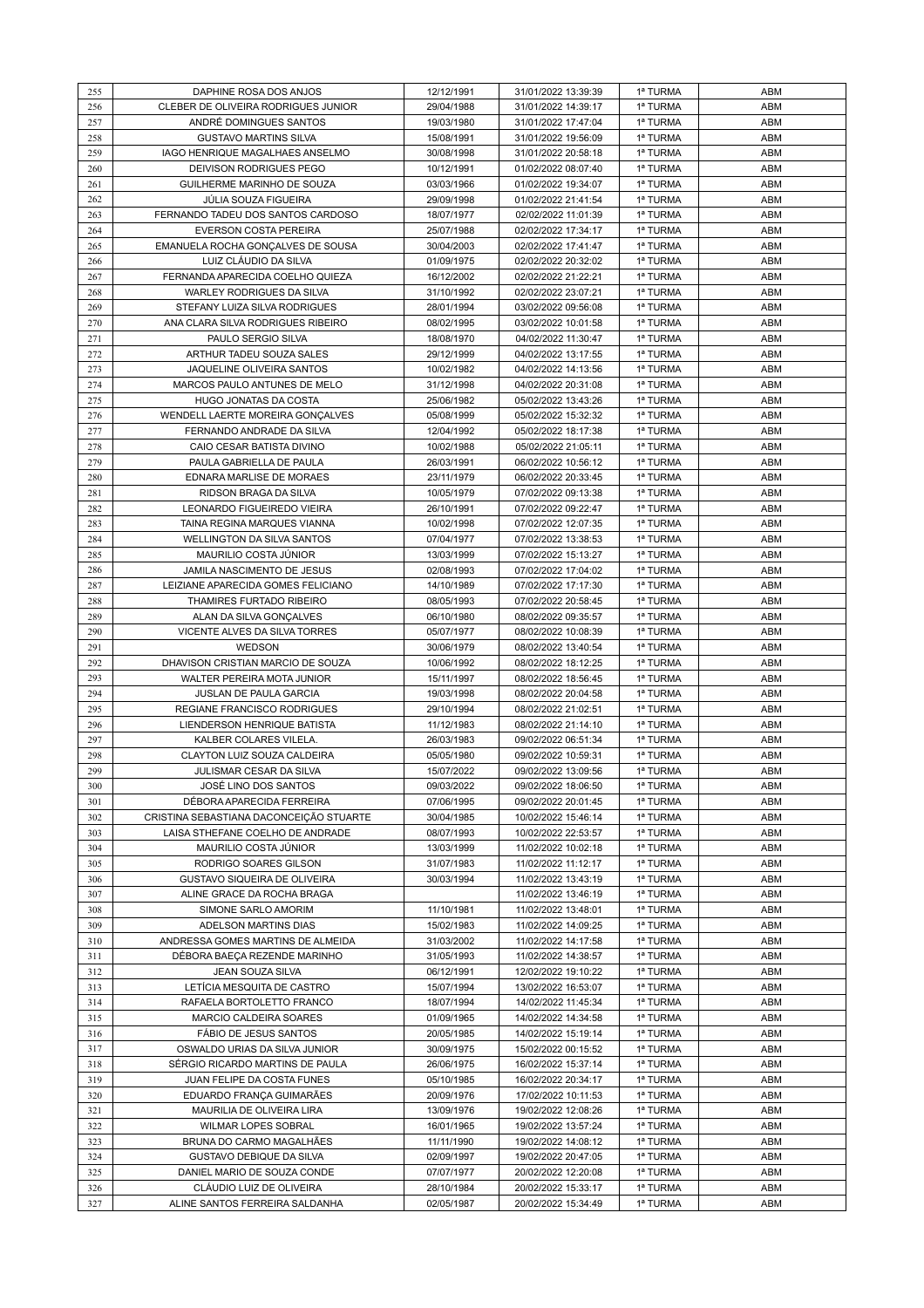| 328            | ANDRÉ KAIZER SALDANHA                                     | 09/05/1987                                   | 20/02/2022 15:39:06                        | 1ª TURMA             | ABM              |
|----------------|-----------------------------------------------------------|----------------------------------------------|--------------------------------------------|----------------------|------------------|
| 329            | BRENO ROBERTO DE DEUS RODRIGUES                           | 04/07/1996                                   | 21/02/2022 21:46:46                        | 1ª TURMA             | ABM              |
| 330            | <b>BARCELOS</b>                                           | 29/07/1983                                   | 21/02/2022 22:32:48                        | 1ª TURMA             | ABM              |
| 331            | VITORIA BORGES DE PAULA                                   | 01/05/1995                                   | 22/02/2022 09:46:27                        | 1ª TURMA             | ABM              |
| 332            | WESLLEY RODRIGUES DA SILVA                                | 02/11/1995                                   | 22/02/2022 22:30:08                        | 1ª TURMA             | ABM              |
| 333            | GUSTAVO DE AGUIAR MALCA                                   | 27/09/1990                                   | 23/02/2022 08:25:44                        | 1ª TURMA             | ABM              |
| 334            | JANINE FATIMA DO CARMO                                    | 19/02/1997                                   | 23/02/2022 15:56:31                        | 1ª TURMA             | ABM              |
| 335            | LAUANY SUMAIA RODRIGUES ALVES DE SOUZA                    | 26/06/2002                                   | 24/02/2022 09:07:44                        | 1ª TURMA             | ABM              |
| 336            | LEONARDO PELISSARI GADELHA                                | 02/02/1996                                   | 24/02/2022 14:10:01                        | 1ª TURMA             | ABM              |
| 337            | MATHEUS VAZ DE MELO TORQUETTI                             | 27/12/1988                                   | 24/02/2022 19:13:07                        | 1ª TURMA             | ABM              |
| 338            | <b>UEMERSON DE OLIVEIRA</b>                               | 04/09/1977                                   | 25/02/2022 16:07:14                        | 1ª TURMA             | ABM              |
| 339            | LUCAS MILHER DE OLIVEIRA                                  | 22/11/1999                                   | 26/02/2022 17:01:17                        | 1ª TURMA             | ABM              |
| 340            | LUCAS AQUINO DE SOUZA                                     | 09/07/1994                                   | 28/02/2022 13:29:06                        | 1ª TURMA             | ABM              |
| 341            | GLEISON JOSE DA SILVA                                     | 02/12/1975                                   | 28/02/2022 17:47:09                        | 1ª TURMA             | ABM              |
| 342            | DEBORA KARINE ALVES                                       | 09/06/1994                                   | 01/03/2022 10:53:31                        | 1ª TURMA             | ABM              |
| 343            | LUIZ DAVI RODRIGUES FÉLIX                                 | 09/05/2000                                   | 03/03/2022 12:56:55                        | 1ª TURMA             | ABM              |
| 344            | LUCAS RAYONE ALVES FERNANDES                              | 07/04/1996                                   | 03/03/2022 18:37:30                        | 1ª TURMA             | ABM              |
| 345            | ANDERSON DE ALMEIDA COSTA                                 | 24/09/1973                                   | 04/03/2022 10:03:53                        | 1ª TURMA             | ABM              |
| 346<br>347     | LORRAINE DE SOUZA RIBEIRO<br>VALÉRIA MOREIRA ARAÚJO       | 11/08/1999<br>03/02/1984                     | 04/03/2022 11:23:58<br>04/03/2022 17:29:23 | 1ª TURMA<br>1ª TURMA | ABM<br>ABM       |
|                | RENATO DE PAULA ARAÚJO                                    |                                              | 04/03/2022 18:04:05                        |                      | ABM              |
| 348<br>349     | <b>AILTON</b>                                             | 13/03/1973<br>27/11/1972                     | 05/03/2022 17:44:28                        | 1ª TURMA<br>1ª TURMA | ABM              |
| 350            | CLAUDIO FONTES SOUZA                                      | 26/08/1977                                   | 07/03/2022 08:49:13                        | 1ª TURMA             | ABM              |
| 351            | SAMARA MICAELE SOUZA LARA MOURA                           | 02/08/2001                                   | 07/03/2022 18:08:56                        | 1ª TURMA             | ABM              |
| 352            | ANDREA LUCIELE FERREIRA                                   | 02/06/1975                                   | 08/03/2022 16:29:23                        | 1ª TURMA             | ABM              |
| 353            | <b>DEYVISTON MARTINS SILVA</b>                            | 27/05/1986                                   | 08/03/2022 20:52:08                        | 1ª TURMA             | ABM              |
| 354            | HIGOR DA SILVA PRATA                                      | 09/06/2001                                   | 09/03/2022 13:05:52                        | 1ª TURMA             | ABM              |
| 355            | REINALDO AMBROSIO SILVA                                   | 27/04/1981                                   | 09/03/2022 23:33:57                        | 1ª TURMA             | ABM              |
| 356            | ANDERSON RODRIGUES LOPES                                  | 27/12/1975                                   | 10/03/2022 08:50:43                        | 1ª TURMA             | ABM              |
| 357            | <b>NEIMAR SIQUEIRA</b>                                    | 22/09/1977                                   | 10/03/2022 11:42:15                        | 1ª TURMA             | ABM              |
| 358            | NATAN DOMINGUES CORRÊA                                    | 01/08/1990                                   | 14/03/2022 08:45:24                        | 1ª TURMA             | ABM              |
| 359            | BARBARA GANDRA GOMES                                      | 23/10/1994                                   | 14/03/2022 11:01:12                        | 1ª TURMA             | ABM              |
| 360            | NATÁLIA DUARTE FERNANDES BRAGA                            | 07/06/1990                                   | 14/03/2022 13:27:42                        | 1ª TURMA             | ABM              |
| 361            | LEANDRO FERREIRA GONÇALVES                                | 16/11/1978                                   | 14/03/2022 23:13:51                        | 1ª TURMA             | ABM              |
| 362            | GABRIEL LUCAS GUIMARÃES ALVES                             | 17/12/1996                                   | 15/03/2022 11:09:12                        | 1ª TURMA             | ABM              |
| 363            | LAURA FRANÇA SILVA                                        | 19/05/2002                                   | 15/03/2022 20:45:22                        | 1ª TURMA             | ABM              |
| 364            | MAX DA SILVA SANTOS                                       | 06/04/1991                                   | 17/03/2022 12:56:28                        | 1ª TURMA             | ABM              |
| 365            | ADRIELLY RENEE DA SILVA                                   | 17/11/1998                                   | 18/03/2022 08:48:33                        | 1ª TURMA             | ABM              |
| 366            | KAREN GRAZIELLY PINHEIRO BENTO.                           | 01/08/1993                                   | 18/03/2022 19:07:39                        | 1ª TURMA             | ABM              |
| 367            | LAIZE ARIANA ALVES DE OLIVEIRA                            | 15/04/1997                                   | 20/03/2022 20:49:33                        | 1ª TURMA             | ABM              |
| 368            | WALISSON HENRIQUE GONZAGA                                 | 08/07/1980                                   | 20/03/2022 22:29:54                        | 1ª TURMA             | ABM              |
| 369            | HUGO CÉSAR DE SOUZA                                       | 28/08/1994                                   | 20/03/2022 22:32:29                        | 1ª TURMA             | ABM              |
| 370            | ANA PAULA SANTOS                                          | 25/11/1988                                   | 21/03/2022 11:02:43                        | 1ª TURMA             | ABM              |
| 371            | LUCAS SANTOS                                              | 20/03/1988                                   | 21/03/2022 20:57:03                        | 1ª TURMA             | ABM              |
| 372            | CHARLES WILLIAM FERREIRA                                  | 09/06/2001                                   | 22/03/2022 08:38:05                        | 1ª TURMA             | <b>ABM</b>       |
| 373            | <b>VALDIR</b>                                             | 12/05/1983                                   | 23/03/2022 13:26:39                        | 1ª TURMA             | ABM              |
| 374            | JOSIANE BOTELHO RODRIGUES                                 | 14/06/1979                                   | 23/03/2022 14:48:13                        | 1ª TURMA             | ABM              |
| 375            | EVILA CRISTINA DE ALMEIDA SANTOS                          | 10/11/1981                                   | 23/03/2022 19:10:04                        | 1ª TURMA             | ABM              |
| 376            | OCIMAR JUNIO DE SOUZA                                     | 13/08/1989                                   | 23/03/2022 21:37:32                        | 1ª TURMA             | ABM              |
| 377            | ALESSANDRO                                                | 24/10/1990                                   | 23/03/2022 21:50:40                        | 1ª TURMA             | ABM              |
| 378<br>379     | JADERSON FERREIRA DO NASCIMENTO<br>IAGO DE SOUZA OLIVEIRA | 30/06/1987<br>29/06/1993                     | 24/03/2022 01:09:23<br>24/03/2022 10:36:54 | 1ª TURMA<br>1ª TURMA | ABM<br>ABM       |
|                | SAMUEL REIS FONSECA                                       |                                              |                                            |                      | ABM              |
| 380<br>381     | WILLIAM DOUGLAS DE MELO PEREIRA                           | 31/07/1989<br>18/01/1985                     | 24/03/2022 10:57:21<br>24/03/2022 11:08:54 | 1ª TURMA<br>1ª TURMA | ABM              |
| 382            | LETICIA CRISTINA DE FARIA                                 | 28/02/1994                                   | 24/03/2022 12:39:14                        | 1ª TURMA             | ABM              |
| 383            | RANGEL SANTANA DE CARVALHO JÚNIOR                         | 07/06/1972                                   | 24/03/2022 13:26:20                        | 1ª TURMA             | ABM              |
| 384            | FELIPE LEITE DA SILVA MARINHO                             | 28/03/1985                                   | 24/03/2022 15:22:54                        | 1ª TURMA             | ABM              |
| 385            | KELLY ADRIANA SERAFIM MAIA                                | 19/07/1976                                   | 24/03/2022 15:23:19                        | 1ª TURMA             | ABM              |
| 386            | MARLON SOUZA DE PAULA                                     | 21/10/1986                                   | 24/03/2022 17:12:22                        | 1ª TURMA             | ABM              |
| 387            | ROSICLEIA LOURENA DA COSTA                                | 08/09/1983                                   | 24/03/2022 20:35:58                        | 1ª TURMA             | ABM              |
| 388            | ARLISSON SANTOS HORTENCIO                                 | 02/05/1997                                   | 24/03/2022 23:58:12                        | 1ª TURMA             | ABM              |
| 389            | ALEX JUNIO ALVES DOS SANTOS                               | 24/04/1992                                   | 25/03/2022 00:01:14                        | 1ª TURMA             | ABM              |
| 390            | HEBERT SOARES MINERVINO                                   | 27/05/1993                                   | 25/03/2022 11:29:03                        | 1ª TURMA             | ABM              |
| 391            | PAMELA BETTCHER MASCARENHAS                               | 19/12/1990                                   | 25/03/2022 11:29:28                        | 1ª TURMA             | ABM              |
| 392            | PATRICK PEREIRA JARDIM                                    | 11/01/1989                                   | 25/03/2022 14:49:20                        | 1ª TURMA             | ABM              |
| 393            | ALBA CRISTINA FERRY DE OLIVEIRA                           | 14/10/1981                                   | 25/03/2022 19:16:35                        | 1ª TURMA             | ABM              |
|                |                                                           |                                              |                                            |                      |                  |
|                |                                                           | UBERABA - 1ª TURMA (23/05/2022 a 22/07/2022) |                                            |                      |                  |
| Ord            | Nome                                                      | Data de Nascimento                           | Inscrição                                  | Turma escolhida      | Local de escolha |
| 1              | ELIAS RODRIGUES DE SOUZA*                                 | 21/05/1997                                   | 18/01/2022 20:49:06                        | 1ª TURMA             | 2°COB / Uberaba  |
| $\overline{c}$ | BRUNA BATISTA FELIX FRAGA*                                | 07/08/1994                                   | 19/01/2022 15:54:57                        | 1ª TURMA             | 2°COB / Uberaba  |
| 3              | THIAGO ALVES PEREIRA                                      | 24/08/1985                                   | 17/01/2022 11:34:18                        | 1ª TURMA             | 2°COB / Uberaba  |
| $\overline{4}$ | PAULO HENRIQUE LIMA VERDE SOARES DANTAS                   | 03/03/1991                                   | 17/01/2022 12:35:25                        | 1ª TURMA             | 2°COB / Uberaba  |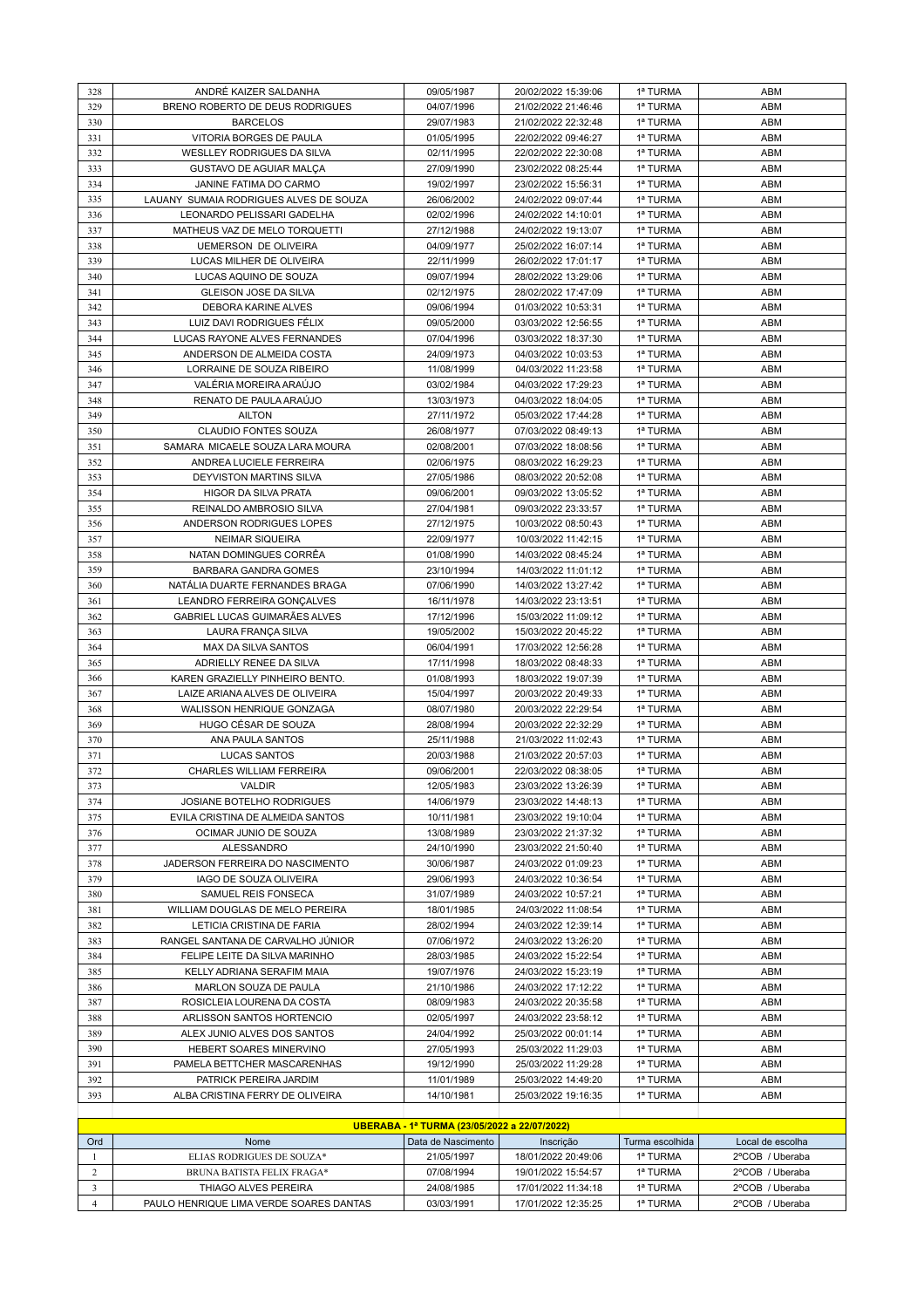| 5  | <b>GERSA HELENA DE OLIVEIRA DIAS</b> | 21/12/1995 | 21/01/2022 13:40:12 | 2ª TURMA | 2°COB / Uberaba |
|----|--------------------------------------|------------|---------------------|----------|-----------------|
| 6  | RENATO GONÇALVES FERREIRA            | 25/10/1976 | 21/01/2022 15:07:44 | 1ª TURMA | 2°COB / Uberaba |
| 7  | <b>TADEU DA CRUZ RODRIGUES</b>       | 03/05/1962 | 24/01/2022 12:33:16 | 1ª TURMA | 2°COB / Uberaba |
| 8  | ROBSON WILLIAN MENEZES SOUSA         | 30/05/1991 | 27/01/2022 02:37:12 | 2ª TURMA | 2°COB / Uberaba |
| 9  | <b>ERNANI LOPES CUNHA</b>            | 30/05/1993 | 03/02/2022 11:46:14 | 1ª TURMA | 2°COB / Uberaba |
| 10 | MARCELO VIEIRA SANTANA               | 12/06/1972 | 03/02/2022 12:33:26 | 1ª TURMA | 2°COB / Uberaba |
| 11 | LUCIENE CRISTINA ROSA DE ARAUJO      | 10/09/1978 | 04/02/2022 08:36:55 | 2ª TURMA | 2°COB / Uberaba |
| 12 | LUCAS LEONARDO SILVA                 | 21/09/1984 | 09/02/2022 14:52:25 | 1ª TURMA | 2°COB / Uberaba |
| 13 | GISELLE FERREIRA DOS SANTOS          | 23/12/2002 | 12/02/2022 18:27:57 | 1ª TURMA | 2°COB / Uberaba |
| 14 | LUCIENE CRISTINA ROSA DE ARAUJO      | 10/09/1978 | 14/02/2022 08:41:13 | 1ª TURMA | 2°COB / Uberaba |
| 15 | CLAUDIO ANTONIO DA SILVA             | 01/03/1971 | 14/02/2022 21:58:17 | 1ª TURMA | 2°COB / Uberaba |
| 16 | ADRIANO CINTRA E SOUZA               | 24/11/1993 | 24/02/2022 14:33:32 | 1ª TURMA | 2°COB / Uberaba |
| 17 | CAROLINA PAULA LIDUÁRIO SILVA        | 03/06/1989 | 25/02/2022 15:00:26 | 1ª TURMA | 2°COB / Uberaba |
| 18 | <b>VICTOR SILVERIO PEREIRA</b>       | 19/10/1991 | 26/02/2022 00:37:00 | 1ª TURMA | 2°COB / Uberaba |
| 19 | PERCY CAMILO DE OLIVEIRA             | 02/10/1986 | 03/03/2022 22:47:18 | 1ª TURMA | 2°COB / Uberaba |
| 20 | CAROLINE MELO MAREGA                 | 28/03/1990 | 09/03/2022 16:07:35 | 1ª TURMA | 2°COB / Uberaba |
| 21 | <b>CRIS LANNER CATAPRETTA</b>        | 10/02/1977 | 09/03/2022 22:57:53 | 1ª TURMA | 2°COB / Uberaba |
| 22 | INSTRUTOR DE BRIGADISTA              | 13/05/1996 | 12/03/2022 11:13:43 | 1ª TURMA | 2°COB / Uberaba |
| 23 | LETICIA CRISTINA CESARIO             | 30/04/2001 | 15/03/2022 14:51:02 | 1ª TURMA | 2°COB / Uberaba |
| 24 | PAOLA TEOFILO DE SOUSA               | 06/09/1999 | 20/03/2022 19:36:26 | 1ª TURMA | 2°COB / Uberaba |
| 25 | ALCIDES RODRIGUES MORAIS             | 09/04/1978 | 23/03/2022 14:08:09 | 2ª TURMA | 2°COB / Uberaba |
| 26 | <b>BRUNO CAMPOS DE ANDRADE</b>       | 13/07/1987 | 25/03/2022 11:33:07 | 1ª TURMA | 2°COB / Uberaba |

|                | PATOS DE MINAS - 1ª TURMA (23/05/2022 a 22/07/2022) |                    |                     |                 |                        |  |  |
|----------------|-----------------------------------------------------|--------------------|---------------------|-----------------|------------------------|--|--|
| Ord            | Nome                                                | Data de Nascimento | Inscrição           | Turma escolhida | Local de escolha       |  |  |
| 1              | <b>IURY MENEZES LOPES</b>                           | 13/10/2002         | 20/01/2022 06:49:01 | 1ª TURMA        | 2°COB / Patos de Minas |  |  |
| 2              | <b>IRIA NIELA SOUZA</b>                             | 23/02/1984         | 21/01/2022 19:25:24 | 1ª TURMA        | 2°COB / Patos de Minas |  |  |
| $\overline{3}$ | <b>WILLIAN CARDOSO SOUSA</b>                        | 08/01/1993         | 23/01/2022 13:56:47 | 1ª TURMA        | 2°COB / Patos de Minas |  |  |
| $\overline{4}$ | LAIS VIEIRA DOS SANTOS                              | 02/07/1992         | 24/01/2022 13:28:22 | 1ª TURMA        | 2°COB / Patos de Minas |  |  |
| 5              | LUIZA VIEIRA SANTOS                                 | 10/07/1995         | 24/01/2022 13:32:08 | 1ª TURMA        | 2°COB / Patos de Minas |  |  |
| 6              | DANIEL JAIRO DA SILVA                               | 16/05/1996         | 24/01/2022 18:32:55 | 1ª TURMA        | 2°COB / Patos de Minas |  |  |
| $\tau$         | EMERSON CLAUDIO GAMA                                | 27/02/1980         | 25/01/2022 10:12:28 | 1ª TURMA        | 2°COB / Patos de Minas |  |  |
| 8              | <b>MAXSUEL LUIZ PEREIRA</b>                         | 08/01/1988         | 25/01/2022 10:13:05 | 1ª TURMA        | 2°COB / Patos de Minas |  |  |
| $\mathbf{Q}$   | <b>WALQUIRIA MARTINS DA SILVA</b>                   | 17/04/2022         | 25/01/2022 10:18:00 | 1ª TURMA        | 2°COB / Patos de Minas |  |  |
| 10             | RODRIGO ALVES CARDOSO                               | 25/12/1986         | 25/01/2022 10:24:33 | 1ª TURMA        | 2°COB / Patos de Minas |  |  |
| 11             | DANILO MIRANDA ALVES                                | 26/10/1990         | 25/01/2022 11:02:29 | 1ª TURMA        | 2°COB / Patos de Minas |  |  |
| 12             | AMANDA MARTINS DE OLIVEIRA                          | 11/05/2000         | 25/01/2022 11:12:15 | 1ª TURMA        | 2°COB / Patos de Minas |  |  |
| 13             | <b>GERSYANE CARLA RODRIGUES DOS SANTOS</b>          | 30/04/1983         | 25/01/2022 11:17:55 | 1ª TURMA        | 2°COB / Patos de Minas |  |  |
| 14             | <b>GABRIELLE LAYLA DUARTE</b>                       | 16/04/2004         | 25/01/2022 12:33:35 | 1ª TURMA        | 2°COB / Patos de Minas |  |  |
| 15             | <b>EDUARDA CRISTINA PEREIRA</b>                     | 17/09/1998         | 25/01/2022 12:45:34 | 1ª TURMA        | 2°COB / Patos de Minas |  |  |
| 16             | OTAVIO VINÍCIUS MIRANDA GONCALVES                   | 01/08/1994         | 25/01/2022 15:26:38 | 1ª TURMA        | 2°COB / Patos de Minas |  |  |
| 17             | <b>MARLY CAIXETA MARQUES</b>                        | 31/07/1978         | 25/01/2022 15:54:13 | 1ª TURMA        | 2°COB / Patos de Minas |  |  |
| 18             | BÁRBARA PEREIRA DA SILVEIRA                         | 08/09/1996         | 25/01/2022 16:17:00 | 1ª TURMA        | 2°COB / Patos de Minas |  |  |
| 19             | ANDREIA CRISTINA FERREIRA                           | 09/04/1980         | 25/01/2022 18:17:48 | 1ª TURMA        | 2°COB / Patos de Minas |  |  |
| 20             | ALEXSANDRO PORTELADA                                | 04/12/1979         | 25/01/2022 21:00:26 | 1ª TURMA        | 2°COB / Patos de Minas |  |  |
| 21             | MATHEUS FRANCISCO G MARTINS                         | 23/01/1998         | 25/01/2022 22:46:14 | 1ª TURMA        | 2°COB / Patos de Minas |  |  |
| 22             | ADRIANO CIRILO DA SILVA                             | 10/05/1994         | 26/01/2022 08:30:23 | 1ª TURMA        | 2°COB / Patos de Minas |  |  |
| 23             | CLEITON ANTÔNIO DA MOTA FERNANDES                   | 14/03/1989         | 26/01/2022 13:03:40 | 1ª TURMA        | 2°COB / Patos de Minas |  |  |
| 24             | DEIVID BERTOLDO TRIGUEIRO                           | 29/08/1994         | 27/01/2022 12:36:59 | 1ª TURMA        | 2°COB / Patos de Minas |  |  |
| 25             | CARLOS HUMBERTO DA CUNHA GOMES                      | 23/09/1989         | 27/01/2022 16:57:14 | 1ª TURMA        | 2°COB / Patos de Minas |  |  |
| 26             | LUCIMAR VASCONCELOS CAIXETA                         | 23/03/1982         | 29/01/2022 14:32:55 | 1ª TURMA        | 2°COB / Patos de Minas |  |  |
| 27             | NATALIA ABADIA DA SILVA                             | 27/07/1992         | 29/01/2022 20:03:45 | 1ª TURMA        | 2°COB / Patos de Minas |  |  |
| 28             | THIAGO ROGERS APARECIDO GONCALVES                   | 27/04/1987         | 01/02/2022 09:33:19 | 1ª TURMA        | 2°COB / Patos de Minas |  |  |
| 29             | <b>JOSÉ FREITAS TEREZA</b>                          | 28/01/1976         | 01/02/2022 17:08:45 | 1ª TURMA        | 2°COB / Patos de Minas |  |  |
| 30             | JOÃO LUCAS DUARTE SILVA                             | 31/01/1994         | 06/02/2022 11:51:21 | 1ª TURMA        | 2°COB / Patos de Minas |  |  |
|                |                                                     |                    |                     |                 |                        |  |  |

|     | <b>EXCEDENTES PATOS DE MINAS - 1ª TURMA (23/05/2022 a 22/07/2022)</b> |                    |                     |                 |                        |  |  |  |  |
|-----|-----------------------------------------------------------------------|--------------------|---------------------|-----------------|------------------------|--|--|--|--|
| Ord | Nome                                                                  | Data de Nascimento | Inscrição           | Turma escolhida | Local de escolha       |  |  |  |  |
|     | DAVID SILVA DE PAIVA                                                  | 21/11/1983         | 06/02/2022 19:47:08 | 1ª TURMA        | 2°COB / Patos de Minas |  |  |  |  |
| 2   | DIEGO LUIZ OLIVEIRA DE SOUZA                                          | 12/05/1998         | 07/02/2022 09:02:18 | 1ª TURMA        | 2°COB / Patos de Minas |  |  |  |  |
| 3   | ANTÔNIO GOMES DA SILVA FILHO                                          | 25/12/1972         | 07/02/2022 20:08:15 | 1ª TURMA        | 2°COB / Patos de Minas |  |  |  |  |
| 4   | EDIVALDO MARCELINO DA SILVA                                           | 08/02/1982         | 08/02/2022 10:10:19 | 1ª TURMA        | 2°COB / Patos de Minas |  |  |  |  |
| 5   | <b>MAURI PEREIRA SILVA</b>                                            | 21/11/1978         | 09/02/2022 12:45:21 | 1ª TURMA        | 2°COB / Patos de Minas |  |  |  |  |
| 6   | MARCELLA KRISTINA DE OLIVEIRA                                         | 16/02/1995         | 09/02/2022 14:44:27 | 1ª TURMA        | 2°COB / Patos de Minas |  |  |  |  |
| 7   | BÁRBARA PEREIRA DA SILVEIRA                                           | 08/09/1996         | 13/02/2022 22:56:20 | 1ª TURMA        | 2°COB / Patos de Minas |  |  |  |  |
| 8   | <b>KIRIA MARCIA</b>                                                   | 26/08/1973         | 14/02/2022 15:17:38 | 1ª TURMA        | 2°COB / Patos de Minas |  |  |  |  |
| 9   | ADAUTO BORGES DOS SANTOS                                              | 03/12/1964         | 14/02/2022 15:30:34 | 1ª TURMA        | 2°COB / Patos de Minas |  |  |  |  |
| 10  | NATHAN GALVÃO BARCELOS SILVA                                          | 09/01/2000         | 18/02/2022 11:30:11 | 1ª TURMA        | 2°COB / Patos de Minas |  |  |  |  |
| 11  | LUANA ALVES PEREIRA                                                   | 10/09/2003         | 21/02/2022 16:08:35 | 1ª TURMA        | 2°COB / Patos de Minas |  |  |  |  |
| 12  | CURSO DE FORMACAO DE INSTRUTOR DE BRIGADISTA                          | 05/05/1988         | 23/02/2022 12:11:19 | 1ª TURMA        | 2°COB / Patos de Minas |  |  |  |  |
| 13  | MILEIDE DAIANE DE BRITO                                               | 29/01/1988         | 04/03/2022 21:00:20 | 1ª TURMA        | 2°COB / Patos de Minas |  |  |  |  |
| 14  | <b>FLÁVIA CARNEIRO ALVARES</b>                                        | 28/02/1986         | 15/03/2022 10:18:37 | 1ª TURMA        | 2°COB / Patos de Minas |  |  |  |  |
| 15  | WESLLEU NEVITON JHONN DA SILVA                                        | 05/05/1983         | 22/03/2022 14:25:42 | 1ª TURMA        | 2°COB / Patos de Minas |  |  |  |  |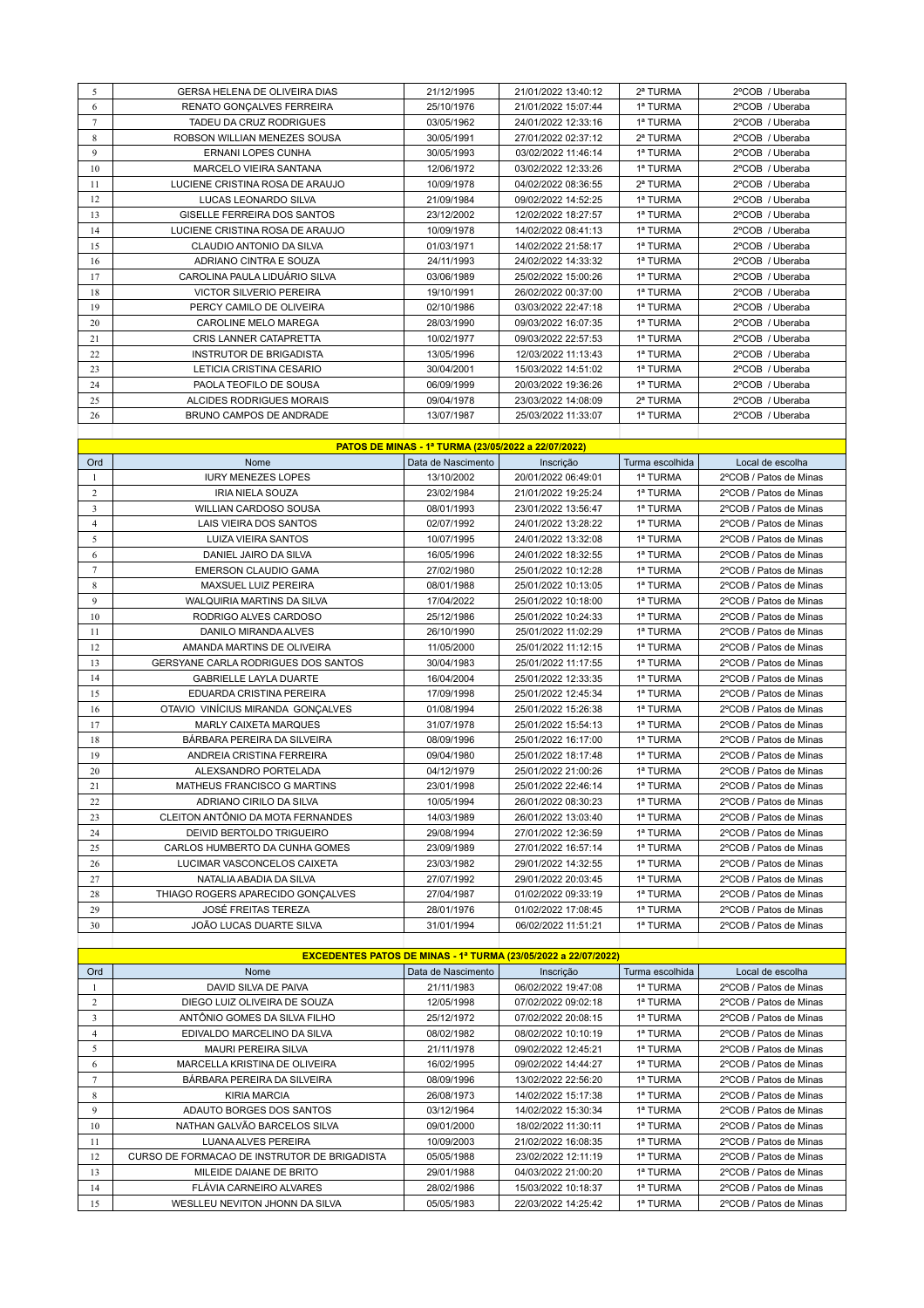| 16                                              | <b>TATIANE CRISTINA BRAGA</b>        | 21/08/1996         | 22/03/2022 17:22:23 | 1ª TURMA        | 2°COB / Patos de Minas |  |  |  |
|-------------------------------------------------|--------------------------------------|--------------------|---------------------|-----------------|------------------------|--|--|--|
| 17                                              | MAURICIO FRANKLIN ALVES DA SILVA     | 05/05/1989         | 25/03/2022 12:02:58 | 1ª TURMA        | 2°COB / Patos de Minas |  |  |  |
|                                                 |                                      |                    |                     |                 |                        |  |  |  |
| UBERLÂNDIA - 1ª TURMA (23/05/2022 a 22/07/2022) |                                      |                    |                     |                 |                        |  |  |  |
| <b>Ord</b>                                      | Nome                                 | Data de Nascimento | Inscrição           | Turma escolhida | Local de escolha       |  |  |  |
| 1                                               | <b>ENEAS ALVES DOS SANTOS*</b>       | 07/01/1986         | 17/01/2022 09:02:35 | 1ª TURMA        | 2°COB / Uberlândia     |  |  |  |
| $\overline{c}$                                  | <b>CLAUDIA RENATA BORGES*</b>        | 28/09/1992         | 17/01/2022 09:14:28 | 1ª TURMA        | 2°COB / Uberlândia     |  |  |  |
| $\overline{\mathbf{3}}$                         | VICTTORIA RODRIGUES SILVA*           | 18/11/1996         | 17/01/2022 11:03:28 | 1ª TURMA        | 2°COB / Uberlândia     |  |  |  |
| $\overline{4}$                                  | FELIPE GONCALVES MALTA*              | 12/07/1989         | 17/01/2022 11:06:52 | 1ª TURMA        | 2°COB / Uberlândia     |  |  |  |
| 5                                               | <b>CAMILA SILVA MENEZES ARANTES*</b> | 27/09/1993         | 20/01/2022 09:59:14 | 1ª TURMA        | 2°COB / Uberlândia     |  |  |  |
| 6                                               | WLYANA FERREIRA DE SOUZA*            | 08/11/1988         | 21/01/2022 19:52:57 | 1ª TURMA        | 2°COB / Uberlândia     |  |  |  |
| 7                                               | RODRIGO FERREIRA DA SILVA*           | 08/03/1993         | 21/01/2022 21:14:33 | 1ª TURMA        | 2°COB / Uberlândia     |  |  |  |
| 8                                               | MÁRCIO PEREIRA DOS SANTOS*           | 02/03/1981         | 23/01/2022 19:14:56 | 1ª TURMA        | 2°COB / Uberlândia     |  |  |  |
| 9                                               | <b>MARDEN HILTON SILVA SILVÉRIO*</b> | 06/09/1973         | 23/01/2022 21:01:31 | 1ª TURMA        | 2°COB / Uberlândia     |  |  |  |
| 10                                              | GUILHERME DIEGO ALVES PEREIRA*       | 29/06/1990         | 23/01/2022 22:10:54 | 1ª TURMA        | 2°COB / Uberlândia     |  |  |  |
| 11                                              | <b>JOEL DOS REIS NASCIMENTO</b>      | 31/03/1953         | 24/01/2022 05:39:52 | 1ª TURMA        | 2°COB / Uberlândia     |  |  |  |
| 12                                              | CLEITON AURÉLIO DA SILVA*            | 16/07/1978         | 24/01/2022 07:37:34 | 1ª TURMA        | 2°COB / Uberlândia     |  |  |  |
| 13                                              | ROGERIO FELIX DA SILVA*              | 10/01/1976         | 03/02/2022 11:07:39 | 1ª TURMA        | 2°COB / Uberlândia     |  |  |  |
| 14                                              | LUCAS FARIA NOGUEIRA*                | 18/12/1993         | 15/03/2022 19:10:22 | 1ª TURMA        | 2°COB / Uberlândia     |  |  |  |
| 15                                              | JHONATHA ANDRE DE OLIVEIRA           | 17/11/1998         | 17/01/2022 09:16:14 | 1ª TURMA        | 2°COB / Uberlândia     |  |  |  |
| 16                                              | RAFAELA RESENDE GONCALVES            | 24/07/1990         | 17/01/2022 09:16:45 | 1ª TURMA        | 2°COB / Uberlândia     |  |  |  |
| 17                                              | <b>ISABELLE APARECIDA DAMASCENO</b>  | 11/05/1988         | 17/01/2022 09:20:01 | 1ª TURMA        | 2°COB / Uberlândia     |  |  |  |
| 18                                              | MARISLENE CANDELORI TEIXEIRA         | 20/05/1978         | 17/01/2022 09:30:30 | 1ª TURMA        | 2°COB / Uberlândia     |  |  |  |
| 19                                              | GIANE MARIA PEREIRA DE FARIA         | 02/09/1977         | 18/01/2022 07:45:54 | 1ª TURMA        | 2°COB / Uberlândia     |  |  |  |
| 20                                              | THIAGO RAFAEL NEVES                  | 24/08/1989         | 18/01/2022 07:52:00 | 1ª TURMA        | 2°COB / Uberlândia     |  |  |  |
| 21                                              | BRUNA ALVES DIAS DE BRITO            | 06/12/1991         | 18/01/2022 08:17:29 | 1ª TURMA        | 2°COB / Uberlândia     |  |  |  |
| 22                                              | SHIRLEY CORTELASSI FERRARI DA SILVA  | 17/01/1985         | 18/01/2022 09:42:49 | 1ª TURMA        | 2°COB / Uberlândia     |  |  |  |
| 23                                              | RUAN CARLOS SIPRIANO OLIVEIRA        | 02/04/1996         | 18/01/2022 10:35:42 | 1ª TURMA        | 2°COB / Uberlândia     |  |  |  |
| 24                                              | <b>MARCOS MEDRADO PEREIRA</b>        | 20/11/1990         | 18/01/2022 12:13:34 | 1ª TURMA        | 2°COB / Uberlândia     |  |  |  |
| 25                                              | ABIGAIL AMARAL LIMA                  | 10/11/2002         | 18/01/2022 12:16:49 | 1ª TURMA        | 2°COB / Uberlândia     |  |  |  |
| 26                                              | MATHEUS FELIPE AMARAL LIMA           | 27/08/2000         | 18/01/2022 12:33:00 | 1ª TURMA        | 2°COB / Uberlândia     |  |  |  |
| 27                                              | LUCAS JESUINO CARDOSO                | 20/10/1980         | 18/01/2022 21:40:42 | 1ª TURMA        | 2°COB / Uberlândia     |  |  |  |
| 28                                              | LUIZ DUARTE DE ULHÔA ROCHA JÚNIOR    | 18/04/1980         | 19/01/2022 11:24:31 | 1ª TURMA        | 2°COB / Uberlândia     |  |  |  |
| 29                                              | LEONARDO ROCHA FRANCALANCI           | 17/11/1986         | 19/01/2022 12:20:44 | 1ª TURMA        | 2°COB / Uberlândia     |  |  |  |
| 30                                              | <b>MAXWELL MARTINS SANTOS</b>        | 23/11/1992         | 19/01/2022 13:59:01 | 1ª TURMA        | 2°COB / Uberlândia     |  |  |  |
|                                                 |                                      |                    |                     |                 |                        |  |  |  |

## **EXCEDENTES UBERLÂNDIA - 1ª TURMA (23/05/2022 a 22/07/2022)**

 $\mathbf \Gamma$ 

| Ord            | Nome                                  | Data de Nascimento | Inscrição           | Turma escolhida | Local de escolha   |
|----------------|---------------------------------------|--------------------|---------------------|-----------------|--------------------|
| $\mathbf{1}$   | JEAN GUSTAVO DOS SANTOS               | 07/11/1978         | 19/01/2022 14:08:29 | 1ª TURMA        | 2°COB / Uberlândia |
| $\overline{c}$ | CHARLENE RODRIGUES DA SILVA           | 25/09/1984         | 19/01/2022 16:13:05 | 1ª TURMA        | 2°COB / Uberlândia |
| 3              | THAYNA RIBEIRO DE OLIVEIRA            | 29/07/1996         | 19/01/2022 18:34:15 | 1ª TURMA        | 2°COB / Uberlândia |
| 4              | RODRIGO DA SILVA GUERRA               | 30/07/1985         | 19/01/2022 18:53:51 | 1ª TURMA        | 2°COB / Uberlândia |
| 5              | <b>BRUNO OLIVEIRA DA SILVA</b>        | 15/07/1995         | 19/01/2022 19:47:17 | 1ª TURMA        | 2°COB / Uberlândia |
| 6              | ALINE ROBERTA SILVA DE ALMEIDA        | 20/05/1994         | 19/01/2022 20:45:39 | 1ª TURMA        | 2°COB / Uberlândia |
| 7              | CARLOS LEANDRO ARAÚJO FERREIRA        | 02/08/1982         | 19/01/2022 21:21:00 | 1ª TURMA        | 2°COB / Uberlândia |
| 8              | LARYSSA HELEN SILVA CRISTIANO         | 11/08/1994         | 19/01/2022 23:32:58 | 1ª TURMA        | 2°COB / Uberlândia |
| $\mathbf{Q}$   | <b>CARLOS EDUARDO ALVES RODRIGUES</b> | 25/11/2003         | 20/01/2022 11:23:56 | 1ª TURMA        | 2°COB / Uberlândia |
| 10             | THIAGO DE MELO BÁRBARA                | 05/09/1989         | 20/01/2022 12:42:44 | 1ª TURMA        | 2°COB / Uberlândia |
| 11             | THALES HENRIQUE PRADO MORTOZA         | 18/04/1988         | 20/01/2022 12:59:03 | 1ª TURMA        | 2°COB / Uberlândia |
| 12             | <b>FLAVIO HENRIQUE GOMES SOARES</b>   | 23/11/1993         | 20/01/2022 12:59:52 | 1ª TURMA        | 2°COB / Uberlândia |
| 13             | RODOLFO COSTA TEIXEIRA                | 04/10/1987         | 20/01/2022 13:02:07 | 1ª TURMA        | 2°COB / Uberlândia |
| 14             | <b>GABRIEL BARBOSA DOS SANTOS</b>     | 27/11/1996         | 20/01/2022 16:00:29 | 1ª TURMA        | 2°COB / Uberlândia |
| 15             | MATEUS OLIVEIRA DOS SANTOS            | 27/04/1991         | 20/01/2022 16:22:49 | 1ª TURMA        | 2°COB / Uberlândia |
| 16             | DANIELLE NOVELO DELFINO               | 18/08/1985         | 21/01/2022 14:18:47 | 1ª TURMA        | 2°COB / Uberlândia |
| 17             | <b>BRUNO DA SILVA LEITE</b>           | 08/10/1980         | 21/01/2022 16:42:25 | 1ª TURMA        | 2°COB / Uberlândia |
| 18             | OSEIAS JESUS DOS SANTOS               | 02/07/2000         | 21/01/2022 18:07:53 | 1ª TURMA        | 2°COB / Uberlândia |
| 19             | EDNA APARECIDA DA COSTA COIMBRA       | 13/09/1987         | 21/01/2022 18:11:43 | 1ª TURMA        | 2°COB / Uberlândia |
| 20             | VANESSA DO NASCIMENTO SANTOS MARTINS  | 13/03/1988         | 21/01/2022 18:35:37 | 1ª TURMA        | 2°COB / Uberlândia |
| 21             | STEFANE CRISTINA DE SOUZA GOUVEA      | 02/10/1986         | 21/01/2022 19:06:49 | 1ª TURMA        | 2°COB / Uberlândia |
| 22             | ANDRIEGO SOBREIRA FIGUEIRA            | 11/02/1988         | 22/01/2022 16:18:42 | 1ª TURMA        | 2°COB / Uberlândia |
| 23             | <b>GEAN CARLO DO AMARAL OLIVEIRA</b>  | 27/10/1993         | 22/01/2022 17:48:03 | 1ª TURMA        | 2°COB / Uberlândia |
| 24             | SAMUEL NUNES DE SOUZA                 | 20/12/1982         | 23/01/2022 01:35:19 | 1ª TURMA        | 2°COB / Uberlândia |
| 25             | NAIARA ARAUJO SOUZA                   | 14/04/1994         | 23/01/2022 01:36:44 | 1ª TURMA        | 2°COB / Uberlândia |
| 26             | RODRIGO DIEGO DE JESUS SERAFIM        | 23/11/1987         | 23/01/2022 01:59:22 | 1ª TURMA        | 2°COB / Uberlândia |
| 27             | <b>DEOMARLEY KENETY</b>               | 02/04/1998         | 23/01/2022 11:25:33 | 1ª TURMA        | 2°COB / Uberlândia |
| 28             | MONIQUE EVELLIN MORAIS BRAIDA         | 26/11/1991         | 23/01/2022 11:26:44 | 1ª TURMA        | 2°COB / Uberlândia |
| 29             | MICHAEL DIAS FERNANDES GONCALVES      | 20/09/1988         | 23/01/2022 11:30:36 | 1ª TURMA        | 2°COB / Uberlândia |
| 30             | MILLENE DANTYELLE DOS REIS            | 05/11/2002         | 23/01/2022 11:30:55 | 1ª TURMA        | 2°COB / Uberlândia |
| 31             | PATRÍCIA MARIA DOS SANTOS             | 19/11/1999         | 23/01/2022 11:30:59 | 1ª TURMA        | 2°COB / Uberlândia |
| 32             | JEFFERSON NASCIMENTO COSTA            | 11/04/1999         | 23/01/2022 11:35:12 | 1ª TURMA        | 2°COB / Uberlândia |
| 33             | JEPHERSON FRANK FERNANDES TEIXEIRA    | 08/06/2001         | 23/01/2022 11:35:19 | 1ª TURMA        | 2°COB / Uberlândia |
| 34             | WALISSON ALEXSANDRO RAMOS FREITAS     | 18/11/1998         | 23/01/2022 11:35:34 | 1ª TURMA        | 2°COB / Uberlândia |
| 35             | <b>JOAQUIM LOIOLA FERREIRA</b>        | 19/06/1981         | 23/01/2022 11:39:20 | 1ª TURMA        | 2°COB / Uberlândia |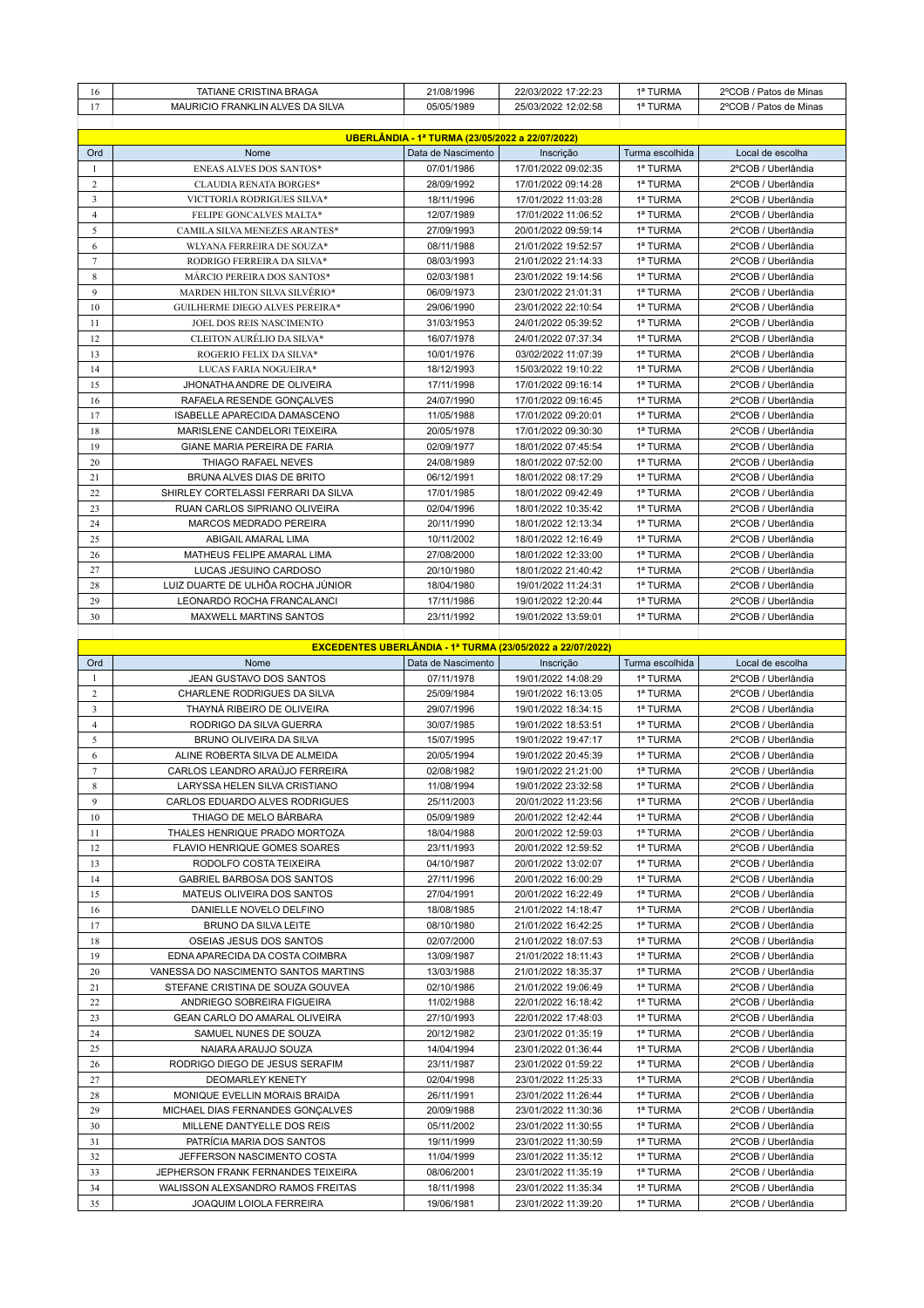| 36       | TARCÍSIO BORGES CARDOSO                                                 | 22/12/1988               | 23/01/2022 11:40:01                        | 1ª TURMA             | 2°COB / Uberlândia                       |
|----------|-------------------------------------------------------------------------|--------------------------|--------------------------------------------|----------------------|------------------------------------------|
| 37       | <b>DAIANE MENDES MOREIRA</b>                                            | 09/06/1994               | 23/01/2022 11:40:47                        | 1ª TURMA             | 2°COB / Uberlândia                       |
| 38       | LUCAS FILIPE DA SILVA CHAVES                                            | 24/02/2001               | 23/01/2022 11:41:57                        | 1ª TURMA             | 2°COB / Uberlândia                       |
| 39       | ANDRESS AZEVEDO DA SILVA                                                | 11/08/0097               | 23/01/2022 11:42:42                        | 1ª TURMA             | 2°COB / Uberlândia                       |
| 40       | ROSANA RODRIGUES DA COSTA SANTIAGO                                      | 01/02/1987               | 23/01/2022 11:58:52                        | 1ª TURMA             | 2°COB / Uberlândia                       |
| 41       | GUSTAVO MELO GOMES TAVARES                                              | 13/11/1999               | 23/01/2022 12:01:10                        | 1ª TURMA             | 2°COB / Uberlândia                       |
| 42       | UBIRATAN DE SOUZA RANGEL RODRIGUES                                      | 09/07/1971               | 23/01/2022 12:02:38                        | 1ª TURMA             | 2°COB / Uberlândia                       |
| 43       | VICTOR LUCAS DOS SANTOS                                                 | 19/02/1999               | 23/01/2022 12:10:13                        | 1ª TURMA             | 2°COB / Uberlândia                       |
| 44       | ELMIRO ADÃO PEREIRA FERNANDES                                           | 28/01/1979               | 23/01/2022 12:13:39                        | 1ª TURMA             | 2°COB / Uberlândia                       |
| 45       | JERFESON FERNANDES PEREIRA DA COSTA                                     | 27/04/1988               | 23/01/2022 12:16:45                        | 1ª TURMA             | 2°COB / Uberlândia                       |
| 46       | ALINE SOARES DOS SANTOS                                                 | 07/07/1989               | 23/01/2022 12:35:19                        | 1ª TURMA             | 2°COB / Uberlândia                       |
| 47       | LEANDRO RODRIGUEA SILVA                                                 | 20/04/1983               | 23/01/2022 12:39:40                        | 1ª TURMA             | 2°COB / Uberlândia                       |
| 48       | RAFAEL PEREIRA DA SILVA                                                 | 09/07/1993               | 23/01/2022 12:41:12                        | 1ª TURMA             | 2°COB / Uberlândia                       |
| 49       | ANA VICTORIA DE OLIVEIRA MARTINS                                        | 07/08/2000               | 23/01/2022 12:58:15                        | 1ª TURMA             | 2°COB / Uberlândia                       |
| 50       | HERIKA DE FÁTIMA CAMARGOS OLIVEIRA                                      | 13/03/1990               | 23/01/2022 13:01:01                        | 1ª TURMA             | 2°COB / Uberlândia                       |
| 51       | <b>MATEUS MOREIRA DUARTE</b>                                            | 30/10/2001               | 23/01/2022 13:02:21                        | 1ª TURMA             | 2°COB / Uberlândia                       |
| 52       | ALISSON MARQUES MARTINS                                                 | 28/06/1986               | 23/01/2022 13:14:36                        | 1ª TURMA             | 2°COB / Uberlândia                       |
| 53       | THIAGO LINO ALVES SILVA                                                 | 08/08/1991               | 23/01/2022 13:17:58                        | 1ª TURMA             | 2°COB / Uberlândia                       |
| 54       | CHRYSTOFER HYLLSTON SANTOS NASCIMENTO                                   | 30/08/1998               | 23/01/2022 13:21:30                        | 1ª TURMA             | 2°COB / Uberlândia                       |
| 55       | FABIANA PAULA DA CRUZ                                                   | 16/12/1986               | 23/01/2022 13:23:27                        | 1ª TURMA             | 2°COB / Uberlândia                       |
| 56       | <b>WESLEY GASPAR FERNANDES</b>                                          | 11/04/1985               | 23/01/2022 13:52:18                        | 1ª TURMA             | 2°COB / Uberlândia                       |
| 57       | LUCAS ALVES DE JESUS                                                    | 10/05/1988               | 23/01/2022 13:59:42                        | 1ª TURMA             | 2°COB / Uberlândia                       |
| 58       | FERNANDO MIRANDA DE LIMA                                                | 07/04/1982               | 23/01/2022 14:24:31                        | 1ª TURMA             | 2°COB / Uberlândia                       |
| 59       | ISABELA SANTANA ALEIXO                                                  | 19/02/2000               | 23/01/2022 14:24:57                        | 1ª TURMA             | 2°COB / Uberlândia                       |
|          |                                                                         |                          |                                            | 1ª TURMA             |                                          |
| 60       | MARIA GRAZIELLA MACHADO BERNARDES<br>VICTOR DE OLIVEIRA COSTA           | 28/05/1997               | 23/01/2022 14:33:42<br>23/01/2022 14:48:06 | 1ª TURMA             | 2°COB / Uberlândia<br>2°COB / Uberlândia |
| 61       |                                                                         | 30/07/1995               |                                            |                      |                                          |
| 62       | <b>EDMILSON FERNANDES GONÇALVES</b><br>CLARA HANIELLE ARAÚJO DOS SANTOS | 06/10/1975<br>03/12/2002 | 23/01/2022 15:04:45<br>23/01/2022 15:05:37 | 1ª TURMA             | 2°COB / Uberlândia<br>2°COB / Uberlândia |
| 63       | LAYANNE GOMES MARINHO DOS SANTOS                                        |                          |                                            | 1ª TURMA<br>1ª TURMA |                                          |
| 64<br>65 | BRUNA FERREIRA ALVES ARAÚJO                                             | 21/02/1990<br>07/04/1993 | 23/01/2022 15:15:24<br>23/01/2022 15:28:00 | 1ª TURMA             | 2°COB / Uberlândia<br>2°COB / Uberlândia |
|          |                                                                         |                          |                                            |                      |                                          |
| 66       | ROSBERG MACEDO DRUMOND<br>ELIETE DOS SANTOS MARTINS                     | 17/12/1984               | 23/01/2022 15:40:58<br>23/01/2022 15:45:46 | 1ª TURMA<br>1ª TURMA | 2°COB / Uberlândia<br>2°COB / Uberlândia |
| 67       | TÂNIA CRISTINA GIL GOMES                                                | 14/09/1983               |                                            |                      |                                          |
| 68<br>69 | JOÃO RENATO VEIGA MODESTO                                               | 28/07/1977<br>08/05/1974 | 23/01/2022 16:02:22<br>23/01/2022 16:09:20 | 1ª TURMA<br>1ª TURMA | 2°COB / Uberlândia<br>2°COB / Uberlândia |
|          | JULIANA VIEIRA MARQUES POVOA                                            |                          |                                            |                      |                                          |
| 70<br>71 | MARIA DE FÁTIMA SOUZA DE JESUS                                          | 22/07/1976<br>20/10/1993 | 23/01/2022 16:23:46<br>23/01/2022 16:34:59 | 1ª TURMA<br>1ª TURMA | 2°COB / Uberlândia<br>2°COB / Uberlândia |
| 72       | KELLY REGINA DA COSTA GONÇALVES                                         | 10/11/1978               | 23/01/2022 17:25:10                        | 1ª TURMA             | 2°COB / Uberlândia                       |
| 73       | LUCIANA ALVES SIMIONI                                                   | 11/06/1984               | 23/01/2022 17:34:47                        | 1ª TURMA             | 2°COB / Uberlândia                       |
| 74       | LARISSA DA SILVA RODRIGUES                                              | 24/09/1998               | 23/01/2022 19:01:47                        | 1ª TURMA             | 2°COB / Uberlândia                       |
| 75       | MICHELL ALVES TEIXEIRA                                                  | 25/06/1979               | 23/01/2022 19:04:00                        | 1ª TURMA             | 2°COB / Uberlândia                       |
| 76       | <b>FARLEIDE SANTOS BORGES</b>                                           | 23/11/1980               | 23/01/2022 19:28:09                        | 1ª TURMA             | 2°COB / Uberlândia                       |
| 77       | ANA PAULA DA CRUZ SAMPAIO RIBEIRO                                       | 29/09/1983               | 23/01/2022 19:42:03                        | 1ª TURMA             | 2°COB / Uberlândia                       |
| 78       | <b>GUSTAVO AMORIM RODRIGUES</b>                                         | 07/08/1996               | 23/01/2022 20:55:17                        | 1ª TURMA             | 2°COB / Uberlândia                       |
| 79       | JOÃO VICTOR GUIMARÃES FONSECA                                           | 11/12/2003               | 23/01/2022 21:46:49                        | 1ª TURMA             | 2°COB / Uberlândia                       |
| 80       | <b>MARCOS PAULO BRUNO RIBEIRO</b>                                       | 12/02/1997               | 23/01/2022 21:57:45                        | 1ª TURMA             | 2°COB / Uberlândia                       |
| 81       | DANIEL JUNIO BARBOSA                                                    | 24/12/1997               | 23/01/2022 22:30:04                        | 1ª TURMA             | 2°COB / Uberlândia                       |
| 82       | JOÃO LUIZ FERREIRA LELES                                                | 24/10/1964               | 23/01/2022 23:04:20                        | 1ª TURMA             | 2°COB / Uberlândia                       |
| 83       | EUGÊNIO PAGOTO NETO                                                     | 17/02/1987               | 24/01/2022 01:00:27                        | 1ª TURMA             | 2°COB / Uberlândia                       |
| 84       | ARIANE PATRÍCIA DE OLIVEIRA SILVA                                       | 13/08/1989               | 24/01/2022 08:17:02                        | 1ª TURMA             | 2°COB / Uberlândia                       |
| 85       | FILIPE MATHEUS REZENDE SANTOS                                           | 09/04/1997               | 24/01/2022 08:24:40                        | 1ª TURMA             | 2°COB / Uberlândia                       |
| 86       | TALES JÚNIOR BONFIM                                                     | 31/01/1987               | 24/01/2022 09:16:29                        | 1ª TURMA             | 2°COB / Uberlândia                       |
| 87       | ADRIANO PEDROSA SOUSA                                                   | 15/12/2000               | 24/01/2022 11:00:42                        | 1ª TURMA             | 2°COB / Uberlândia                       |
| 88       | LEONARDO SOUZA PEREIRA                                                  | 21/12/1985               | 24/01/2022 13:49:22                        | 1ª TURMA             | 2°COB / Uberlândia                       |
| 89       | RAILTON DE SOUZA SALES                                                  | 10/09/1986               | 24/01/2022 14:03:45                        | 1ª TURMA             | 2°COB / Uberlândia                       |
| 90       | ALISSON RODRIGUES MARTINS                                               | 04/05/2000               | 24/01/2022 18:06:37                        | 1ª TURMA             | 2°COB / Uberlândia                       |
| 91       | LARA ROSSANA RASTRELO                                                   | 19/07/1984               | 24/01/2022 20:08:50                        | 1ª TURMA             | 2°COB / Uberlândia                       |
| 92       | DAMIANA MÁRCIA MARIANO FLORENTINO                                       | 22/02/1989               | 24/01/2022 21:04:29                        | 1ª TURMA             | 2°COB / Uberlândia                       |
| 93       | FRANCISCO LEONARDO MACIEL DA SILVA                                      | 05/12/2000               | 24/01/2022 21:15:35                        | 1ª TURMA             | 2°COB / Uberlândia                       |
| 94       | GUSTAVO DE CASTRO MAGLIO                                                | 03/06/1982               | 24/01/2022 21:53:07                        | 1ª TURMA             | 2°COB / Uberlândia                       |
| 95       | ANDERSON VIEIRA SANTANA                                                 | 15/01/1978               | 24/01/2022 22:18:53                        | 1ª TURMA             | 2°COB / Uberlândia                       |
| 96       | MARCOS DOS SANTOS SILVA                                                 | 29/10/1982               | 25/01/2022 10:05:04                        | 1ª TURMA             | 2°COB / Uberlândia                       |
| 97       | SILVIO GILBERTO KARWOWSKI                                               | 06/07/1963               | 25/01/2022 13:13:05                        | 1ª TURMA             | 2°COB / Uberlândia                       |
| 98       | ANDERSON RODRIGUES DE SOUSA                                             | 12/04/1980               | 25/01/2022 13:38:48                        | 1ª TURMA             | 2°COB / Uberlândia                       |
| 99       | DANILO DE OLIVEIRA SILVA                                                | 07/09/1982               |                                            | 1ª TURMA             | 2°COB / Uberlândia                       |
| 100      | SANDRO LOPES GONZAGA                                                    | 03/05/1975               | 25/01/2022 13:47:18<br>25/01/2022 15:43:15 | 1ª TURMA             | 2°COB / Uberlândia                       |
| 101      | ADMILSON MACHADO                                                        | 28/01/1976               | 25/01/2022 19:48:45                        | 1ª TURMA             | 2°COB / Uberlândia                       |
| 102      | <b>CLEUTON ALVES MARTINS</b>                                            | 08/08/1974               | 25/01/2022 19:58:21                        | 1ª TURMA             | 2°COB / Uberlândia                       |
| 103      | NILTON FERREIRA BITTENCOURT JUNIOR                                      | 19/06/1968               | 26/01/2022 09:44:01                        | 1ª TURMA             | 2°COB / Uberlândia                       |
| 104      | LORRAYNE THAMARA SILVA FRANCA                                           | 02/06/1995               | 26/01/2022 12:15:41                        | 1ª TURMA             | 2°COB / Uberlândia                       |
| 105      | TATUANE LELES BARCELOS                                                  | 27/06/1995               | 26/01/2022 12:48:01                        | 1ª TURMA             | 2°COB / Uberlândia                       |
| 106      | <b>MOISES MAIA</b>                                                      | 29/08/1989               | 26/01/2022 13:30:15                        | 1ª TURMA             | 2°COB / Uberlândia                       |
| 107      | LUCAS GOBIRA DE OLIVEIRA                                                | 15/08/1980               | 26/01/2022 15:12:30                        | 1ª TURMA             | 2°COB / Uberlândia                       |
| 108      | ERNANI LOPES CUNHA                                                      | 30/05/1993               | 26/01/2022 16:42:33                        | 1ª TURMA             | 2°COB / Uberlândia                       |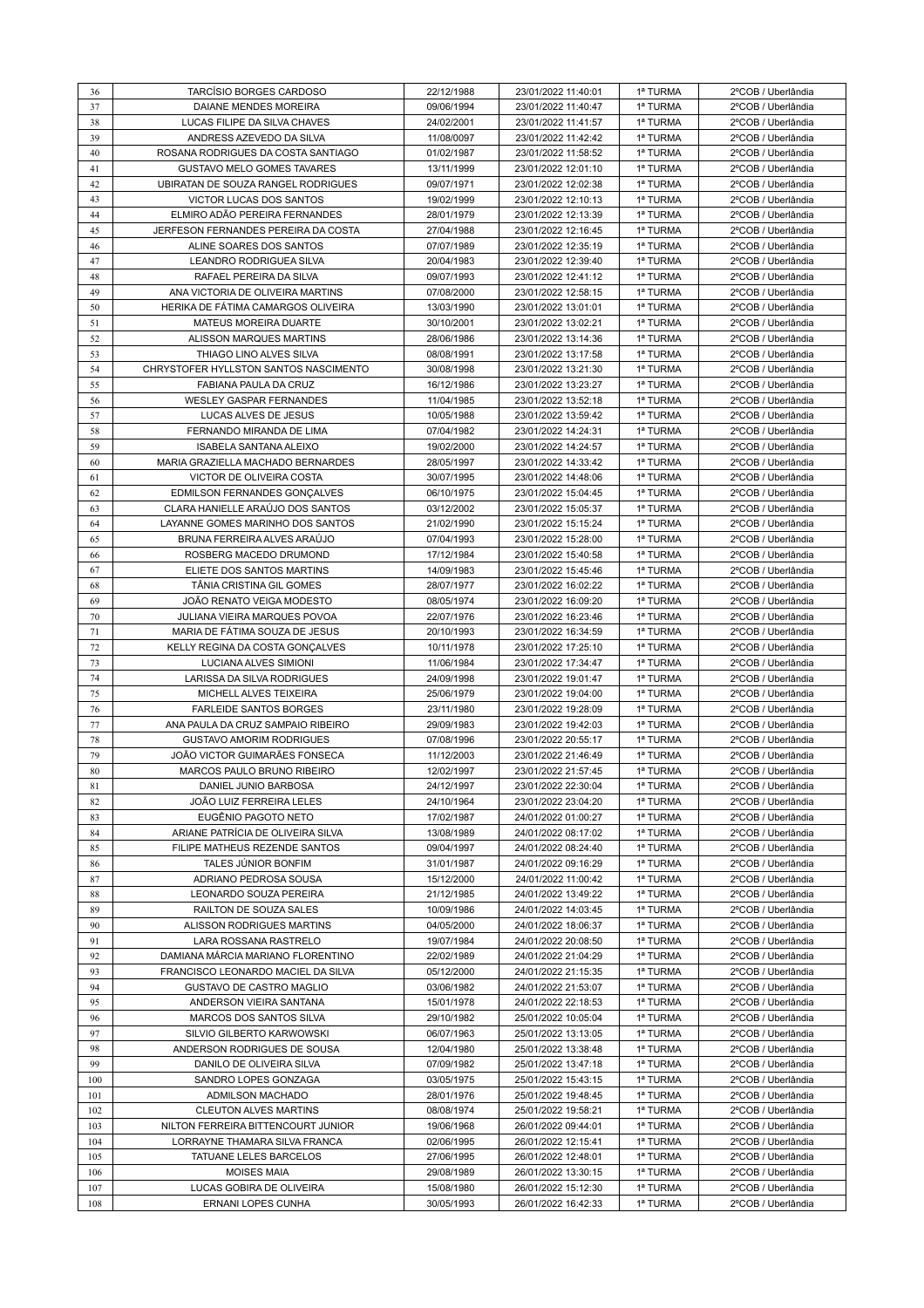| 109 | RALPH HENRIQUE SILVA                     | 18/02/1985                                     | 26/01/2022 20:46:51 | 1ª TURMA        | 2°COB / Uberlândia |
|-----|------------------------------------------|------------------------------------------------|---------------------|-----------------|--------------------|
| 110 | TAWANA CRISTINA SILVA DE ALMEIDA BARBOSA | 02/11/1988                                     | 26/01/2022 21:19:40 | 1ª TURMA        | 2°COB / Uberlândia |
| 111 | WALLACE DE FREITAS NOGUEIRA              | 27/11/1991                                     | 27/01/2022 07:37:33 | 1ª TURMA        | 2°COB / Uberlândia |
| 112 | <b>JOSE MARTINS JUNIOR</b>               | 07/09/1972                                     | 27/01/2022 10:15:15 | 1ª TURMA        | 2°COB / Uberlândia |
| 113 | CLEIDER GABRIEL CASTRO GONÇALVES         | 19/04/2000                                     | 27/01/2022 12:34:14 | 1ª TURMA        | 2°COB / Uberlândia |
| 114 | MARCOS VINICIUS DOS SANTOS LUCIO         | 01/04/1998                                     | 27/01/2022 14:45:55 | 1ª TURMA        | 2°COB / Uberlândia |
| 115 | CAMILA FERNANDES DE SOUZA                | 24/11/1993                                     | 27/01/2022 15:39:29 | 1ª TURMA        | 2°COB / Uberlândia |
| 116 | GLICERINHO DANTER LOPES SOARES JÚNIOR    | 24/11/1987                                     | 28/01/2022 12:10:56 | 1ª TURMA        | 2°COB / Uberlândia |
| 117 | PAULO BRUNO GOMES DE OLIVEIRA            | 29/05/1992                                     | 28/01/2022 17:19:40 | 1ª TURMA        | 2°COB / Uberlândia |
| 118 | DHIEGO DE DEUS ALVES                     | 06/09/1990                                     | 28/01/2022 18:55:42 | 1ª TURMA        | 2°COB / Uberlândia |
| 119 | ANA PAULA JESUS DOS SANTOS               | 21/04/1986                                     | 28/01/2022 19:46:49 | 1ª TURMA        | 2°COB / Uberlândia |
| 120 | TAIANNY SICARI FARIA                     | 05/10/1993                                     | 29/01/2022 01:55:57 | 1ª TURMA        | 2°COB / Uberlândia |
| 121 | ELYENE SCHNEIDEREIT SILVA                | 12/06/1989                                     | 29/01/2022 20:15:40 | 1ª TURMA        | 2°COB / Uberlândia |
| 122 | SAVANNY BÁRBARA FARIA SILVA PALHARES     | 08/05/1995                                     | 30/01/2022 15:58:48 | 1ª TURMA        | 2°COB / Uberlândia |
| 123 | ECLESIASTES PEREIRA DE OLIVEIRA          | 02/09/1979                                     | 30/01/2022 23:31:20 | 1ª TURMA        | 2°COB / Uberlândia |
| 124 | MAIKE FAUSTINO VIEIRA                    | 02/10/1992                                     | 31/01/2022 12:14:08 | 1ª TURMA        | 2°COB / Uberlândia |
| 125 | ROBSON SANCHES BARBOZA DE OLIVEIRA       | 23/09/1998                                     | 31/01/2022 13:40:13 | 1ª TURMA        | 2°COB / Uberlândia |
| 126 | GERALDO ALVES SANTANA NETO ROCHA         | 27/10/1983                                     | 31/01/2022 16:22:01 | 1ª TURMA        | 2°COB / Uberlândia |
| 127 | PABLO MANUEL OLIVEIRA GONZAGA            | 23/04/1984                                     | 31/01/2022 23:36:26 | 1ª TURMA        | 2°COB / Uberlândia |
| 128 | ANNA JULIA VIEIRA GUIDE DA VEIGA         | 29/05/2001                                     | 01/02/2022 12:47:36 | 1ª TURMA        | 2°COB / Uberlândia |
|     |                                          |                                                |                     |                 |                    |
| 129 | HINGRID TAYARA DIAS DE OLIVEIRA          | 03/02/1997                                     | 01/02/2022 14:50:47 | 1ª TURMA        | 2°COB / Uberlândia |
| 130 | JONAS PEDRO DA SILVA                     | 07/09/1973                                     | 02/02/2022 11:15:24 | 1ª TURMA        | 2°COB / Uberlândia |
| 131 | LAURA ALMEIDA DA SILVA                   | 17/04/1995                                     | 02/02/2022 21:20:02 | 1ª TURMA        | 2°COB / Uberlândia |
| 132 | LEANDRO JOSÉ BEICKER                     | 25/01/1986                                     | 03/02/2022 09:24:23 | 1ª TURMA        | 2°COB / Uberlândia |
| 133 | INGRIT PAULA GROSSKOPF                   | 28/06/1997                                     | 03/02/2022 12:34:14 | 1ª TURMA        | 2°COB / Uberlândia |
| 134 | <b>BRUNO DA COSTA RIBEIRO</b>            | 26/02/1979                                     | 03/02/2022 13:34:25 | 1ª TURMA        | 2°COB / Uberlândia |
| 135 | <b>IARA SOUSA</b>                        | 23/04/1976                                     | 04/02/2022 10:16:36 | 1ª TURMA        | 2°COB / Uberlândia |
| 136 | DENIS SEBASTIAO FERREIRA DE OLIVEIRA     | 31/05/1997                                     | 04/02/2022 10:38:27 | 1ª TURMA        | 2°COB / Uberlândia |
| 137 | JACIARA ALVES SILVA                      | 28/04/1991                                     | 04/02/2022 20:54:23 | 1ª TURMA        | 2°COB / Uberlândia |
| 138 | MAYARA CECILIA RODRIGUES EVANGELISTA     | 06/11/1989                                     | 05/02/2022 12:31:21 | 1ª TURMA        | 2°COB / Uberlândia |
| 139 | PAULO ALESSANDRO DA SILVA SENA           | 05/06/1997                                     | 05/02/2022 21:31:48 | 1ª TURMA        | 2°COB / Uberlândia |
| 140 | LUCAS VIANA DA SILVA                     | 17/08/2022                                     | 07/02/2022 13:16:40 | 1ª TURMA        | 2°COB / Uberlândia |
| 141 | RUBENS MARTINS DOS SANTOS JUNIOR         | 04/03/1989                                     | 07/02/2022 21:56:18 | 1ª TURMA        | 2°COB / Uberlândia |
| 142 | JENNIFER SILVA MENDES                    | 21/03/1994                                     | 08/02/2022 15:59:49 | 1ª TURMA        | 2°COB / Uberlândia |
| 143 | JEAN GUSTAVO DOS SANTOS                  | 07/11/1978                                     | 08/02/2022 21:51:25 | 1ª TURMA        | 2°COB / Uberlândia |
| 144 | RONIELE MOURA PEREIRA                    | 03/10/1993                                     | 09/02/2022 12:50:24 | 1ª TURMA        | 2°COB / Uberlândia |
| 145 | CLEIDSON TEIXEIRA DOS SANTOS             | 08/06/1978                                     | 11/02/2022 15:11:25 | 1ª TURMA        | 2°COB / Uberlândia |
| 146 | HOSANIEL MARTINS MENDONCA                | 21/04/1979                                     | 11/02/2022 15:38:36 | 1ª TURMA        | 2°COB / Uberlândia |
| 147 | VICTOR SILVÉRIO PEREIRA                  | 19/10/1991                                     | 12/02/2022 01:15:31 | 1ª TURMA        | 2°COB / Uberlândia |
| 148 | LEMUEL MOREIRA GOUVEIA                   | 01/02/2002                                     | 12/02/2022 17:13:38 | 1ª TURMA        | 2°COB / Uberlândia |
| 149 | DARCY CAVAEIRO LEITE                     | 21/03/1979                                     | 13/02/2022 12:49:53 | 1ª TURMA        | 2°COB / Uberlândia |
| 150 | ILTON BATISTA DA SILVA JUNIOR            | 14/04/2001                                     | 14/02/2022 10:10:14 | 1ª TURMA        | 2°COB / Uberlândia |
| 151 | VALDELINA FERNANDES DA CUNHA             | 14/09/1970                                     | 14/02/2022 18:32:46 | 1ª TURMA        | 2°COB / Uberlândia |
| 152 | ANDERSON SANTIAGO ROSA                   | 27/12/1974                                     | 16/02/2022 09:31:54 | 1ª TURMA        | 2°COB / Uberlândia |
| 153 | DIEGO DA SILVA ALVES                     | 30/06/1998                                     | 16/02/2022 10:23:16 | 1ª TURMA        | 2°COB / Uberlândia |
| 154 | THIAGO AUGUSTO TONACO VIEIRA             | 03/07/1993                                     | 16/02/2022 14:15:39 | 1ª TURMA        | 2°COB / Uberlândia |
| 155 | MARCIO EUSTÁQUIO CARDOSO                 | 16/08/1972                                     | 16/02/2022 14:27:57 | 1ª TURMA        | 2°COB / Uberlândia |
| 156 | MARCIO EUSTÁQUIO CARDOSO                 | 16/08/1972                                     | 16/02/2022 14:36:55 | 1ª TURMA        | 2°COB / Uberlândia |
| 157 | WELLINGTON TAVARES DE ARAÚJO             | 20/01/1977                                     | 16/02/2022 17:41:07 | 1ª TURMA        | 2°COB / Uberlândia |
|     |                                          |                                                |                     |                 |                    |
| 158 | RICARDO BRAYER LEITE DE SOUZA            | 05/09/1989                                     | 17/02/2022 11:40:56 | 1ª TURMA        | 2°COB / Uberlândia |
| 159 | <b>MATEUS ARANTES PEREIRA</b>            | 23/07/1991                                     | 17/02/2022 13:07:01 | 1ª TURMA        | 2°COB / Uberlândia |
| 160 | PEDRO FERREIRA SOUSA FILHO               | 24/09/1989                                     | 17/02/2022 19:10:00 | 1ª TURMA        | 2°COB / Uberlândia |
| 161 | TASSIANA BEATRIZ FRAGASSI ALVES          | 03/12/2000                                     | 17/02/2022 23:22:35 | 1ª TURMA        | 2°COB / Uberlândia |
| 162 | ELIZETE BORGES DE SOUZA                  | 27/08/1990                                     | 19/02/2022 15:22:26 | 1ª TURMA        | 2°COB / Uberlândia |
| 163 | PAULO ERICO ANDRADE FELIX DA SILVA       | 07/06/1980                                     | 21/02/2022 16:34:05 | 1ª TURMA        | 2°COB / Uberlândia |
| 164 | ARLEN AMORIM SILVA                       | 28/12/1976                                     | 22/02/2022 10:49:44 | 1ª TURMA        | 2°COB / Uberlândia |
| 165 | ROBSON JUNIO BENTO VIEIRA                | 19/02/2004                                     | 22/02/2022 18:31:58 | 1ª TURMA        | 2°COB / Uberlândia |
| 166 | JHONATHA ANDRE DE OLIVEIRA               | 17/11/1998                                     | 23/02/2022 21:24:12 | 1ª TURMA        | 2°COB / Uberlândia |
| 167 | VÍVIAN BORGES DE SOUZA                   | 16/09/1975                                     | 25/02/2022 16:06:31 | 1ª TURMA        | 2°COB / Uberlândia |
| 168 | VALDIR MACHADO DE SOUSA JÚNIOR           | 12/05/1983                                     | 02/03/2022 16:37:04 | 1ª TURMA        | 2°COB / Uberlândia |
| 169 | LUCAS GONÇALVES DE SOUZA CRUZ            | 24/02/1989                                     | 03/03/2022 22:38:35 | 1ª TURMA        | 2°COB / Uberlândia |
| 170 | JOHNY HUDSON GOMES VIEIRA                | 18/04/1973                                     | 08/03/2022 11:09:17 | 1ª TURMA        | 2°COB / Uberlândia |
| 171 | <b>CRISTIANO LUIS</b>                    | 22/05/1978                                     | 21/03/2022 16:48:56 | 1ª TURMA        | 2°COB / Uberlândia |
| 172 | CLEIDSON TEIXEIRA DOS SANTOS             | 07/08/1978                                     | 22/03/2022 08:04:51 | 1ª TURMA        | 2°COB / Uberlândia |
| 173 | GABRIELA SOUZA LOPES                     | 18/06/1993                                     | 25/03/2022 10:25:18 | 1ª TURMA        | 2°COB / Uberlândia |
| 174 | STHEFANY FLENAUANNY PACHECO NASCIMENTO   | 26/04/2004                                     | 25/03/2022 12:59:55 | 1ª TURMA        | 2°COB / Uberlândia |
| 175 | ADAO SILVA ANDRADE                       | 03/05/1978                                     | 25/03/2022 16:35:52 | 1ª TURMA        | 2°COB / Uberlândia |
| 176 | FELIPE SOARES RAMOS MILITAO              | 14/12/2000                                     | 25/03/2022 16:39:04 | 1ª TURMA        | 2°COB / Uberlândia |
| 177 | ANDERSON SANTIAGO ROSA                   | 27/12/1974                                     | 25/03/2022 19:29:15 | 1ª TURMA        | 2°COB / Uberlândia |
| 178 | LUIZ GUILHERME GARCIA GOTTI              | 15/04/1994                                     | 25/03/2022 21:41:23 | 1ª TURMA        | 2°COB / Uberlândia |
|     |                                          |                                                |                     |                 |                    |
|     |                                          | BARBACENA - 1ª TURMA (23/05/2022 a 22/07/2022) |                     |                 |                    |
| Ord | Nome                                     | Data de Nascimento                             | Inscrição           | Turma escolhida | Local de escolha   |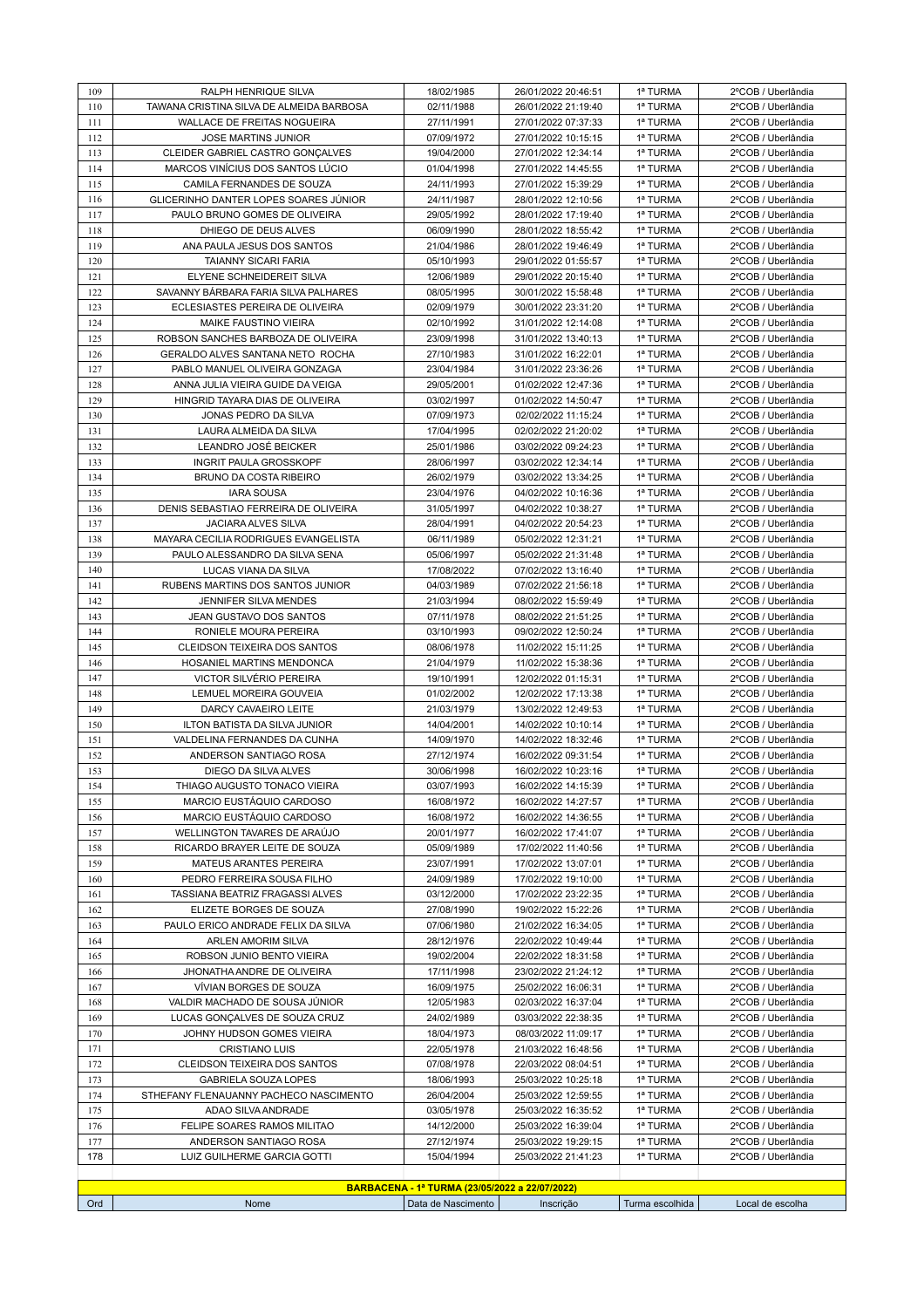| 1              | MARIA DO ROSARIO RIBEIRO FERREIRA*  | 31/08/1983 | 18/01/2022 18:58:01 | 1ª TURMA | 3°COB / Barbacena |
|----------------|-------------------------------------|------------|---------------------|----------|-------------------|
| 2              | LUIZ HUGO SAAR                      | 03/07/1963 | 17/01/2022 15:54:19 | 1ª TURMA | 3°COB / Barbacena |
| $\overline{3}$ | <b>JHONY RIBEIRO DEOLINDO</b>       | 11/04/1999 | 18/01/2022 01:21:58 | 1ª TURMA | 3°COB / Barbacena |
| $\overline{4}$ | DIEGO RAMIREZ DE SOUSA SILVA        | 18/09/1987 | 18/01/2022 11:59:09 | 1ª TURMA | 3°COB / Barbacena |
| 5              | MATHEUS HENRIQUE GOMES FONSECA      | 20/08/1999 | 19/01/2022 20:39:03 | 1ª TURMA | 3°COB / Barbacena |
| 6              | EVERTON LUIZ SILVA NASCIMENTO       | 25/03/1986 | 19/01/2022 23:16:08 | 1ª TURMA | 3°COB / Barbacena |
| $\tau$         | CAROLINA MOREIRA FERNANDES          | 21/03/1995 | 20/01/2022 11:08:24 | 1ª TURMA | 3°COB / Barbacena |
| 8              | MAICON DEBUSSY DUQUE                | 18/12/1995 | 20/01/2022 11:26:37 | 1ª TURMA | 3°COB / Barbacena |
| 9              | MAICON JONATHAN MELO PEREIRA        | 29/04/1989 | 21/01/2022 08:23:15 | 1ª TURMA | 3°COB / Barbacena |
| 10             | <b>FABIANA DANIELE JAQUES</b>       | 19/06/1997 | 21/01/2022 16:15:31 | 1ª TURMA | 3°COB / Barbacena |
| 11             | SIRLENE APARECIDA CHAVES            | 17/08/1993 | 23/01/2022 10:11:30 | 1ª TURMA | 3°COB / Barbacena |
| 12             | MARCILENE CEZARIA DO CARMO OLIVEIRA | 27/04/1984 | 24/01/2022 20:20:03 | 1ª TURMA | 3°COB / Barbacena |
| 13             | ALESSA CAROLINA BORGES RODRIGUES    | 12/01/2000 | 24/01/2022 21:18:00 | 1ª TURMA | 3°COB / Barbacena |
| 14             | ANA PAULA DOS SANTOS ELEOTÉRIO      | 04/07/2003 | 25/01/2022 08:33:07 | 1ª TURMA | 3°COB / Barbacena |
| 15             | WEMERSON GUILHERME DA SILVA         | 09/10/1972 | 26/01/2022 07:18:40 | 1ª TURMA | 3°COB / Barbacena |
| 16             | <b>JULIANE MARA DE SOUZA</b>        | 19/12/1995 | 26/01/2022 11:32:19 | 1ª TURMA | 3°COB / Barbacena |
| 17             | MARCOS ANTÔNIO DA COSTA DE CARVALHO | 17/11/1996 | 26/01/2022 11:37:37 | 1ª TURMA | 3°COB / Barbacena |
| 18             | PABLO AUGUSTO GARCIA AGOSTINHO      | 11/10/1996 | 27/01/2022 06:19:01 | 1ª TURMA | 3°COB / Barbacena |
| 19             | TAÍSA DE SOUZA PUPO NOGUEIRA        | 17/01/1987 | 27/01/2022 10:55:11 | 1ª TURMA | 3°COB / Barbacena |
| 20             | VICTOR JONAS CAMPOS BARBOSA         | 25/03/2000 | 27/01/2022 14:40:23 | 1ª TURMA | 3°COB / Barbacena |
| 21             | SUELEN EDUARDA ANDRADE LIMA         | 30/09/1998 | 27/01/2022 14:46:38 | 1ª TURMA | 3°COB / Barbacena |
| 22             | GUILHERME LUCAS DA SILVA            | 09/01/1995 | 31/01/2022 12:10:39 | 1ª TURMA | 3°COB / Barbacena |
| 23             | <b>MARIANE CASTRO SILVA</b>         | 18/09/1996 | 02/02/2022 13:00:48 | 1ª TURMA | 3°COB / Barbacena |
| 24             | EVERTON TADEU MONTEIRO              | 04/04/1996 | 02/02/2022 16:46:57 | 1ª TURMA | 3°COB / Barbacena |
| 25             | DANIELA AMARANTA THEODORO           | 09/03/1995 | 02/02/2022 21:45:26 | 1ª TURMA | 3°COB / Barbacena |
| 26             | JULIANA RIBEIRO DE OLIVEIRA         | 28/11/1998 | 08/02/2022 20:28:32 | 1ª TURMA | 3°COB / Barbacena |
| 27             | BRUNO CRISTIAN DA SILVA MARTINS     | 23/06/2001 | 08/02/2022 21:21:29 | 1ª TURMA | 3°COB / Barbacena |
| 28             | <b>JANQUIEL MARTINS</b>             | 09/07/1983 | 10/02/2022 09:36:59 | 1ª TURMA | 3°COB / Barbacena |
| 29             | LUANA LETICIA ALVES DIAS TURQUETI   | 13/07/2002 | 10/02/2022 16:48:58 | 1ª TURMA | 3°COB / Barbacena |
| 30             | <b>TAMIRES MICHELE BERTOLIN</b>     | 22/09/1988 | 11/02/2022 12:38:44 | 1ª TURMA | 3°COB / Barbacena |
|                |                                     |            |                     |          |                   |

|                | <b>EXCEDENTES BARBACENA - 1ª TURMA (23/05/2022 a 22/07/2022)</b> |                    |                     |                 |                   |  |  |  |  |
|----------------|------------------------------------------------------------------|--------------------|---------------------|-----------------|-------------------|--|--|--|--|
| Ord            | Nome                                                             | Data de Nascimento | Inscrição           | Turma escolhida | Local de escolha  |  |  |  |  |
|                | GUILHERME LUCAS DA SILVA                                         | 09/01/1995         | 11/02/2022 17:06:30 | 1ª TURMA        | 3°COB / Barbacena |  |  |  |  |
| $\overline{2}$ | <b>IGOR OLIVEIRA DA SILVA</b>                                    | 19/01/1998         | 14/02/2022 22:32:55 | 1ª TURMA        | 3°COB / Barbacena |  |  |  |  |
| 3              | RONALDO ARAUJO DA SILVA                                          | 17/10/1980         | 16/02/2022 17:04:10 | 1ª TURMA        | 3°COB / Barbacena |  |  |  |  |
| 4              | HAINAN ARAÚJO ALVES DE LIMA                                      | 12/11/1996         | 17/02/2022 12:52:24 | 1ª TURMA        | 3°COB / Barbacena |  |  |  |  |
| 5              | TEÓFILO RODRIGO DE OLIVEIRA                                      | 20/01/1978         | 22/02/2022 09:13:50 | 1ª TURMA        | 3°COB / Barbacena |  |  |  |  |
| 6              | PAULA TATIANE SILVA                                              | 16/05/1990         | 03/03/2022 13:03:49 | 1ª TURMA        | 3°COB / Barbacena |  |  |  |  |
| 7              | LUCAS MILHER DE OLIVEIRA                                         | 22/11/1999         | 05/03/2022 10:15:27 | 1ª TURMA        | 3°COB / Barbacena |  |  |  |  |
| 8              | WESLEY ARAUJO DA SILVA                                           | 27/07/1994         | 07/03/2022 14:01:10 | 1ª TURMA        | 3°COB / Barbacena |  |  |  |  |
| 9              | <b>FRANCIS WILLIANS DE MATOS</b>                                 | 14/10/1989         | 09/03/2022 17:24:47 | 1ª TURMA        | 3°COB / Barbacena |  |  |  |  |
| 10             | BRUNNO ALBERTO DE SOUZA GAVA                                     | 18/07/1986         | 11/03/2022 07:40:22 | 1ª TURMA        | 3°COB / Barbacena |  |  |  |  |
| 11             | FABIANA MARGARIDA ALMEIDA CASTRO                                 | 17/10/2002         | 13/03/2022 15:43:57 | 1ª TURMA        | 3°COB / Barbacena |  |  |  |  |
| 12             | VITOR AUGUSTO DE PAULA ELIAS                                     | 23/02/1999         | 15/03/2022 12:18:53 | 1ª TURMA        | 3°COB / Barbacena |  |  |  |  |
| 13             | <b>GUSTAVO GOMES DA SILVA</b>                                    | 20/08/1999         | 15/03/2022 22:57:10 | 1ª TURMA        | 3°COB / Barbacena |  |  |  |  |
| 14             | CRISTIANO CELESTINO                                              | 25/06/1982         | 17/03/2022 11:05:38 | 1ª TURMA        | 3°COB / Barbacena |  |  |  |  |
| 15             | KAYLANE APARECIDA RICARDO FERREIRA                               | 21/10/2002         | 21/03/2022 13:02:34 | 1ª TURMA        | 3°COB / Barbacena |  |  |  |  |

|                | JUIZ DE FORA - 1ª TURMA (23/05/2022 a 22/07/2022) |                    |                     |                 |                      |  |  |  |
|----------------|---------------------------------------------------|--------------------|---------------------|-----------------|----------------------|--|--|--|
| Ord            | Nome                                              | Data de Nascimento | Inscrição           | Turma escolhida | Local de escolha     |  |  |  |
|                | MAIARA CAMPOS PEREIRA*                            | 04/03/2000         | 21/01/2022 10:35:27 | 1ª TURMA        | 3°COB / Juiz de Fora |  |  |  |
| 2              | LUCIANO GHEDIM COELHO                             | 05/06/1972         | 17/01/2022 09:05:09 | 1ª TURMA        | 3°COB / Juiz de Fora |  |  |  |
| 3              | RAYSSA ESPÍNDOLA GIFFONI                          | 30/05/1992         | 17/01/2022 09:14:59 | 1ª TURMA        | 3°COB / Juiz de Fora |  |  |  |
| $\overline{4}$ | MARCELO PROCOPIO BATITUCCI                        | 14/02/1972         | 17/01/2022 09:15:11 | 1ª TURMA        | 3°COB / Juiz de Fora |  |  |  |
| 5              | ARTHUR CORREIA COSTA                              | 11/07/1986         | 17/01/2022 09:40:16 | 1ª TURMA        | 3°COB / Juiz de Fora |  |  |  |
| 6              | AILES CAROLINA CARVALHO CORREIA MELO              | 15/04/1992         | 17/01/2022 10:06:29 | 1ª TURMA        | 3°COB / Juiz de Fora |  |  |  |
| $\overline{7}$ | JOAO ANTONIO DE SOUZA ALVIM                       | 27/02/2000         | 17/01/2022 10:22:08 | 1ª TURMA        | 3°COB / Juiz de Fora |  |  |  |
| 8              | LUCIANA REGINA DA SILVA                           | 17/05/1979         | 17/01/2022 10:43:54 | 1ª TURMA        | 3°COB / Juiz de Fora |  |  |  |
| 9              | <b>BRUNO ATILIO PENIZOLO</b>                      | 02/06/1983         | 18/01/2022 09:06:09 | 1ª TURMA        | 3°COB / Juiz de Fora |  |  |  |
| 10             | GUILHERME CARDOSO DE QUEIROZ                      | 07/04/1999         | 18/01/2022 09:24:34 | 1ª TURMA        | 3°COB / Juiz de Fora |  |  |  |
| 11             | CLAUDIO DE ASSIS OLIVEIRA                         | 11/06/1980         | 18/01/2022 11:04:52 | 1ª TURMA        | 3°COB / Juiz de Fora |  |  |  |
| 12             | DANIEL WEITZEL VIANA                              | 08/12/1986         | 18/01/2022 13:53:27 | 1ª TURMA        | 3°COB / Juiz de Fora |  |  |  |
| 13             | VICTOR CUNHA DE ANDRADE                           | 11/11/1995         | 18/01/2022 15:02:31 | 1ª TURMA        | 3°COB / Juiz de Fora |  |  |  |
| 14             | <b>INGRID NEVES DA SILVA</b>                      | 10/12/1999         | 18/01/2022 21:28:19 | 1ª TURMA        | 3°COB / Juiz de Fora |  |  |  |
| 15             | CLAYTON LUIZ SOUZA CALDEIRA                       | 05/05/1980         | 18/01/2022 22:12:46 | 1ª TURMA        | 3°COB / Juiz de Fora |  |  |  |
| 16             | WALLACE COSTA FONSECA                             | 13/01/1997         | 18/01/2022 22:39:39 | 1ª TURMA        | 3°COB / Juiz de Fora |  |  |  |
| 17             | VITÓRIA CARELLI KISTENMACKER LUCCHESI             | 15/02/2002         | 19/01/2022 11:25:29 | 1ª TURMA        | 3°COB / Juiz de Fora |  |  |  |
| 18             | <b>THAYLOR LIMA SILVA</b>                         | 10/02/1989         | 19/01/2022 11:50:22 | 1ª TURMA        | 3°COB / Juiz de Fora |  |  |  |
| 19             | JÉSSICA CRISTINA DE MIRANDA CARMO                 | 10/01/1992         | 19/01/2022 12:53:34 | 1ª TURMA        | 3°COB / Juiz de Fora |  |  |  |
| 20             | <b>FABIANO INACIO SILVA</b>                       | 24/03/1977         | 19/01/2022 14:01:53 | 1ª TURMA        | 3°COB / Juiz de Fora |  |  |  |
| 21             | SARA LEOPOLDINO SILVA                             | 03/03/2001         | 19/01/2022 14:07:28 | 1ª TURMA        | 3°COB / Juiz de Fora |  |  |  |
| 22             | LUANNA MILENNA NAZARETH NOBRE FERREIRA            | 17/09/1991         | 19/01/2022 14:23:29 | 1ª TURMA        | 3°COB / Juiz de Fora |  |  |  |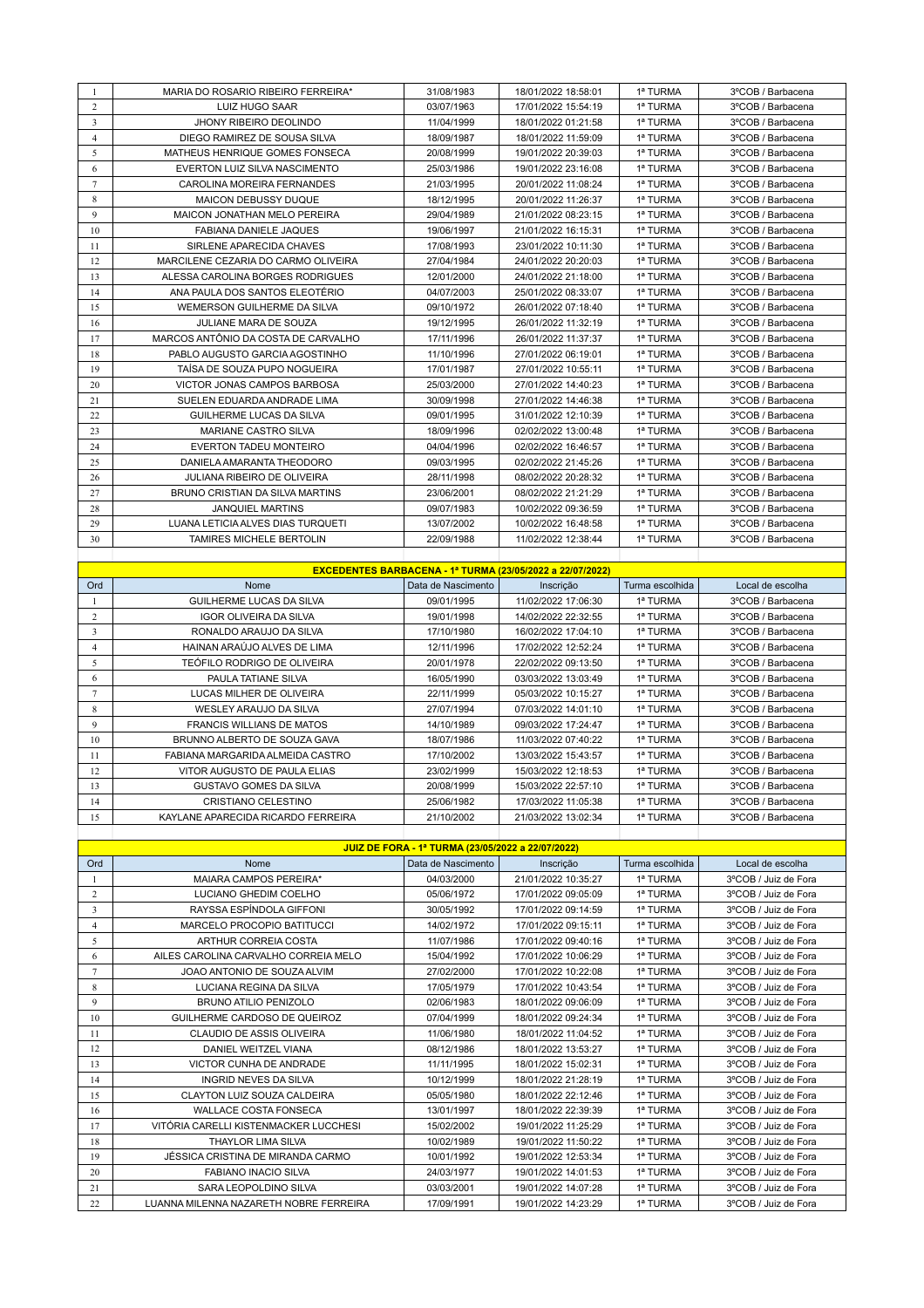| 23 | WASHINGTON LOPES DOS SANTOS            | 12/07/1986 | 19/01/2022 14:35:02 | 1ª TURMA | 3°COB / Juiz de Fora |
|----|----------------------------------------|------------|---------------------|----------|----------------------|
| 24 | TIAGO FLAVIO DE FREITAS                | 28/08/1984 | 19/01/2022 14:44:45 | 1ª TURMA | 3°COB / Juiz de Fora |
| 25 | HENRIQUE MONTEIRO FURTADO AZEVEDO      | 15/03/1990 | 19/01/2022 14:53:44 | 1ª TURMA | 3°COB / Juiz de Fora |
| 26 | LOURENCO BRAZIL DE JESUS               | 23/09/1986 | 19/01/2022 16:22:24 | 1ª TURMA | 3°COB / Juiz de Fora |
| 27 | <b>MATHEUS AMARAL</b>                  | 19/01/2022 | 19/01/2022 18:59:12 | 1ª TURMA | 3°COB / Juiz de Fora |
| 28 | ÉLIDA ESTELY CANDIDA ROCHA DE OLIVEIRA | 19/01/1988 | 19/01/2022 20:45:02 | 1ª TURMA | 3°COB / Juiz de Fora |
| 29 | ANDRÉ PAULINO DA SILVA                 | 20/06/1979 | 19/01/2022 21:14:40 | 1ª TURMA | 3°COB / Juiz de Fora |
| 30 | ARTHUR PASSOS RODRIGUES                | 17/07/2003 | 20/01/2022 08:53:20 | 1ª TURMA | 3°COB / Juiz de Fora |
|    |                                        |            |                     |          |                      |

|          | <b>EXCEDENTES JUIZ DE FORA - 1ª TURMA (23/05/2022 a 22/07/2022)</b> |                          |                                            |                      |                                              |  |  |
|----------|---------------------------------------------------------------------|--------------------------|--------------------------------------------|----------------------|----------------------------------------------|--|--|
| Ord      | Nome                                                                | Data de Nascimento       | Inscricão                                  | Turma escolhida      | Local de escolha                             |  |  |
| 1        | TAINARA GOMES SILVA OLIVEIRA                                        | 27/02/1995               | 20/01/2022 09:33:30                        | 1ª TURMA             | 3°COB / Juiz de Fora                         |  |  |
| 2        | EDMUNDO DA SILVA FAGUNDES                                           | 06/02/2000               | 20/01/2022 09:51:48                        | 1ª TURMA             | 3°COB / Juiz de Fora                         |  |  |
| 3        | IZABELA PEREIRA DOS REIS                                            | 24/04/2000               | 20/01/2022 09:52:09                        | 1ª TURMA             | 3°COB / Juiz de Fora                         |  |  |
| 4        | <b>VINICIUS BARRETO MARTINS</b>                                     | 07/11/1982               | 20/01/2022 09:57:41                        | 1ª TURMA             | 3°COB / Juiz de Fora                         |  |  |
| 5        | <b>JULIANA CRISTINA DE ALMEIDA</b>                                  | 23/12/1995               | 20/01/2022 10:27:46                        | 1ª TURMA             | 3°COB / Juiz de Fora                         |  |  |
| 6        | CAROLINA DE SOUZA CIRILO                                            | 06/09/1994               | 20/01/2022 11:05:57                        | 1ª TURMA             | 3°COB / Juiz de Fora                         |  |  |
| 7        | MATHEUS HENRIQUE DIAS PINHEIRO                                      | 10/03/1994               | 20/01/2022 11:23:02                        | 1ª TURMA             | 3°COB / Juiz de Fora                         |  |  |
| 8        | JONATHAS NEVES DA SILVA                                             | 10/03/1993               | 20/01/2022 11:35:04                        | 1ª TURMA             | 3°COB / Juiz de Fora                         |  |  |
| 9        | PATRICK RODRIGUES HONÓRIO                                           | 18/06/1989               | 20/01/2022 11:38:57                        | 1ª TURMA             | 3°COB / Juiz de Fora                         |  |  |
| 10       | JESSICA MRAD SILVA JUNG                                             | 13/09/1991               | 20/01/2022 11:50:45                        | 1ª TURMA             | 3°COB / Juiz de Fora                         |  |  |
| 11       | FILIPE LOPES DA SILVA                                               | 16/04/1989               | 20/01/2022 12:52:28                        | 1ª TURMA             | 3°COB / Juiz de Fora                         |  |  |
| 12       | ERICA MAZINE DA SILVA                                               | 03/02/1996               | 20/01/2022 13:04:32                        | 1ª TURMA             | 3°COB / Juiz de Fora                         |  |  |
| 13       | DANIELE CRISTINA DA SILVA                                           | 26/06/2003               | 20/01/2022 13:17:12                        | 1ª TURMA             | 3°COB / Juiz de Fora                         |  |  |
| 14       | PAULO RICARDO BRAGA DE SOUZA DIAS                                   | 08/12/1998               | 20/01/2022 14:02:46                        | 1ª TURMA             | 3°COB / Juiz de Fora                         |  |  |
| 15       | RODRIGO SOARES DAMAZIO                                              | 14/09/1993               | 20/01/2022 14:09:03                        | 1ª TURMA             | 3°COB / Juiz de Fora                         |  |  |
| 16       | AMANDA DA SILVA DOMINGOS                                            | 20/08/2000               | 20/01/2022 14:50:29                        | 1ª TURMA             | 3°COB / Juiz de Fora                         |  |  |
| 17       | LARISSA EDUARDA DE MELLO MIRANDA                                    | 21/03/2002               | 20/01/2022 15:01:37                        | 1ª TURMA             | 3°COB / Juiz de Fora                         |  |  |
| 18       | THUANNY GABRIEL DA SILVA ARAUJO                                     | 13/07/2000               | 20/01/2022 15:14:13                        | 1ª TURMA             | 3°COB / Juiz de Fora                         |  |  |
| 19       | JOICE GEOVANA DA SILVA                                              | 30/11/1998               | 20/01/2022 15:48:13                        | 1ª TURMA             | 3°COB / Juiz de Fora                         |  |  |
| 20       | ESTER DE PAULA DA SILVA RODRIGUES                                   | 16/02/1999               | 20/01/2022 16:03:27                        | 1ª TURMA             | 3°COB / Juiz de Fora                         |  |  |
| 21       | <b>VICTOR CESAR PIRES</b>                                           | 30/03/1979               | 20/01/2022 17:16:21                        | 1ª TURMA             | 3°COB / Juiz de Fora                         |  |  |
| 22       | LUIS PAULO ALVES LEANDRO                                            | 19/01/1988               | 20/01/2022 17:37:07                        | 1ª TURMA             | 3°COB / Juiz de Fora                         |  |  |
| 23       | ANDRÉ MARTINS BETÔNICO                                              | 04/12/1970               | 20/01/2022 18:22:06                        | 1ª TURMA             | 3°COB / Juiz de Fora                         |  |  |
| 24       | MARCELO JOSE DE ALMEIDA SANTOS                                      | 08/05/1984               | 20/01/2022 19:33:11                        | 1ª TURMA             | 3°COB / Juiz de Fora                         |  |  |
| 25       | CYNTHIA ROBERTA DE MELO MENDES GERRHIM                              | 11/09/1980               | 21/01/2022 10:04:08                        | 1ª TURMA             | 3°COB / Juiz de Fora                         |  |  |
| 26       | LEANDRO DE OLIVEIRA GUELLI                                          | 07/08/1979               | 21/01/2022 10:15:02                        | 1ª TURMA             | 3°COB / Juiz de Fora                         |  |  |
| 27       | SANDRA MARA SILVA RIBEIRO                                           | 14/08/1996               | 21/01/2022 11:41:05                        | 1ª TURMA             | 3°COB / Juiz de Fora                         |  |  |
| 28       | JUCELIO DOS SANTOS FERNANDES                                        | 27/07/1979               | 21/01/2022 17:40:23                        | 1ª TURMA             | 3°COB / Juiz de Fora                         |  |  |
| 29       | ONOFRE MARQUES DE SOUZA CONDE                                       | 22/08/1987               | 21/01/2022 23:26:58                        | 1ª TURMA             | 3°COB / Juiz de Fora                         |  |  |
| 30       | VALDIR COSTA DA COSTA                                               | 06/09/1983               | 22/01/2022 06:52:06                        | 1ª TURMA             | 3°COB / Juiz de Fora                         |  |  |
| 31       | <b>KENNEDY CASTRO RAMIRES</b>                                       | 11/01/1993               | 23/01/2022 14:25:12                        | 1ª TURMA             | 3°COB / Juiz de Fora                         |  |  |
| 32       | MAYARA MAIRA LIMA ANDRADE                                           | 26/03/1993               | 24/01/2022 17:02:30                        | 1ª TURMA             | 3°COB / Juiz de Fora                         |  |  |
| 33       | ANA PAULA JERONIMO DE MESQUITA                                      | 20/03/1973               | 24/01/2022 17:12:27                        | 1ª TURMA             | 3°COB / Juiz de Fora                         |  |  |
| 34       | GUSTAVO VIEIRA DA CUNHA RODRIGUES                                   | 01/10/1999               | 24/01/2022 20:41:26                        | 1ª TURMA             | 3°COB / Juiz de Fora                         |  |  |
| 35       | MATHEUS GOMES GOUVEA                                                | 27/04/2004               | 25/01/2022 14:25:53                        | 1ª TURMA             | 3°COB / Juiz de Fora                         |  |  |
| 36       | LEANDRO VICENTE SILVA DE MORAES                                     | 30/01/1991               | 25/01/2022 14:40:50                        | 1ª TURMA             | 3°COB / Juiz de Fora                         |  |  |
| 37       | ALEXSANDRO DOMINGOS DE OLIVEIRA                                     | 03/11/2000               | 25/01/2022 16:19:20                        | 1ª TURMA             | 3°COB / Juiz de Fora                         |  |  |
| 38       | CHRISTIANO VIEIRA LEANDRO                                           | 08/08/1981               | 26/01/2022 00:02:42                        | 1ª TURMA             | 3°COB / Juiz de Fora                         |  |  |
| 39       | MICHELLE CAMPOS DA SILVA                                            | 28/01/1987               | 26/01/2022 09:21:40                        | 1ª TURMA             | 3°COB / Juiz de Fora                         |  |  |
| 40       | SÉRGIO LUÍS SAAR SILVA                                              | 11/10/1995               | 26/01/2022 12:12:43                        | 1ª TURMA             | 3°COB / Juiz de Fora                         |  |  |
| 41       | JOAQUIM RIBEIRO GOUVEA NETO                                         | 09/12/1980               | 26/01/2022 13:47:43                        | 1ª TURMA             | 3°COB / Juiz de Fora                         |  |  |
| 42       | CARLOS ALEXANDRE RODRIGUES FARIA                                    | 23/04/1981               | 26/01/2022 16:02:23                        | 1ª TURMA             | 3°COB / Juiz de Fora                         |  |  |
| 43       | <b>GABRIEL AUGUSTO LEDO DE PAULA</b>                                | 11/01/1983               | 27/01/2022 09:05:58                        | 1ª TURMA             | 3°COB / Juiz de Fora                         |  |  |
| 44       | MARCELLE ARAUJO DE SOUZA                                            | 06/05/1998               | 27/01/2022 13:01:26                        | 1ª TURMA             | 3°COB / Juiz de Fora                         |  |  |
| 45       | ADRIEL DE SOUZA VIDAL                                               | 11/05/1986               | 27/01/2022 22:05:13                        | 1ª TURMA             | 3°COB / Juiz de Fora                         |  |  |
| 46       | MAURILIO DE FREITAS E SILVA                                         | 14/03/1985               | 28/01/2022 11:49:53                        | 1ª TURMA             | 3°COB / Juiz de Fora                         |  |  |
| 47       | JOSIEL AUGUSTO AZEVEDO                                              | 06/11/1987               | 28/01/2022 13:31:26                        | 1ª TURMA             | 3°COB / Juiz de Fora                         |  |  |
| 48       | FLAVIA TEIXEIRA OLIVEIRA                                            | 24/09/1991               | 29/01/2022 09:16:08                        | 1ª TURMA             | 3°COB / Juiz de Fora                         |  |  |
| 49       | <b>IAGO BRUNO DOS SANTOS</b>                                        | 07/10/1997               | 30/01/2022 10:35:22                        | 1ª TURMA             | 3°COB / Juiz de Fora                         |  |  |
| 50       | SALOMÃO MAGNO DE OLIVEIRA                                           | 08/04/1968               | 31/01/2022 11:02:07                        | 1ª TURMA             | 3°COB / Juiz de Fora                         |  |  |
| 51       | TATIANA DE MORAES SILVA DOS SANTOS ALMEIDA                          | 23/07/1985               | 31/01/2022 17:10:23                        | 1ª TURMA             | 3°COB / Juiz de Fora                         |  |  |
| 52       | LARISSA MÜLLER SANTOS                                               | 21/09/1994               | 01/02/2022 15:01:41                        | 1ª TURMA             | 3°COB / Juiz de Fora                         |  |  |
| 53       | JOSIEDSON MARCELINO BENEVIDES                                       | 14/01/1989               | 01/02/2022 21:05:30                        | 1ª TURMA             | 3°COB / Juiz de Fora                         |  |  |
| 54       | NEWTON CESAR DA SILVA OLIVEIRA                                      | 02/02/1989               | 03/02/2022 21:56:42                        | 1ª TURMA             | 3°COB / Juiz de Fora                         |  |  |
| 55       | ELISEU MARCOS DO ESPIRITO SANTO                                     | 14/10/1985               | 04/02/2022 17:30:47                        | 1ª TURMA             | 3°COB / Juiz de Fora                         |  |  |
| 56       | BÁRBARA LANA MONTEIRO GAIA FERREIRA                                 | 28/12/1996               | 05/02/2022 14:22:07                        | 1ª TURMA             | 3°COB / Juiz de Fora                         |  |  |
| 57       | DAVI FRANCISCO SOUZA OLIVEIRA                                       | 05/12/1994               | 05/02/2022 14:24:40                        | 1ª TURMA             | 3°COB / Juiz de Fora                         |  |  |
| 58       | INGRID DARK SOUZA BARBOSA                                           | 30/05/1985               | 05/02/2022 14:31:28                        | 1ª TURMA             | 3°COB / Juiz de Fora                         |  |  |
| 59       | LEANDRO NUNES SODRÉ                                                 | 14/02/1993               | 07/02/2022 08:03:34                        | 1ª TURMA             | 3°COB / Juiz de Fora                         |  |  |
| 60       | THAIS EVANGELISTA MARTINS<br>ÉRICA CRISTINA FONTANELLA              | 12/02/1996               | 07/02/2022 16:47:14                        | 1ª TURMA             | 3°COB / Juiz de Fora                         |  |  |
| 61<br>62 | THIAGO DE ANDRADE SILVA                                             | 23/08/1986<br>24/08/1990 | 07/02/2022 20:52:19<br>08/02/2022 11:52:46 | 1ª TURMA<br>1ª TURMA | 3°COB / Juiz de Fora<br>3°COB / Juiz de Fora |  |  |
|          |                                                                     |                          |                                            |                      |                                              |  |  |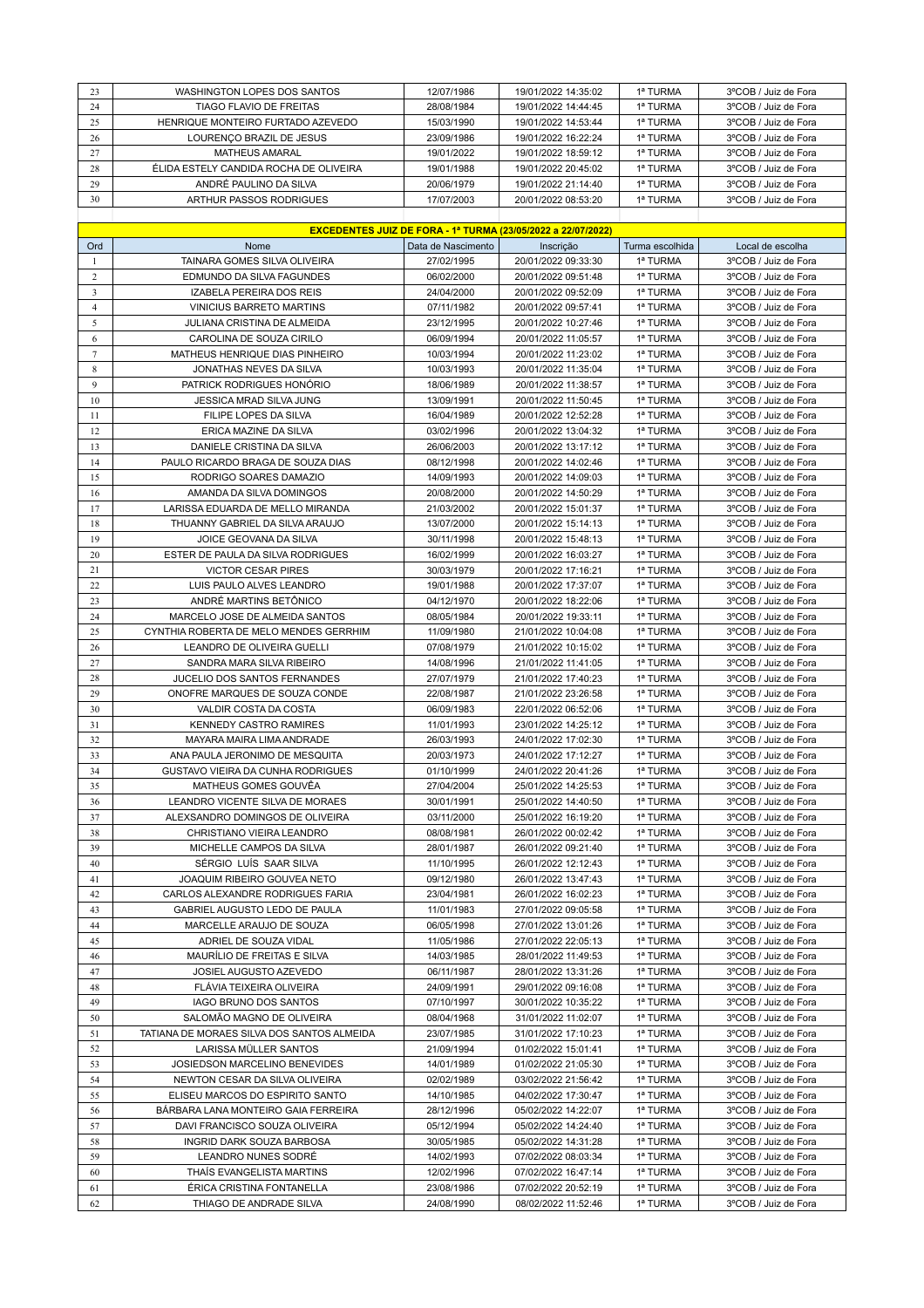| 63  | LUCAS DA COSTA SANTOS                         | 12/02/1996 | 08/02/2022 15:39:48 | 1ª TURMA | 3°COB / Juiz de Fora |
|-----|-----------------------------------------------|------------|---------------------|----------|----------------------|
| 64  | ANA ELISA DUARTE MOERTENSCHLG                 | 26/02/1994 | 08/02/2022 17:05:33 | 1ª TURMA | 3°COB / Juiz de Fora |
| 65  | ANA LÍVIA DE OLIVEIRA ALMEIDA                 | 13/05/1998 | 08/02/2022 21:35:34 | 1ª TURMA | 3°COB / Juiz de Fora |
| 66  | MIKELLY FERNANDA DA SILVA CARDOSO             | 12/11/1984 | 10/02/2022 15:02:31 | 1ª TURMA | 3°COB / Juiz de Fora |
| 67  | LARYSSA CRISTHINA RIBEIRO MACHADO DE OLIVEIRA | 23/12/1990 | 10/02/2022 15:16:23 | 1ª TURMA | 3°COB / Juiz de Fora |
| 68  | <b>BRUNO GOMES FERREIRA</b>                   | 09/08/1999 | 15/02/2022 13:07:48 | 1ª TURMA | 3°COB / Juiz de Fora |
| 69  | <b>TATIANE MARIA NASCIMENTO</b>               | 03/04/2000 | 15/02/2022 14:14:44 | 1ª TURMA | 3°COB / Juiz de Fora |
| 70  | VALDIR COSTA DA COSTA                         | 06/09/1983 | 24/02/2022 18:29:44 | 1ª TURMA | 3°COB / Juiz de Fora |
| 71  | RAFAELA APARECIDA DOS REIS                    | 17/02/2000 | 25/02/2022 07:43:08 | 1ª TURMA | 3°COB / Juiz de Fora |
| 72  | MARTINS.THTH@GMAIL.COM                        | 12/02/1996 | 26/02/2022 16:52:51 | 1ª TURMA | 3°COB / Juiz de Fora |
| 73  | ELIZĂNGELA DA SILVA PASSOS                    | 22/12/1995 | 03/03/2022 08:32:56 | 1ª TURMA | 3°COB / Juiz de Fora |
| 74  | MARCO AURÉLIO MENDES                          | 23/10/1977 | 09/03/2022 11:37:44 | 1ª TURMA | 3°COB / Juiz de Fora |
| 75  | MILENA BORGES TEOTONIO                        | 22/08/1999 | 16/03/2022 14:42:07 | 1ª TURMA | 3°COB / Juiz de Fora |
| 76  | DANIEL CLEMENC AGUIAR LEITE JUNIOR            | 22/08/1982 | 16/03/2022 17:24:19 | 1ª TURMA | 3°COB / Juiz de Fora |
| 77  | <b>CARLOS ROBERTOM GOMES LIMA</b>             | 06/03/1969 | 17/03/2022 13:56:10 | 1ª TURMA | 3°COB / Juiz de Fora |
| 78  | SARA DA SILVA LEOPOLDINO                      | 03/03/2001 | 18/03/2022 09:01:16 | 1ª TURMA | 3°COB / Juiz de Fora |
| 79  | FABRÍCIO DE PAULA QUETZ                       | 25/01/1984 | 21/03/2022 18:28:15 | 1ª TURMA | 3°COB / Juiz de Fora |
| 80  | <b>LUCAS SANTOS</b>                           | 20/03/1988 | 22/03/2022 08:34:20 | 1ª TURMA | 3°COB / Juiz de Fora |
| 81  | LUCIANO GAMA LEITE                            | 13/12/1983 | 22/03/2022 18:23:54 | 1ª TURMA | 3°COB / Juiz de Fora |
| 82  | EDUARDO DE OLIVEIRA                           | 07/04/1985 | 22/03/2022 18:24:02 | 1ª TURMA | 3°COB / Juiz de Fora |
| 83  | BRUNO DA SILVA BARBOSA                        | 02/06/1983 | 23/03/2022 00:23:33 | 1ª TURMA | 3°COB / Juiz de Fora |
| 84  | GABRIEL JUNIOR DA SILVA FELICIANO             | 20/04/2000 | 23/03/2022 11:37:03 | 1ª TURMA | 3°COB / Juiz de Fora |
| 85  | <b>EWERTON PEREIRA DA SILVA</b>               | 16/09/1998 | 23/03/2022 16:25:08 | 1ª TURMA | 3°COB / Juiz de Fora |
| 86  | PAULA AFONSO RODRIGUES DE CARVALHO            | 12/09/1983 | 24/03/2022 00:40:05 | 1ª TURMA | 3°COB / Juiz de Fora |
| 87  | ALEXANDRE DA SILVA                            | 24/02/1999 | 24/03/2022 12:42:43 | 1ª TURMA | 3°COB / Juiz de Fora |
| 88  | CARLOS HENRIQUE FERNANDES MULLER              | 30/09/1978 | 24/03/2022 14:00:54 | 1ª TURMA | 3°COB / Juiz de Fora |
| 89  | MATHEUS FURTADO DE CARVALHO                   | 26/01/1984 | 24/03/2022 21:43:18 | 1ª TURMA | 3°COB / Juiz de Fora |
| 90  | <b>BRUNA MARQUES SANTANA</b>                  | 17/08/2000 | 24/03/2022 22:39:02 | 1ª TURMA | 3°COB / Juiz de Fora |
| 91  | LUCAS EDUARDO DA SILVA                        | 30/09/1994 | 25/03/2022 12:19:42 | 1ª TURMA | 3°COB / Juiz de Fora |
| 92  | THAYNÁ DA SILVA OLIVEIRA                      | 21/06/1999 | 25/03/2022 12:58:21 | 1ª TURMA | 3°COB / Juiz de Fora |
| 93  | ARTUR CARVALHO CAMPOS                         | 19/03/1986 | 25/03/2022 13:27:56 | 1ª TURMA | 3°COB / Juiz de Fora |
| 94  | GABRIELA FERNANDES DE PAIVA OLIVEIRA          | 17/05/2000 | 25/03/2022 14:08:27 | 1ª TURMA | 3°COB / Juiz de Fora |
| 95  | RAFAELA NASCIMENTO NEVES                      | 12/08/1993 | 25/03/2022 14:22:30 | 1ª TURMA | 3°COB / Juiz de Fora |
| 96  | <b>GLEYDSON DE OLIVEIRA ALVES</b>             | 22/08/1993 | 25/03/2022 14:56:09 | 1ª TURMA | 3°COB / Juiz de Fora |
| 97  | CAMILA MARATORI DE OLIVEIRA SILVA             | 05/03/1999 | 25/03/2022 16:58:03 | 1ª TURMA | 3°COB / Juiz de Fora |
| 98  | NALANDA EVELLYN ALVES DOS REIS                | 31/07/2003 | 25/03/2022 17:10:27 | 1ª TURMA | 3°COB / Juiz de Fora |
| 99  | LARA DOS SANTOS SILVA                         | 08/05/1998 | 25/03/2022 17:31:17 | 1ª TURMA | 3°COB / Juiz de Fora |
| 100 | RAFAELA BRANDEL NOGUEIRA                      | 30/10/1997 | 25/03/2022 17:58:11 | 1ª TURMA | 3°COB / Juiz de Fora |
| 101 | GABRIELA FERREIRA DA SILVA                    | 27/05/1997 | 25/03/2022 18:25:07 | 1ª TURMA | 3°COB / Juiz de Fora |
| 102 | LUCAS TAGLIATTI DE SOUZA                      | 16/04/1992 | 25/03/2022 19:33:02 | 1ª TURMA | 3°COB / Juiz de Fora |
| 103 | JACQUELINE RESENDE DE OLIVEIRA                | 16/11/2022 | 25/03/2022 23:58:08 | 1ª TURMA | 3°COB / Juiz de Fora |

|                | DIAMANTINA - 1ª TURMA (23/05/2022 a 22/07/2022) |                    |                     |                 |                    |  |  |
|----------------|-------------------------------------------------|--------------------|---------------------|-----------------|--------------------|--|--|
| Ord            | Nome                                            | Data de Nascimento | Inscrição           | Turma escolhida | Local de escolha   |  |  |
| $\mathbf{1}$   | JALDRIM MERCES DOS ANJOS OLIVEIRA E SILVA       | 25/05/1981         | 17/01/2022 09:25:52 | 1ª TURMA        | 4°COB / Diamantina |  |  |
| $\overline{c}$ | WILLIAM DOUGLAS AZEVEDO GONÇALVES               | 31/12/1987         | 19/01/2022 09:54:30 | 1ª TURMA        | 4°COB / Diamantina |  |  |
| 3              | ADÃO DA CONCEIÇÃO RODRIGUES NETO                | 12/01/1988         | 19/01/2022 10:05:22 | 1ª TURMA        | 4°COB / Diamantina |  |  |
| $\overline{4}$ | GLEIDSON WALISSON GONCALVES                     | 11/09/1980         | 20/01/2022 13:00:44 | 1ª TURMA        | 4°COB / Diamantina |  |  |
| 5              | MOISÉS DE JESUS PINTO                           | 26/06/1995         | 21/01/2022 12:53:35 | 1ª TURMA        | 4°COB / Diamantina |  |  |
| 6              | ALESSANDRO GARBERO NICOLAU                      | 18/12/1978         | 21/01/2022 12:58:23 | 1ª TURMA        | 4°COB / Diamantina |  |  |
| 7              | ADALBERTO JOSÉ AZEVEDO NETO                     | 07/10/1974         | 21/01/2022 14:00:22 | 2ª TURMA        | 4°COB / Diamantina |  |  |
| 8              | JOAO CARLOS FERREIRA DE ARAUJO                  | 02/06/1986         | 21/01/2022 16:49:58 | 1ª TURMA        | 4°COB / Diamantina |  |  |
| 9              | ALESSANDRO GARBERO NICOLAU                      | 18/12/1978         | 21/01/2022 17:27:26 | 2ª TURMA        | 4°COB / Diamantina |  |  |
| 10             | AGUINALDO CARLOS LOPES                          | 07/02/1981         | 21/01/2022 20:16:08 | 1ª TURMA        | 4°COB / Diamantina |  |  |
| 11             | PABLO RUTIERRY RODRIGUES SILVA                  | 10/05/1994         | 23/01/2022 11:46:11 | 2ª TURMA        | 4°COB / Diamantina |  |  |
| 12             | DÉBORA TIMÓTEO BISPO                            | 17/04/2003         | 23/01/2022 15:13:43 | 1ª TURMA        | 4°COB / Diamantina |  |  |
| 13             | LUDIMILA APARECIDA CAMPOS                       | 02/03/1997         | 25/01/2022 13:32:34 | 1ª TURMA        | 4°COB / Diamantina |  |  |
| 14             | LADERSON JUNIOR DE JESUS                        | 14/03/2001         | 26/01/2022 11:47:56 | 2ª TURMA        | 4°COB / Diamantina |  |  |
| 15             | MARCELO HENRIQUE DE OLIVEIRA                    | 13/01/1982         | 26/01/2022 22:16:06 | 1ª TURMA        | 4°COB / Diamantina |  |  |
| 16             | <b>WEBER ARAUJO SIQUEIRA</b>                    | 06/11/1996         | 27/01/2022 09:14:53 | 2ª TURMA        | 4°COB / Diamantina |  |  |
| 17             | JESU GONCALVES DA CRUZ JUNIOR                   | 18/03/1985         | 31/01/2022 16:35:15 | 1ª TURMA        | 4°COB / Diamantina |  |  |
| 18             | <b>DOUGLAS GUIEIRO SANTOS</b>                   | 11/09/1995         | 03/02/2022 15:09:20 | 1ª TURMA        | 4°COB / Diamantina |  |  |
| 19             | MARINA DO CARMO RIBEIRO                         | 16/07/1997         | 03/02/2022 21:42:17 | 1ª TURMA        | 4°COB / Diamantina |  |  |
| 20             | <b>CLEYVITON LOPES FERNANDES</b>                | 07/09/1990         | 10/02/2022 15:15:10 | 1ª TURMA        | 4°COB / Diamantina |  |  |
| 21             | CARLOS ALBERTO SOUZA                            | 24/09/1979         | 04/03/2022 11:39:28 | 1ª TURMA        | 4°COB / Diamantina |  |  |
| 22             | FLAVIO SILVINO DUMONT CAMPOS                    | 07/12/1974         | 07/03/2022 08:48:35 | 1ª TURMA        | 4°COB / Diamantina |  |  |
| 23             | WANDERLEI ANDRÉ DA CRUZ                         | 02/08/1977         | 07/03/2022 08:54:14 | 1ª TURMA        | 4°COB / Diamantina |  |  |
| 24             | ANGELA MARIA DOS SANTOS SILVA                   | 20/03/1983         | 07/03/2022 08:58:10 | 1ª TURMA        | 4°COB / Diamantina |  |  |
| 25             | WANILDE LIBIA DA COSTA SANTOS                   | 22/11/1981         | 07/03/2022 09:02:35 | 1ª TURMA        | 4°COB / Diamantina |  |  |
| 26             | <b>LEANDRO TIGO GOMES FERREIRA</b>              | 24/12/1997         | 07/03/2022 09:04:17 | 1ª TURMA        | 4°COB / Diamantina |  |  |
| 27             | JOÃO VITOR LOPES DA SILVA                       | 06/09/1999         | 07/03/2022 09:08:44 | 1ª TURMA        | 4°COB / Diamantina |  |  |
| 28             | POLIANY MONIQUE SOARES DE OLIVEIRA              | 19/06/2002         | 07/03/2022 10:18:35 | 1ª TURMA        | 4°COB / Diamantina |  |  |
| 29             | CINTHIA MARA SANTOS CARVALHO                    | 28/08/1996         | 07/03/2022 10:23:51 | 1ª TURMA        | 4°COB / Diamantina |  |  |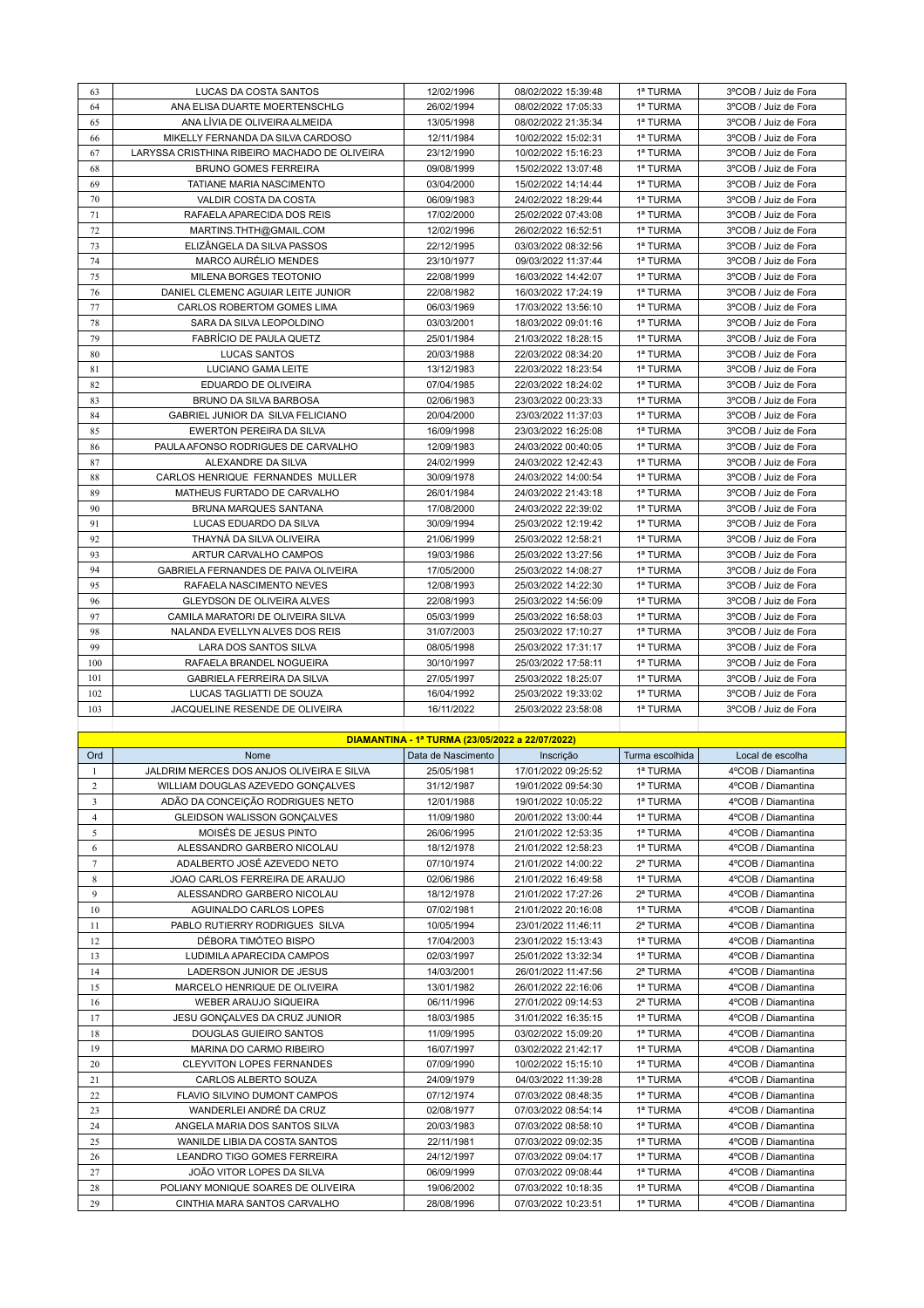| 30              | CHARLECI DIOGO GOMES FERREIRA                                    | 06/06/2003                                         | 08/03/2022 08:27:52 | 1ª TURMA        | 4°COB / Diamantina    |  |  |  |  |  |
|-----------------|------------------------------------------------------------------|----------------------------------------------------|---------------------|-----------------|-----------------------|--|--|--|--|--|
|                 |                                                                  |                                                    |                     |                 |                       |  |  |  |  |  |
|                 | <b>EXCEDENTE DIAMANTINA - 1ª TURMA (23/05/2022 a 22/07/2022)</b> |                                                    |                     |                 |                       |  |  |  |  |  |
| Ord             | Nome                                                             | Data de Nascimento                                 | Inscrição           | Turma escolhida | Local de escolha      |  |  |  |  |  |
| $\mathbf{1}$    | AURELIANO CALDEIRA                                               | 20/06/1972                                         | 09/02/2022 20:05:47 | 2ª TURMA        | 4°COB / Diamantina    |  |  |  |  |  |
|                 |                                                                  |                                                    |                     |                 |                       |  |  |  |  |  |
|                 |                                                                  | MONTES CLAROS - 1ª TURMA (23/05/2022 a 22/07/2022) |                     |                 |                       |  |  |  |  |  |
| Ord             | Nome                                                             | Data de Nascimento                                 | Inscrição           | Turma escolhida | Local de escolha      |  |  |  |  |  |
| 1               | TOBIAS MESSIAS DE OLIVEIRA*                                      | 10/09/1963                                         | 17/01/2022 15:42:09 | 1ª TURMA        | 4°COB / Montes Claros |  |  |  |  |  |
| $\overline{c}$  | <b>DAIRO RODRIGUES LOPES</b>                                     | 03/08/1974                                         | 17/01/2022 09:00:39 | 1ª TURMA        | 4°COB / Montes Claros |  |  |  |  |  |
| $\overline{3}$  | <b>LILIAN FERNANDES</b>                                          | 22/07/1985                                         | 17/01/2022 14:23:40 | 1ª TURMA        | 4°COB / Montes Claros |  |  |  |  |  |
| $\overline{4}$  | RAFAEL COELHO NASCIMENTO                                         | 01/07/1985                                         | 18/01/2022 10:03:27 | 1ª TURMA        | 4°COB / Montes Claros |  |  |  |  |  |
| 5               | <b>IGOR VELOSO SOUZA</b>                                         | 11/04/1999                                         | 19/01/2022 13:26:53 | 1ª TURMA        | 4°COB / Montes Claros |  |  |  |  |  |
| 6               | FREDERICO SAMUEL DOS SANTOS TEIXEIRA                             | 28/07/1984                                         | 19/01/2022 15:34:09 | 1ª TURMA        | 4°COB / Montes Claros |  |  |  |  |  |
| $7\overline{ }$ | LUIZ SOARES RIBEIRO SANTANA                                      | 07/06/1997                                         | 20/01/2022 03:01:16 | 1ª TURMA        | 4°COB / Montes Claros |  |  |  |  |  |
| 8               | JONATHAN SILVA DUTRA                                             | 16/05/1995                                         | 20/01/2022 18:13:04 | 1ª TURMA        | 4°COB / Montes Claros |  |  |  |  |  |
| $\overline{9}$  | <b>JELVIS SANTOS MACHADO</b>                                     | 23/04/1991                                         | 21/01/2022 09:06:18 | 1ª TURMA        | 4°COB / Montes Claros |  |  |  |  |  |
| 10              | LEANDRO FIUZA PEREIRA                                            | 19/05/1986                                         | 21/01/2022 12:45:45 | 1ª TURMA        | 4°COB / Montes Claros |  |  |  |  |  |
| 11              | LUCAS AUGUSTO                                                    | 29/03/1994                                         | 22/01/2022 16:43:20 | 1ª TURMA        | 4°COB / Montes Claros |  |  |  |  |  |
| 12              | DAYANE CAROLINE FONSECA                                          | 25/06/1999                                         | 25/01/2022 12:01:27 | 1ª TURMA        | 4°COB / Montes Claros |  |  |  |  |  |
| 13              | DANIEL DIAS SOARES                                               | 02/03/2000                                         | 25/01/2022 12:18:37 | 1ª TURMA        | 4°COB / Montes Claros |  |  |  |  |  |
| 14              | WELINGTON SANTANA NASCIMENTO                                     | 17/01/1981                                         | 26/01/2022 14:17:40 | 1ª TURMA        | 4°COB / Montes Claros |  |  |  |  |  |
| 15              | <b>LEANDRO VIEIRA GOMES</b>                                      | 16/05/1983                                         | 26/01/2022 14:36:59 | 1ª TURMA        | 4°COB / Montes Claros |  |  |  |  |  |
| 16              | MATHEUS AGUIAR DE OLIVEIRA                                       | 13/06/1995                                         | 26/01/2022 16:08:19 | 1ª TURMA        | 4°COB / Montes Claros |  |  |  |  |  |
| 17              | OLIVEIRA AUGUSTO SOBRINHO                                        | 19/03/2000                                         | 26/01/2022 17:40:37 | 1ª TURMA        | 4°COB / Montes Claros |  |  |  |  |  |
| 18              | ANTONIO GEELI VIEIRA DA SILVA                                    | 13/06/1980                                         | 26/01/2022 18:52:39 | 1ª TURMA        | 4°COB / Montes Claros |  |  |  |  |  |
| 19              | CARLOS DILVAN ALVES CARVALHO                                     | 27/07/1983                                         | 27/01/2022 04:28:02 | 1ª TURMA        | 4°COB / Montes Claros |  |  |  |  |  |
| 20              | ANDRELIANA PEREIRA DOS SANTOS VIEIRA                             | 30/07/1984                                         | 27/01/2022 11:00:26 | 1ª TURMA        | 4°COB / Montes Claros |  |  |  |  |  |
| 21              | ELIVANE PEREIRA DOS ARAUJO                                       | 27/07/1982                                         | 27/01/2022 15:28:18 | 1ª TURMA        | 4°COB / Montes Claros |  |  |  |  |  |
| 22              | ELY FERNANDES DOS SANTOS                                         | 01/11/1982                                         | 28/01/2022 10:50:53 | 1ª TURMA        | 4°COB / Montes Claros |  |  |  |  |  |
| 23              | ADILSON JOSÉ DA SILVA                                            | 27/12/1969                                         | 28/01/2022 14:43:24 | 1ª TURMA        | 4°COB / Montes Claros |  |  |  |  |  |
| 24              | PEDRO HENRIQUE PEREIRA DANTAS                                    | 24/09/1998                                         | 02/02/2022 08:45:18 | 1ª TURMA        | 4°COB / Montes Claros |  |  |  |  |  |
| 25              | <b>RENATO ALMEIDA SANTOS</b>                                     | 22/06/1993                                         | 03/02/2022 10:43:49 | 1ª TURMA        | 4°COB / Montes Claros |  |  |  |  |  |
| 26              | LAYRTON FERREIRA DA SILVA                                        | 23/06/1976                                         | 03/02/2022 15:59:12 | 1ª TURMA        | 4°COB / Montes Claros |  |  |  |  |  |
| 27              | ROBSON APARECIDO FERREIRA DE SOUZA                               | 12/10/1983                                         | 03/02/2022 16:29:43 | 1ª TURMA        | 4°COB / Montes Claros |  |  |  |  |  |
| 28              | EDMAR RAMOS DE SOUZA                                             | 18/08/1979                                         | 04/02/2022 19:56:59 | 1ª TURMA        | 4°COB / Montes Claros |  |  |  |  |  |
| 29              | ALEXANDRO OLIVEIRA DOS SANTOS                                    | 03/12/1990                                         | 05/02/2022 19:16:41 | 1ª TURMA        | 4°COB / Montes Claros |  |  |  |  |  |
| 30              | GERUSA MARIA SOUZA GAGLIARDI                                     | 08/12/1870                                         | 06/02/2022 00:25:54 | 1ª TURMA        | 4°COB / Montes Claros |  |  |  |  |  |
|                 |                                                                  |                                                    |                     |                 |                       |  |  |  |  |  |
|                 | EXCEDENTE MONTES CLAROS - 1ª TURMA (23/05/2022 a 22/07/2022)     |                                                    |                     |                 |                       |  |  |  |  |  |
| Ord             | Nome                                                             | Data de Nascimento                                 | Inscrição           | Turma escolhida | Local de escolha      |  |  |  |  |  |
| $\mathbf{1}$    | JÉSSICA LARISSA ALVES DIAS                                       | 18/08/1993                                         | 06/02/2022 10:26:05 | 1ª TURMA        | 4°COB / Montes Claros |  |  |  |  |  |
| 2               | DAVID MARQUES FERREIRA MORAES                                    | 30/03/1983                                         | 09/02/2022 16:19:28 | 1ª TURMA        | 4°COB / Montes Claros |  |  |  |  |  |
| $\overline{3}$  | <b>WAGNER FERNANDES SANTOS</b>                                   | 28/09/1975                                         | 12/02/2022 09:50:15 | 1ª TURMA        | 4°COB / Montes Claros |  |  |  |  |  |
| $\overline{4}$  | FRANCISCO MARQUES DA SILVA JUNIOR                                | 26/06/2001                                         | 13/02/2022 09:41:41 | 1ª TURMA        | 4°COB / Montes Claros |  |  |  |  |  |
| 5               | JOSÉ ELIMAR NUNES SARAIVA                                        | 20/12/1960                                         | 17/02/2022 19:26:28 | 1ª TURMA        | 4°COB / Montes Claros |  |  |  |  |  |

|    | FRANCISCO MARQUES DA SILVA JUNIOR   | 26/06/2001 | 13/02/2022 09:41:41 | 1ª TURMA | 4°COB / Montes Claros |
|----|-------------------------------------|------------|---------------------|----------|-----------------------|
|    | JOSÉ ELIMAR NUNES SARAIVA           | 20/12/1960 | 17/02/2022 19:26:28 | 1ª TURMA | 4°COB / Montes Claros |
|    | GILMAR FERREIRA GUIMARAES           | 26/10/1981 | 21/02/2022 19:46:10 | 1ª TURMA | 4°COB / Montes Claros |
|    | RODRIGO PIMENTA MACEDO              | 13/03/1985 | 02/03/2022 08:54:37 | 1ª TURMA | 4°COB / Montes Claros |
|    | ROMEU RAMOS DE FIGUEIREDO NETO      | 10/10/1990 | 08/03/2022 14:02:56 | 1ª TURMA | 4°COB / Montes Claros |
|    | MAIRA PRATES DE ANDRADE RAMOS       | 26/02/1991 | 08/03/2022 14:08:02 | 1ª TURMA | 4°COB / Montes Claros |
| 10 | FABRÍCIO CARDOSO AGUIAR             | 28/11/1977 | 16/03/2022 13:16:03 | 1ª TURMA | 4°COB / Montes Claros |
|    | INGRITH KAMILA SILVA                | 18/09/1994 | 17/03/2022 12:03:04 | 1ª TURMA | 4°COB / Montes Claros |
|    | AMAUANA FRANCISCA DA SILVA BERNARDO | 25/09/1987 | 23/03/2022 14:11:23 | 1ª TURMA | 4°COB / Montes Claros |
|    | PABLO TADEU ALONSO MOREIRA          | 05/12/1979 | 25/03/2022 13:27:45 | 1ª TURMA | 4°COB / Montes Claros |

| GOVERNADOR VALADARES - 1ª TURMA (23/05/2022 a 22/07/2022) |                                             |                    |                     |                 |                              |  |  |  |
|-----------------------------------------------------------|---------------------------------------------|--------------------|---------------------|-----------------|------------------------------|--|--|--|
| Ord                                                       | Nome                                        | Data de Nascimento | Inscrição           | Turma escolhida | Local de escolha             |  |  |  |
|                                                           | ALEXSANDRO DE ALMEIDA OSTIA                 | 06/02/1975         | 18/01/2022 11:35:03 | 1ª TURMA        | 5°COB / Governador Valadares |  |  |  |
| $\overline{2}$                                            | HUGO ALDO LEÓN AVILA                        | 15/01/1974         | 19/01/2022 17:49:00 | 1ª TURMA        | 5°COB / Governador Valadares |  |  |  |
| 3                                                         | JHONATAS RODRIGUES DE PAIVA TORRES          | 01/02/1993         | 20/01/2022 15:15:11 | 1ª TURMA        | 5°COB / Governador Valadares |  |  |  |
| $\overline{4}$                                            | <b>CLARISSA RODRIGUES DE SOUSA PEREIRA</b>  | 04/01/1989         | 20/01/2022 16:05:51 | 1ª TURMA        | 5°COB / Governador Valadares |  |  |  |
| 5                                                         | <b>FAUSTO ROSA DIAS MARTINS</b>             | 09/01/1995         | 20/01/2022 17:03:20 | 1ª TURMA        | 5°COB / Governador Valadares |  |  |  |
| 6                                                         | <b>MARCOS VINÍCIOS LOPES</b>                | 31/01/1978         | 21/01/2022 09:28:38 | 1ª TURMA        | 5°COB / Governador Valadares |  |  |  |
| 7                                                         | MARCELO O DUTRA CATALUNHA                   | 23/06/1976         | 21/01/2022 09:45:19 | 1ª TURMA        | 5°COB / Governador Valadares |  |  |  |
| 8                                                         | JONATHAN VIDAL CAMPOS                       | 22/07/1999         | 21/01/2022 11:34:19 | 1ª TURMA        | 5°COB / Governador Valadares |  |  |  |
| 9                                                         | AURÉLIANO HENRIQUE ALVES DE SOUZA           | 10/06/1995         | 21/01/2022 13:14:37 | 1ª TURMA        | 5°COB / Governador Valadares |  |  |  |
| 10                                                        | CARLOS DANIEL ARAUJO DAMASCENO              | 11/05/2001         | 21/01/2022 15:29:22 | 1ª TURMA        | 5°COB / Governador Valadares |  |  |  |
| 11                                                        | LUDMILA RODRIGUES MARINHO GONÇALVES BARBOSA | 27/04/1987         | 21/01/2022 15:38:23 | 1ª TURMA        | 5°COB / Governador Valadares |  |  |  |
| 12                                                        | <b>MESSIAS MAURÍCIO</b>                     | 17/10/1982         | 21/01/2022 15:53:26 | 1ª TURMA        | 5°COB / Governador Valadares |  |  |  |
| 13                                                        | ANDRESSA OLIVEIRRA NUNES                    | 16/05/2003         | 21/01/2022 15:59:12 | 1ª TURMA        | 5°COB / Governador Valadares |  |  |  |
| 14                                                        | NEUSA ELY NUNES DA SILVA                    | 04/04/1991         | 21/01/2022 16:06:44 | 1ª TURMA        | 5°COB / Governador Valadares |  |  |  |
| 15                                                        | <b>MAIKSUEL FERNANDES</b>                   | 08/10/2000         | 21/01/2022 16:48:10 | 1ª TURMA        | 5°COB / Governador Valadares |  |  |  |
| 16                                                        | MATEUS DE ABREU GOMES                       | 12/03/1992         | 21/01/2022 19:01:53 | 1ª TURMA        | 5°COB / Governador Valadares |  |  |  |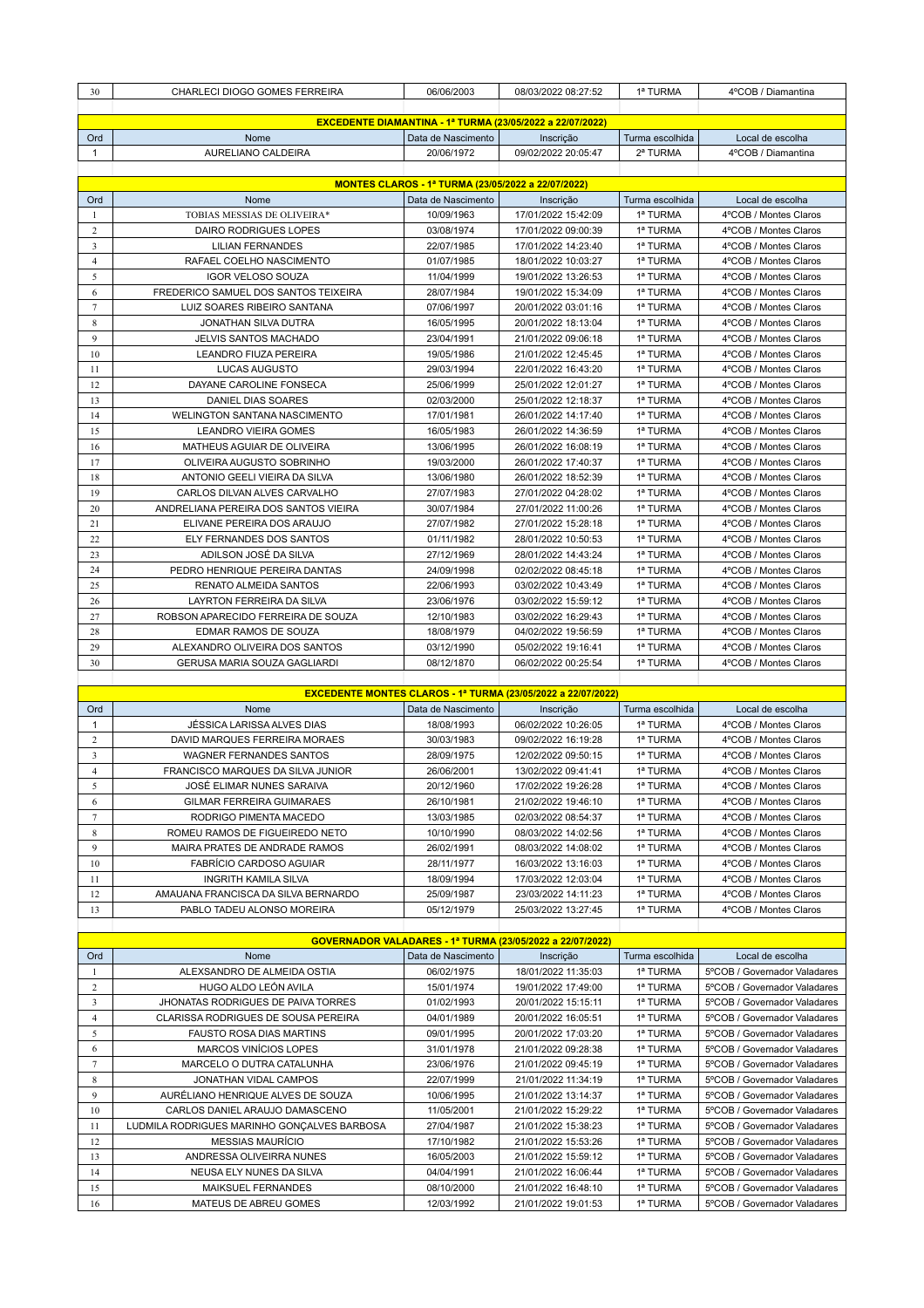| 17 | TAMARA MATEUS DE FREITAS MEDEIROS   | 19/01/2000 | 21/01/2022 19:51:14 | 1ª TURMA | 5°COB / Governador Valadares |
|----|-------------------------------------|------------|---------------------|----------|------------------------------|
| 18 | ANTHONNY BARREIROS FERRAZ           | 20/12/1987 | 22/01/2022 14:22:16 | 1ª TURMA | 5°COB / Governador Valadares |
| 19 | ERICK NEVES DE SOUZA                | 07/09/1996 | 24/01/2022 10:26:22 | 1ª TURMA | 5°COB / Governador Valadares |
| 20 | ASSIS ALVES SILVA                   | 26/06/1975 | 24/01/2022 14:26:10 | 1ª TURMA | 5°COB / Governador Valadares |
| 21 | ADILSON ALVES DA SILVA PEREIRA      | 07/02/1978 | 24/01/2022 14:29:56 | 1ª TURMA | 5°COB / Governador Valadares |
| 22 | NAYARA DE SOUZA WERNECK             | 04/06/1989 | 25/01/2022 10:55:04 | 1ª TURMA | 5°COB / Governador Valadares |
| 23 | RAIANE CARLA LIMA SILVA             | 28/02/1999 | 26/01/2022 14:20:23 | 1ª TURMA | 5°COB / Governador Valadares |
| 24 | THAYANE NAYARA DIAS GONCALVES       | 01/07/1998 | 27/01/2022 23:28:39 | 1ª TURMA | 5°COB / Governador Valadares |
| 25 | WELLINGTON SILVA LIMA DO NASCIMENTO | 08/07/1999 | 02/02/2022 14:05:16 | 1ª TURMA | 5°COB / Governador Valadares |
| 26 | ELISEU SABINO DE OLIVEIRA           | 11/03/2002 | 02/02/2022 17:31:49 | 1ª TURMA | 5°COB / Governador Valadares |
| 27 | GILVANDO SANTOS DE MENEZES          | 02/05/2022 | 02/02/2022 21:57:28 | 1ª TURMA | 5°COB / Governador Valadares |
| 28 | RIVADAVIO OLIVEIRA DOS ANJOS        | 19/05/1983 | 04/02/2022 10:31:25 | 1ª TURMA | 5°COB / Governador Valadares |
| 29 | REGINALDO DA SILVA CELESTINO        | 22/12/1975 | 07/02/2022 18:21:55 | 1ª TURMA | 5°COB / Governador Valadares |
| 30 | <b>WESLEY ARRUDA DOS SANTOS</b>     | 10/01/1987 | 08/02/2022 12:03:58 | 1ª TURMA | 5°COB / Governador Valadares |

|                         | <b>EXCEDENTES GOVERNADOR VALADARES - 1ª TURMA (23/05/2022 a 22/07/2022)</b> |                    |                     |                 |                              |  |  |
|-------------------------|-----------------------------------------------------------------------------|--------------------|---------------------|-----------------|------------------------------|--|--|
| Ord                     | Nome                                                                        | Data de Nascimento | Inscrição           | Turma escolhida | Local de escolha             |  |  |
| -1                      | MANOEL EUSTAQUIO PEREIRA                                                    | 20/04/1964         | 08/02/2022 16:46:16 | 1ª TURMA        | 5°COB / Governador Valadares |  |  |
| $\overline{2}$          | ADILSON SERAFIM FERREIRA                                                    | 14/10/1981         | 10/02/2022 08:07:30 | 1ª TURMA        | 5°COB / Governador Valadares |  |  |
| $\overline{\mathbf{3}}$ | ELIONE VIEIRA DE FARIAS                                                     | 10/12/1986         | 11/02/2022 19:11:51 | 1ª TURMA        | 5°COB / Governador Valadares |  |  |
| $\overline{4}$          | ADRIANA QUEIROZ DE OLIVEIRA                                                 | 17/10/1989         | 14/02/2022 11:25:18 | 1ª TURMA        | 5°COB / Governador Valadares |  |  |
| 5                       | MIRIELLY DURVAL FERREIRA                                                    | 21/02/2001         | 14/02/2022 18:22:42 | 1ª TURMA        | 5°COB / Governador Valadares |  |  |
| 6                       | THIAGO GOMES DE ALMEIDA                                                     | 15/02/1996         | 15/02/2022 16:12:54 | 1ª TURMA        | 5°COB / Governador Valadares |  |  |
| 7                       | ADRIAN DUARTE OLIVEIRA                                                      | 11/04/1990         | 16/02/2022 15:49:30 | 1ª TURMA        | 5°COB / Governador Valadares |  |  |
| 8                       | <b>HUGO CANACIANI BALAN</b>                                                 | 15/03/1989         | 17/02/2022 09:31:01 | 1ª TURMA        | 5°COB / Governador Valadares |  |  |
| 9                       | MANUELA ATHAYDE SABBAGH                                                     | 26/03/1986         | 22/02/2022 20:54:40 | 1ª TURMA        | 5°COB / Governador Valadares |  |  |
| 10                      | DYOGO VERISSIMO DE LIMA                                                     | 01/11/1998         | 23/02/2022 12:49:18 | 1ª TURMA        | 5°COB / Governador Valadares |  |  |
| 11                      | <b>BRIGADISTA PROFISSIONAL</b>                                              | 20/05/1981         | 23/02/2022 13:07:48 | 1ª TURMA        | 5°COB / Governador Valadares |  |  |
| 12                      | <b>VANESSA</b>                                                              | 02/08/1989         | 23/02/2022 13:11:00 | 1ª TURMA        | 5°COB / Governador Valadares |  |  |
| 13                      | <b>IRINEU WILLIAN CORREA DA SILVA</b>                                       | 15/11/1988         | 23/02/2022 13:32:03 | 1ª TURMA        | 5°COB / Governador Valadares |  |  |
| 14                      | ANDRE LUIZ PEREIRA DO AMARAL                                                | 21/12/1990         | 23/02/2022 13:48:44 | 1ª TURMA        | 5°COB / Governador Valadares |  |  |
| 15                      | LORENA MARINHO DA SILVA                                                     | 04/05/1999         | 23/02/2022 22:12:12 | 1ª TURMA        | 5°COB / Governador Valadares |  |  |
| 16                      | PATRÍCIA SILVA PIRES                                                        | 24/06/1979         | 25/02/2022 16:13:35 | 1ª TURMA        | 5°COB / Governador Valadares |  |  |
| 17                      | LUDMARA CRISTIANE RAMOS DA SILVA                                            | 07/12/1994         | 03/03/2022 17:20:14 | 1ª TURMA        | 5°COB / Governador Valadares |  |  |
| 18                      | HELDER EUFRASIO DE SOUZA                                                    | 03/06/1985         | 04/03/2022 21:26:41 | 1ª TURMA        | 5°COB / Governador Valadares |  |  |
| 19                      | JOÃO CARLOS DA SILVA MATEUS                                                 | 21/09/1993         | 05/03/2022 03:57:38 | 1ª TURMA        | 5°COB / Governador Valadares |  |  |
| 20                      | MARÍLIA ROSA DE JESUS                                                       | 14/02/1982         | 10/03/2022 21:13:10 | 1ª TURMA        | 5°COB / Governador Valadares |  |  |
| 21                      | <b>THAIS SALES</b>                                                          | 20/12/1994         | 14/03/2022 22:19:58 | 1ª TURMA        | 5°COB / Governador Valadares |  |  |
| 22                      | ROSANA GOMES DE SOUSA                                                       | 16/06/1989         | 15/03/2022 19:04:49 | 1ª TURMA        | 5°COB / Governador Valadares |  |  |
| 23                      | <b>FILIPE BORGES DA SILVA</b>                                               | 20/04/1995         | 18/03/2022 13:10:15 | 1ª TURMA        | 5°COB / Governador Valadares |  |  |
| 24                      | <b>GABRIELLY DE JESUS MORAIS</b>                                            | 26/10/2003         | 20/03/2022 01:01:57 | 1ª TURMA        | 5°COB / Governador Valadares |  |  |
| 25                      | VINICIUS CLAUDINO GONÇALVES                                                 | 19/12/1983         | 21/03/2022 11:08:03 | 1ª TURMA        | 5°COB / Governador Valadares |  |  |
| 26                      | BRUNA VIEIRA DOS REIS SILVA                                                 | 08/09/1993         | 21/03/2022 13:26:59 | 1ª TURMA        | 5°COB / Governador Valadares |  |  |
| 27                      | JEFERSON SOUZA COSTA                                                        | 30/10/1984         | 23/03/2022 20:18:08 | 1ª TURMA        | 5°COB / Governador Valadares |  |  |
| 28                      | PABLO AUGUSTO DA MATA BARBOSA                                               | 19/03/1994         | 23/03/2022 23:25:37 | 1ª TURMA        | 5°COB / Governador Valadares |  |  |
| 29                      | KISSILA ESTER DUARTE CHAGAS RODRIGUES NEVES                                 | 03/11/1989         | 24/03/2022 00:12:26 | 1ª TURMA        | 5°COB / Governador Valadares |  |  |
| 30                      | LEANDRO GOSTAVO DE SOUZA PAULA                                              | 16/06/1993         | 24/03/2022 01:33:25 | 1ª TURMA        | 5°COB / Governador Valadares |  |  |
| 31                      | BRUNA ALVES SILVA DE ASSIS                                                  | 28/01/1993         | 24/03/2022 14:25:16 | 1ª TURMA        | 5°COB / Governador Valadares |  |  |
| 32                      | <b>GUILHERME POLITO FIRMINO</b>                                             | 28/07/1983         | 24/03/2022 14:32:57 | 1ª TURMA        | 5°COB / Governador Valadares |  |  |
| 33                      | JÉSSICA KASSILA ALVES BARBOSA                                               | 13/03/1993         | 24/03/2022 17:58:39 | 1ª TURMA        | 5°COB / Governador Valadares |  |  |

|                | IPATINGA - 1ª TURMA (23/05/2022 a 22/07/2022) |                    |                     |                 |                  |  |  |  |
|----------------|-----------------------------------------------|--------------------|---------------------|-----------------|------------------|--|--|--|
| Ord            | Nome                                          | Data de Nascimento | Inscrição           | Turma escolhida | Local de escolha |  |  |  |
|                | EVANDRO BRUNO ANDRADE MENDES                  | 06/09/1983         | 17/01/2022 09:05:30 | 1ª TURMA        | 5°COB / Ipatinga |  |  |  |
| 2              | JÔNATAS HONÓRIO MENDONÇA                      | 19/11/1980         | 17/01/2022 12:40:28 | 1ª TURMA        | 5°COB / Ipatinga |  |  |  |
| 3              | ARTHUR LUIZ MELLO DE ALMEIDA                  | 21/12/1993         | 18/01/2022 23:57:01 | 1ª TURMA        | 5°COB / Ipatinga |  |  |  |
| $\overline{4}$ | MARIO LÚCIO MENDONÇA                          | 20/09/1974         | 19/01/2022 07:34:52 | 1ª TURMA        | 5°COB / Ipatinga |  |  |  |
| 5              | ANA PAULA GONCALVES CUSTÓDIO                  | 08/06/1981         | 20/01/2022 16:04:14 | 1ª TURMA        | 5°COB / Ipatinga |  |  |  |
| 6              | SAULO FERNANDO CUSTÓDIO                       | 03/01/1987         | 20/01/2022 16:13:56 | 1ª TURMA        | 5°COB / Ipatinga |  |  |  |
| $\overline{7}$ | <b>MARCEL VIANA GUERRA</b>                    | 06/03/1988         | 20/01/2022 18:08:25 | 1ª TURMA        | 5°COB / Ipatinga |  |  |  |
| 8              | <b>WELLINGTON DA SILVA XAVIER</b>             | 07/12/1975         | 20/01/2022 19:28:49 | 1ª TURMA        | 5°COB / Ipatinga |  |  |  |
| 9              | AMÓS GUIMARÃES FERREIRA                       | 15/12/1974         | 21/01/2022 09:13:41 | 1ª TURMA        | 5°COB / Ipatinga |  |  |  |
| 10             | THATILA VANESSA RODRIGUES                     | 02/03/1994         | 21/01/2022 09:59:55 | 1ª TURMA        | 5°COB / Ipatinga |  |  |  |
| 11             | SILVANO SOUZA DA SILVA                        | 18/10/1992         | 21/01/2022 10:19:18 | 1ª TURMA        | 5°COB / Ipatinga |  |  |  |
| 12             | REINALDO MARTINS DOS SANTOS                   | 17/11/1979         | 21/01/2022 13:29:28 | 1ª TURMA        | 5°COB / Ipatinga |  |  |  |
| 13             | PATRÍCIA DE ÁVILA ALVES                       | 28/09/1992         | 21/01/2022 14:57:11 | 1ª TURMA        | 5°COB / Ipatinga |  |  |  |
| 14             | MARCOS GARAJAU CERQUEIRA                      | 03/10/1991         | 21/01/2022 19:38:44 | 1ª TURMA        | 5°COB / Ipatinga |  |  |  |
| 15             | FERNANDO MIRANDA SOARES                       | 20/11/1989         | 23/01/2022 07:39:20 | 1ª TURMA        | 5°COB / Ipatinga |  |  |  |
| 16             | <b>IGOR FERREIRA DA SILVEIRA</b>              | 25/04/0003         | 24/01/2022 09:41:58 | 1ª TURMA        | 5°COB / Ipatinga |  |  |  |
| 17             | ANDRE RODRIGUES SILVA                         | 24/09/1985         | 24/01/2022 10:19:04 | 1ª TURMA        | 5°COB / Ipatinga |  |  |  |
| 18             | WENDEL GABRIEL FERREIRA LAURIANO              | 26/04/2003         | 25/01/2022 08:56:36 | 1ª TURMA        | 5°COB / Ipatinga |  |  |  |
| 19             | <b>WILLIAN DE JESUS</b>                       | 03/12/1992         | 26/01/2022 10:17:01 | 1ª TURMA        | 5°COB / Ipatinga |  |  |  |
| 20             | <b>CLARISSA MARTINS SABIAO</b>                | 31/08/1995         | 26/01/2022 13:20:15 | 1ª TURMA        | 5°COB / Ipatinga |  |  |  |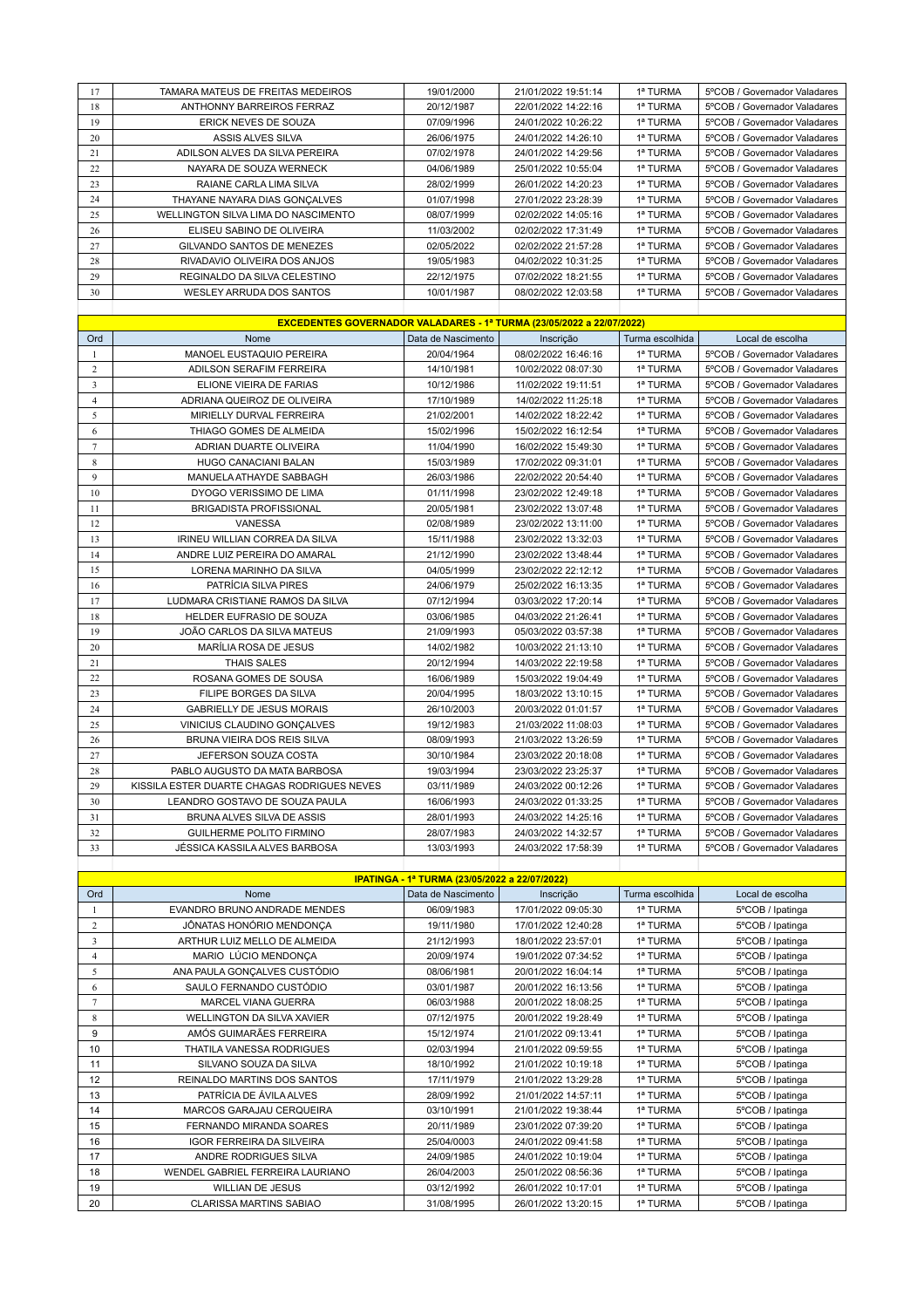| 21 | <b>BRENO FERRARI ROCHA</b>       | 01/12/1989 | 26/01/2022 14:13:35 | 1ª TURMA | 5°COB / Ipatinga |
|----|----------------------------------|------------|---------------------|----------|------------------|
| 22 | KARLEN REGINA DA SILVA           | 22/04/1988 | 26/01/2022 14:16:53 | 1ª TURMA | 5°COB / Ipatinga |
| 23 | LETÍCIA SEQUETO DE OLIVEIRA      | 22/11/1997 | 26/01/2022 19:19:55 | 1ª TURMA | 5°COB / Ipatinga |
| 24 | ARIELLA AYALA TORRES MONTE SANTO | 08/06/1994 | 27/01/2022 07:24:07 | 1ª TURMA | 5°COB / Ipatinga |
| 25 | MARILELIA ROCHA EZEQUIEL         | 04/01/1973 | 27/01/2022 07:46:21 | 1ª TURMA | 5°COB / Ipatinga |
| 26 | ANSELMO SILVEIRA DOS SANTOS      | 05/08/1984 | 27/01/2022 09:55:30 | 1ª TURMA | 5°COB / Ipatinga |
| 27 | RODOLFO GOMES DA SILVA           | 30/08/1986 | 28/01/2022 15:26:21 | 1ª TURMA | 5°COB / Ipatinga |
| 28 | ALEXSANDHER GONCALVES SANTOS     | 09/06/2002 | 01/02/2022 17:50:16 | 1ª TURMA | 5°COB / Ipatinga |
| 29 | THARLLES DE SOUZA ALVES          | 12/12/1996 | 17/02/2022 17:41:12 | 1ª TURMA | 5°COB / Ipatinga |
| 30 | CRISTIANO OLIVEIRA SILVA         | 01/03/1977 | 24/02/2022 16:39:56 | 1ª TURMA | 5°COB / Ipatinga |
|    |                                  |            |                     |          |                  |

|     | <b>EXCEDENTES IPATINGA - 1ª TURMA (23/05/2022 a 22/07/2022)</b> |                    |                     |                 |                  |  |  |  |  |
|-----|-----------------------------------------------------------------|--------------------|---------------------|-----------------|------------------|--|--|--|--|
| Ord | <b>Nome</b>                                                     | Data de Nascimento | Inscricão           | Turma escolhida | Local de escolha |  |  |  |  |
|     | JÚLIO CÉSAR COTA TRINDADE                                       | 11/02/1990         | 10/03/2022 18:22:26 | 1ª TURMA        | 5°COB / Ipatinga |  |  |  |  |
|     | LUANA EMANUELLE BASTOS CHAGAS PORTUGAL                          | 19/05/1984         | 11/03/2022 09:28:46 | 1ª TURMA        | 5°COB / Ipatinga |  |  |  |  |
|     | FERNANDA MEIRIELE OLIVEIRA                                      | 30/01/1992         | 21/03/2022 15:03:05 | 1ª TURMA        | 5°COB / Ipatinga |  |  |  |  |
|     | ROSILÂINE MARTINS SILVA ANDRADE                                 | 23/09/1978         | 23/03/2022 00:28:34 | 1ª TURMA        | 5°COB / Ipatinga |  |  |  |  |
|     | ALMIRO VIEIRA DOS SANTOS                                        | 13/07/1985         | 25/03/2022 01:18:22 | 1ª TURMA        | 5°COB / Ipatinga |  |  |  |  |

| POCOS DE CALDAS - 1ª TURMA (23/05/2022 a 22/07/2022) |                                     |                    |                     |                 |                         |  |
|------------------------------------------------------|-------------------------------------|--------------------|---------------------|-----------------|-------------------------|--|
| Ord                                                  | Nome                                | Data de Nascimento | Inscrição           | Turma escolhida | Local de escolha        |  |
|                                                      | MARIO LEANDRO DE CASTRO             | 23/09/1994         | 17/01/2022 09:07:42 | 2ª TURMA        | 6°COB / Poços de Caldas |  |
| $\overline{c}$                                       | LUIZ GUSTAVO MORAIS BUENO           | 24/08/1990         | 17/01/2022 12:46:49 | 2ª TURMA        | 6°COB / Pocos de Caldas |  |
| 3                                                    | <b>LARISSA CRISTINA FERREIRA</b>    | 08/04/1996         | 18/01/2022 09:51:33 | 1ª TURMA        | 6°COB / Poços de Caldas |  |
| $\overline{4}$                                       | SÉRGIO SILVA GONÇALVES              | 02/08/1990         | 20/01/2022 00:42:57 | 1ª TURMA        | 6°COB / Pocos de Caldas |  |
| 5                                                    | JOSÉ CARLOS DA SILVA JÚNIOR         | 01/03/1988         | 21/01/2022 09:47:48 | 1ª TURMA        | 6°COB / Poços de Caldas |  |
| 6                                                    | ALEXANDRE AUGUSTO TAVARES DE MORAES | 20/10/1971         | 21/01/2022 11:00:01 | 1ª TURMA        | 6°COB / Pocos de Caldas |  |
| $\tau$                                               | <b>GUSTAVO RODRIGUES DOS SANTOS</b> | 29/04/2002         | 21/01/2022 23:34:33 | 1ª TURMA        | 6°COB / Pocos de Caldas |  |
| 8                                                    | ANDERSON MAIA ANDRE                 | 06/06/1978         | 25/01/2022 19:14:29 | 1ª TURMA        | 6°COB / Pocos de Caldas |  |
| 9                                                    | <b>RUBEM TARGINA DE GODOY</b>       | 25/10/1970         | 31/01/2022 19:24:21 | 1ª TURMA        | 6°COB / Pocos de Caldas |  |
| 10                                                   | CLÁUDIO ANTÔNIO DA SILVA FILHO      | 02/06/1994         | 02/02/2022 11:04:31 | 1ª TURMA        | 6°COB / Pocos de Caldas |  |
| 11                                                   | <b>TUANY LOURDES PEREIRA</b>        | 29/06/1991         | 10/02/2022 18:18:49 | 1ª TURMA        | 6°COB / Poços de Caldas |  |
| 12                                                   | NILTON CORRÊA VODOPIVES             | 23/12/1977         | 16/02/2022 16:56:03 | 1ª TURMA        | 6°COB / Pocos de Caldas |  |
| 13                                                   | JOSÉ CARLOS PEREIRA ISRAEL          | 05/03/2003         | 17/02/2022 18:00:32 | 1ª TURMA        | 6°COB / Poços de Caldas |  |
| 14                                                   | CLEICIANE ZILEIDE BORGES FRANCO     | 13/06/1995         | 22/02/2022 14:19:37 | 2ª TURMA        | 6°COB / Pocos de Caldas |  |
| 15                                                   | <b>GERALDO MARQUES</b>              | 10/01/1969         | 21/03/2022 17:53:40 | 1ª TURMA        | 6°COB / Poços de Caldas |  |
| 16                                                   | RAQUEL CRISTINA ANTÔNIO             | 02/02/1989         | 23/03/2022 14:28:39 | 2ª TURMA        | 6°COB / Pocos de Caldas |  |
| 17                                                   | RODRIGO VENANCIO MARTINS            | 05/03/2022         | 24/03/2022 15:11:02 | 2ª TURMA        | 6°COB / Pocos de Caldas |  |
| 18                                                   | <b>RYAN ALVES LIMA</b>              | 30/12/2002         | 25/03/2022 12:03:21 | 1ª TURMA        | 6°COB / Poços de Caldas |  |

|                | POUSO ALEGRE - 1ª TURMA (23/05/2022 a 22/07/2022) |                    |                     |                 |                      |  |  |  |
|----------------|---------------------------------------------------|--------------------|---------------------|-----------------|----------------------|--|--|--|
| Ord            | Nome                                              | Data de Nascimento | Inscrição           | Turma escolhida | Local de escolha     |  |  |  |
| $\mathbf{1}$   | <b>EVERTON PEREIRA</b>                            | 28/02/1984         | 17/01/2022 09:40:55 | 1ª TURMA        | 6°COB / Pouso Alegre |  |  |  |
| $\overline{c}$ | DAIANE ANDRÉ DE SOUZA                             | 12/07/1993         | 18/01/2022 13:22:56 | 1ª TURMA        | 6°COB / Pouso Alegre |  |  |  |
| 3              | YAGO AFONSO ROSINI                                | 10/08/1996         | 18/01/2022 14:00:41 | 1ª TURMA        | 6°COB / Pouso Alegre |  |  |  |
| $\overline{4}$ | PEDRO HENRIQUE GONCALVES                          | 30/11/1985         | 21/01/2022 15:08:43 | 1ª TURMA        | 6°COB / Pouso Alegre |  |  |  |
| 5              | BRUNO DE SOUZA MACHADO                            | 26/08/1999         | 21/01/2022 22:41:31 | 1ª TURMA        | 6°COB / Pouso Alegre |  |  |  |
| 6              | ALESSANDRO OLIVEIRA LASMAR                        | 29/05/1980         | 23/01/2022 13:14:14 | 1ª TURMA        | 6°COB / Pouso Alegre |  |  |  |
| $\overline{7}$ | ANDREIS COSTA PIQUI                               | 25/11/1981         | 23/01/2022 16:28:03 | 1ª TURMA        | 6°COB / Pouso Alegre |  |  |  |
| 8              | ANA RITA DA SILVA PIQUI                           | 19/07/1977         | 23/01/2022 16:31:51 | 1ª TURMA        | 6°COB / Pouso Alegre |  |  |  |
| $\overline{9}$ | KAMILA APARECIDA PIRES                            | 23/10/1995         | 24/01/2022 19:12:43 | 1ª TURMA        | 6°COB / Pouso Alegre |  |  |  |
| 10             | <b>BRUNO FERREIRA DA ROCHA</b>                    | 02/08/1995         | 24/01/2022 19:14:00 | 1ª TURMA        | 6°COB / Pouso Alegre |  |  |  |
| 11             | SANDERSON ALVES DO VALE                           | 17/07/1998         | 25/01/2022 13:57:28 | 1ª TURMA        | 6°COB / Pouso Alegre |  |  |  |
| 12             | ELIAS SANTINY DA SILVA JUNIOR                     | 29/12/1999         | 25/01/2022 14:08:31 | 1ª TURMA        | 6°COB / Pouso Alegre |  |  |  |
| 13             | JÚNIOR ANTÔNIO OLIVEIRA                           | 01/06/1991         | 25/01/2022 22:50:34 | 1ª TURMA        | 6°COB / Pouso Alegre |  |  |  |
| 14             | THALITA GABRIELE POMPEU OLIVEIRA                  | 05/10/1996         | 25/01/2022 22:55:49 | 1ª TURMA        | 6°COB / Pouso Alegre |  |  |  |
| 15             | ALEXANDRE DA COSTA PIQUI JR                       | 27/06/1991         | 26/01/2022 22:13:39 | 1ª TURMA        | 6°COB / Pouso Alegre |  |  |  |
| 16             | <b>GABRIEL FILIPE BARBOSA DE SOUZA</b>            | 31/08/1992         | 27/01/2022 11:52:55 | 1ª TURMA        | 6°COB / Pouso Alegre |  |  |  |
| 17             | ALEXANDRE FRANCISCO DA MATA                       | 17/07/1984         | 28/01/2022 14:16:38 | 1ª TURMA        | 6°COB / Pouso Alegre |  |  |  |
| 18             | IZAIAS DE SOUZA AGUIAR                            | 04/05/1983         | 28/01/2022 22:40:57 | 1ª TURMA        | 6°COB / Pouso Alegre |  |  |  |
| 19             | DANIELLE TITO SANTOS                              | 04/09/1981         | 29/01/2022 16:35:41 | 1ª TURMA        | 6°COB / Pouso Alegre |  |  |  |
| 20             | <b>LUIZ CARLOS DA SILVA</b>                       | 26/07/1977         | 12/02/2022 20:30:55 | 1ª TURMA        | 6°COB / Pouso Alegre |  |  |  |
| 21             | JOSE EDUARDO BASÍLIO DA SILVA                     | 09/09/1977         | 13/02/2022 23:19:45 | 1ª TURMA        | 6°COB / Pouso Alegre |  |  |  |
| 22             | JOAO VITOR BASÍLIO DA SILVA                       | 02/03/2004         | 13/02/2022 23:25:26 | 1ª TURMA        | 6°COB / Pouso Alegre |  |  |  |
| 23             | BENEDITO APARECIDO DA FONSECA                     | 13/06/1980         | 28/02/2022 14:46:14 | 1ª TURMA        | 6°COB / Pouso Alegre |  |  |  |
| 24             | RAMON FERREIRA DA COSTA                           | 17/07/1984         | 07/03/2022 12:57:14 | 1ª TURMA        | 6°COB / Pouso Alegre |  |  |  |
| 25             | LUIS DO ESPÍRITO SANTO ARAÚJO SOUZA               | 15/10/1968         | 16/03/2022 08:23:22 | 1ª TURMA        | 6°COB / Pouso Alegre |  |  |  |
| 26             | CRISTIANO FRANCISCO COUTINHO                      | 13/11/1986         | 17/03/2022 11:58:03 | 1ª TURMA        | 6°COB / Pouso Alegre |  |  |  |
| 27             | RAFAEL DE LEON DUMONT GOMES                       | 22/02/1988         | 17/01/2022 14:13:54 | 2ª TURMA        | 6°COB / Pouso Alegre |  |  |  |
| 28             | JANAINA MIRANDA PEREIRA DAMASCENO                 | 30/09/1978         | 30/01/2022 08:56:31 | 2ª TURMA        | 6°COB / Pouso Alegre |  |  |  |
| 29             | MARIA ELISA MIRANDA PEREIRA DO VALE               | 11/11/1998         | 31/01/2022 18:17:50 | 2ª TURMA        | 6°COB / Pouso Alegre |  |  |  |
| 30             | <b>JULIANO DONIZETE MELO</b>                      | 23/03/1986         | 11/02/2022 21:25:50 | 2ª TURMA        | 6°COB / Pouso Alegre |  |  |  |
|                |                                                   |                    |                     |                 |                      |  |  |  |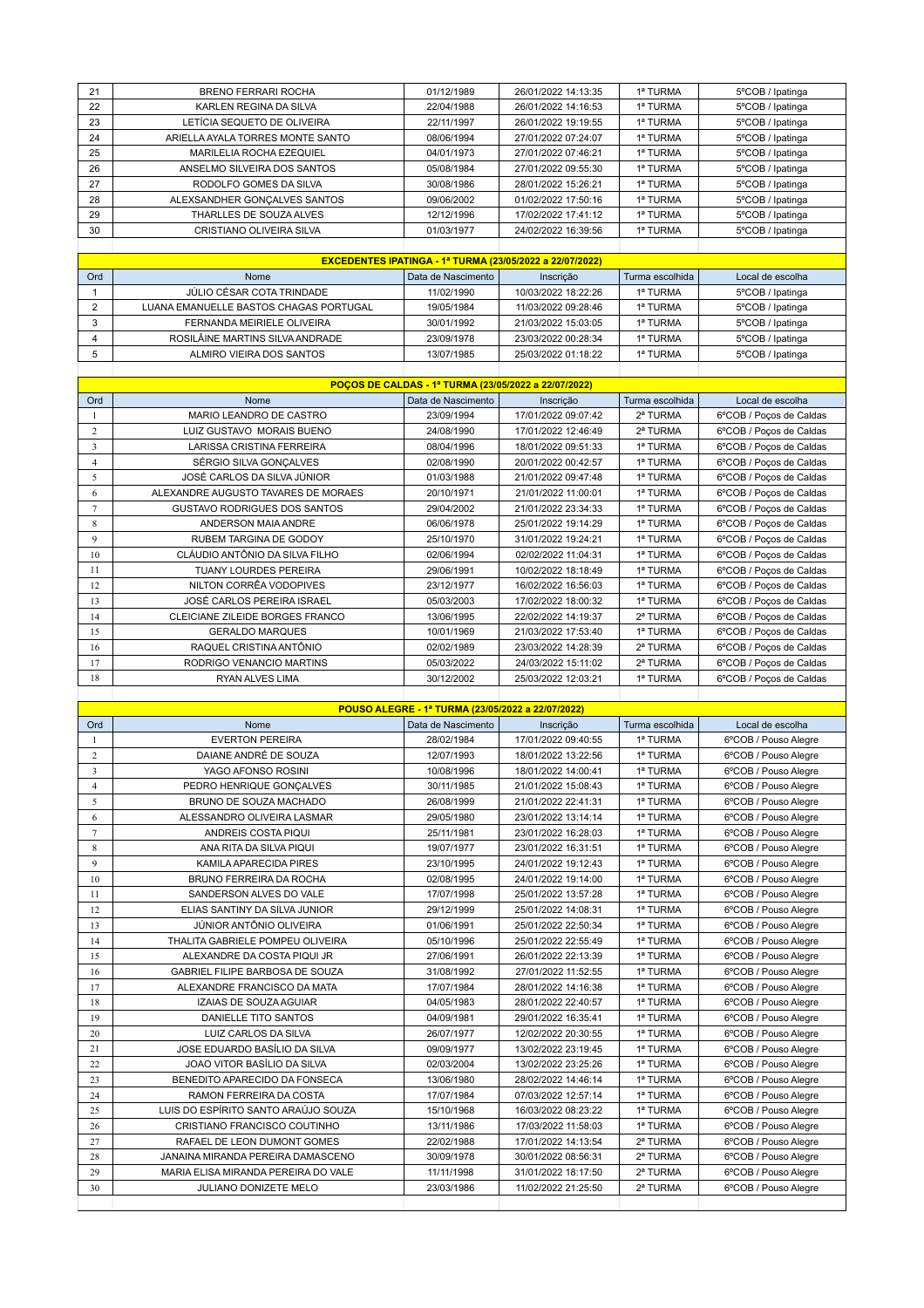|      | <b>EXCEDENTES POUSO ALEGRE - 1ª TURMA (23/05/2022 a 22/07/2022)</b> |                    |                     |                 |                      |  |  |  |
|------|---------------------------------------------------------------------|--------------------|---------------------|-----------------|----------------------|--|--|--|
| Ord  | <b>Nome</b>                                                         | Data de Nascimento | Inscricão           | Turma escolhida | Local de escolha     |  |  |  |
|      | PATRICK JOSÉ FERREIRA ALVES                                         | 05/06/1993         | 21/02/2022 19:49:00 | 2ª TURMA        | 6°COB / Pouso Alegre |  |  |  |
|      | DAVID DOS SANTOS GUIMARÃES                                          | 17/02/1986         | 23/03/2022 11:05:42 | 2ª TURMA        | 6°COB / Pouso Alegre |  |  |  |
|      |                                                                     |                    |                     |                 |                      |  |  |  |
|      | VARGINHA - 1ª TURMA (23/05/2022 a 22/07/2022)                       |                    |                     |                 |                      |  |  |  |
| $ -$ |                                                                     |                    |                     | .               |                      |  |  |  |

| Ord            | Nome                              | Data de Nascimento | Inscrição           | Turma escolhida | Local de escolha |
|----------------|-----------------------------------|--------------------|---------------------|-----------------|------------------|
| 1              | DANIELSON FERNANDES ZAMBOTI       | 30/11/1982         | 17/01/2022 08:27:23 | 1ª TURMA        | 6°COB / Varginha |
| 2              | <b>DIEGO GARCIA</b>               | 16/03/1987         | 17/01/2022 08:35:37 | 1ª TURMA        | 6°COB / Varginha |
| 3              | DANIELSON FERNANDES ZAMBOTI       | 30/11/1982         | 17/01/2022 09:06:28 | 1ª TURMA        | 6°COB / Varginha |
| $\overline{4}$ | <b>DANILO RAMOS RODRIGUES</b>     | 31/08/1985         | 17/01/2022 09:56:02 | 1ª TURMA        | 6°COB / Varginha |
| 5              | BRUNO LEITE DE PAULA CAMPOS       | 15/04/1991         | 17/01/2022 14:05:51 | 1ª TURMA        | 6°COB / Varginha |
| 6              | MARCOS DE PAULA COUGO             | 22/12/1976         | 17/01/2022 14:15:20 | 1ª TURMA        | 6°COB / Varginha |
| $\overline{7}$ | DANIELSON FERNANDES ZAMBOTI       | 30/11/1982         | 19/01/2022 13:56:22 | 1ª TURMA        | 6°COB / Varginha |
| 8              | AUGUSTO MALAQUIAS MACHADO NETO    | 26/01/1978         | 19/01/2022 16:43:34 | 1ª TURMA        | 6°COB / Varginha |
| 9              | MIRNA DAWAR ALVES DINIZ           | 16/02/1998         | 20/01/2022 08:05:01 | 1ª TURMA        | 6°COB / Varginha |
| 10             | PEDRO AUGUSTO OLIVEIRA DA SILVA   | 04/02/1998         | 20/01/2022 10:17:05 | 1ª TURMA        | 6°COB / Varginha |
| 11             | JOSÉ CARLOS DE ANDRADE JUNIOR     | 21/01/1977         | 21/01/2022 10:29:59 | 1ª TURMA        | 6°COB / Varginha |
| 12             | <b>DENNYS RAMIRES RODRIGUEZ</b>   | 25/02/1990         | 22/01/2022 09:41:47 | 1ª TURMA        | 6°COB / Varginha |
| 13             | PRISCILA SILVA OLIVEIRA ALVES     | 08/06/1989         | 24/01/2022 10:00:51 | 1ª TURMA        | 6°COB / Varginha |
| 14             | <b>VINICIUS BIONE DE PAULA</b>    | 24/04/2002         | 24/01/2022 10:28:11 | 1ª TURMA        | 6°COB / Varginha |
| 15             | RHENAN MARQUES DOS SANTOS         | 18/02/1988         | 24/01/2022 10:51:11 | 1ª TURMA        | 6°COB / Varginha |
| 16             | DANIELA MUDESTO AVELINO           | 25/07/1997         | 24/01/2022 12:17:41 | 1ª TURMA        | 6°COB / Varginha |
| 17             | <b>LUAN FERREIRA DE SOUZA</b>     | 07/07/2000         | 24/01/2022 12:30:14 | 1ª TURMA        | 6°COB / Varginha |
| 18             | ADENISIA CORREIA DE SOUZA         | 24/12/1976         | 24/01/2022 12:38:48 | 1ª TURMA        | 6°COB / Varginha |
| 19             | BRENDA ANDRADE VIANA              | 14/10/2003         | 24/01/2022 13:08:10 | 1ª TURMA        | 6°COB / Varginha |
| 20             | <b>MARLON LEIR FELICORI</b>       | 04/07/1993         | 24/01/2022 13:16:20 | 1ª TURMA        | 6°COB / Varginha |
| 21             | CARLOS ALBERTO VIEIRA FONTOURA    | 25/02/1979         | 24/01/2022 13:36:56 | 1ª TURMA        | 6°COB / Varginha |
| 22             | LUIS FILIPE OLIVEIRA DE MOURA     | 30/04/1999         | 24/01/2022 14:36:41 | 1ª TURMA        | 6°COB / Varginha |
| 23             | GIULHO CAMILO RODRIGUES GALLO     | 10/02/1994         | 24/01/2022 14:41:39 | 1ª TURMA        | 6°COB / Varginha |
| 24             | NICHOLAS ALEXANDER CAETANO        | 21/11/1996         | 24/01/2022 14:49:50 | 1ª TURMA        | 6°COB / Varginha |
| 25             | ALESSANDRA DUARTE VIEIRA FONTOURA | 14/04/1981         | 24/01/2022 15:27:21 | 1ª TURMA        | 6°COB / Varginha |
| 26             | RUBENS DONIZETI ONELIO            | 19/08/1983         | 24/01/2022 15:27:39 | 1ª TURMA        | 6°COB / Varginha |
| 27             | <b>CRISTIANE SOARES</b>           | 05/04/1982         | 24/01/2022 15:45:46 | 1ª TURMA        | 6°COB / Varginha |
| 28             | LIDIANA TERESINHA FIRMINO         | 26/09/1987         | 24/01/2022 16:24:38 | 1ª TURMA        | 6°COB / Varginha |
| 29             | CRISTIANO AUGUSTO DO NASCIMENTO   | 23/06/1987         | 24/01/2022 16:31:49 | 1ª TURMA        | 6°COB / Varginha |
| 30             | ANA PAULA LUDGERO NASCIMENTO      | 28/02/1997         | 24/01/2022 16:34:24 | 1ª TURMA        | 6°COB / Varginha |
|                |                                   |                    |                     |                 |                  |

|  | <b>EXCEDENTES VARGINHA - 1ª TURMA(23/05/2022 a 22/07/2022)</b> |  |
|--|----------------------------------------------------------------|--|
|  |                                                                |  |
|  |                                                                |  |

|                | <b>EXCEDENTES VARGINHA - 1ª TURMA(23/05/2022 a 22/07/2022)</b> |                    |                     |                 |                  |  |  |
|----------------|----------------------------------------------------------------|--------------------|---------------------|-----------------|------------------|--|--|
| Ord            | Nome                                                           | Data de Nascimento | Inscrição           | Turma escolhida | Local de escolha |  |  |
| $\mathbf{1}$   | NATANAEL RIBEIRO GOMES                                         | 06/06/1998         | 24/01/2022 17:52:45 | 1ª TURMA        | 6°COB / Varginha |  |  |
| $\overline{c}$ | CLAUDIELEN ANSELMO DA SILVA                                    | 11/08/1987         | 24/01/2022 19:27:55 | 1ª TURMA        | 6°COB / Varginha |  |  |
| 3              | RAFAEL ALVES LAUDARES SILVA                                    | 12/01/1994         | 24/01/2022 21:29:33 | 1ª TURMA        | 6°COB / Varginha |  |  |
| $\overline{4}$ | <b>DENNYS RAMIRES RODRIGUES</b>                                | 25/02/2022         | 24/01/2022 21:39:58 | 1ª TURMA        | 6°COB / Varginha |  |  |
| 5              | FERNANDA NOGUEIRA SILVA                                        | 30/09/1995         | 25/01/2022 00:31:44 | 1ª TURMA        | 6°COB / Varginha |  |  |
| 6              | FERNANDO CAIO ELIAS DA SILVA                                   | 27/10/1990         | 25/01/2022 09:35:11 | 1ª TURMA        | 6°COB / Varginha |  |  |
| 7              | ANDRE LUIS NASCIMENTO DOS SANTOS                               | 22/01/2002         | 25/01/2022 11:43:35 | 1ª TURMA        | 6°COB / Varginha |  |  |
| 8              | MARCELO AUGUSTO CUSTODIO RITA                                  | 11/07/1993         | 25/01/2022 15:18:47 | 1ª TURMA        | 6°COB / Varginha |  |  |
| $\mathbf{Q}$   | PEDRO AUGUSTO MONTEIRO                                         | 20/09/2003         | 25/01/2022 16:47:58 | 1ª TURMA        | 6°COB / Varginha |  |  |
| 10             | <b>MAYCON GONCALVES MARTIMIANO</b>                             | 27/12/1990         | 25/01/2022 21:57:07 | 1ª TURMA        | 6°COB / Varginha |  |  |
| 11             | <b>SAULO ROSA PEREIRA</b>                                      | 27/03/1999         | 25/01/2022 21:59:42 | 1ª TURMA        | 6°COB / Varginha |  |  |
| 12             | VINÍCIUS MARCELINO GERMANO                                     | 08/04/1999         | 25/01/2022 23:36:27 | 1ª TURMA        | 6°COB / Varginha |  |  |
| 13             | DAVI REINALDO DOS SANTOS                                       | 20/12/1999         | 26/01/2022 12:45:09 | 1ª TURMA        | 6°COB / Varginha |  |  |
| 14             | SAMUEL COSTA FERREIRA FERNANDES                                | 11/11/2003         | 26/01/2022 15:32:17 | 1ª TURMA        | 6°COB / Varginha |  |  |
| 15             | <b>FRANKLIN CLAUDIO GALLO</b>                                  | 14/04/1965         | 26/01/2022 16:02:48 | 1ª TURMA        | 6°COB / Varginha |  |  |
| 16             | JOYCE RESENDE DE OLIVEIRA                                      | 10/09/1996         | 26/01/2022 19:19:06 | 1ª TURMA        | 6°COB / Varginha |  |  |
| 17             | <b>BRENO CLEMENTINO SANTOS</b>                                 | 12/04/1999         | 27/01/2022 07:24:03 | 1ª TURMA        | 6°COB / Varginha |  |  |
| 18             | SÉRGIO APARECIDO ADÀO                                          | 21/08/1981         | 27/01/2022 21:19:38 | 1ª TURMA        | 6°COB / Varginha |  |  |
| 19             | TUAN WILKER FELIPE MACHADO                                     | 23/05/2001         | 28/01/2022 00:38:46 | 1ª TURMA        | 6°COB / Varginha |  |  |
| 20             | ANDRIELLE DE CARVALHO HUMBERTO                                 | 18/06/2000         | 28/01/2022 12:42:22 | 1ª TURMA        | 6°COB / Varginha |  |  |
| 21             | SILAS DE FREITAS ARAUJO                                        | 05/11/1986         | 28/01/2022 20:15:26 | 1ª TURMA        | 6°COB / Varginha |  |  |
| 22             | LUIZ PEDRO DOS SANTOS OSÓRIO                                   | 03/09/1998         | 31/01/2022 09:55:45 | 1ª TURMA        | 6°COB / Varginha |  |  |
| 23             | SINÉSIO LEITE DA SILVA                                         | 26/01/1973         | 02/02/2022 11:17:15 | 1ª TURMA        | 6°COB / Varginha |  |  |
| 24             | <b>DAIANE DA SILVA</b>                                         | 15/11/1997         | 02/02/2022 16:50:33 | 1ª TURMA        | 6°COB / Varginha |  |  |
| 25             | GIOVANI OLIVEIRA MACIENTE                                      | 12/08/1997         | 04/02/2022 08:37:22 | 1ª TURMA        | 6°COB / Varginha |  |  |
| 26             | GILCIMARA GARCIA DA CRUZ MARTINS                               | 01/07/1983         | 07/02/2022 11:35:48 | 1ª TURMA        | 6°COB / Varginha |  |  |
| 27             | GABRIELLA CRISTINA ALBINO BERTOLDO                             | 01/10/2003         | 10/02/2022 23:55:35 | 1ª TURMA        | 6°COB / Varginha |  |  |
| 28             | DAVID DIVINO CLAUDINO                                          | 26/10/1993         | 11/02/2022 16:59:02 | 1ª TURMA        | 6°COB / Varginha |  |  |
| 29             | <b>IURI MESQUITA DE BRITO</b>                                  | 20/02/1995         | 11/02/2022 19:53:20 | 1ª TURMA        | 6°COB / Varginha |  |  |
| 30             | JULIAN NATHALLYE DA SILVA                                      | 29/04/1992         | 14/02/2022 08:15:43 | 1ª TURMA        | 6°COB / Varginha |  |  |
| 31             | CARLOS ALBERTO VIEIRA FONTOURA                                 | 25/02/1979         | 14/02/2022 16:47:59 | 1ª TURMA        | 6°COB / Varginha |  |  |
| 32             | MARIA FERNANDA FERRONI LUIZ                                    | 31/05/1998         | 23/02/2022 11:44:28 | 1ª TURMA        | 6°COB / Varginha |  |  |
| 33             | ALESSANDRA DA SILVA ADÃO                                       | 26/11/1989         | 04/03/2022 16:52:16 | 1ª TURMA        | 6°COB / Varginha |  |  |